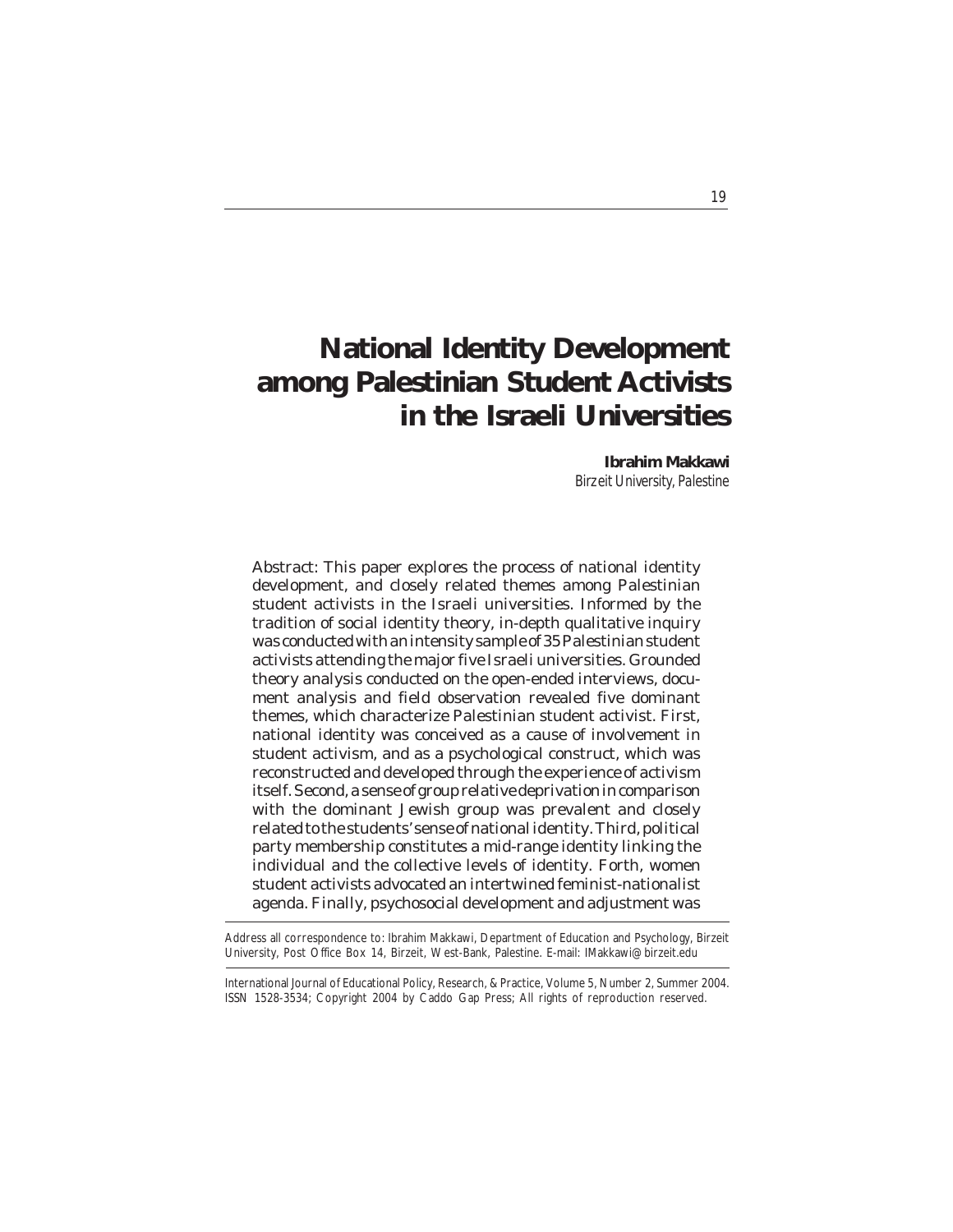revealed as an outcome of involvement in student activism. Findings reinforce the vital role of the student movement as a national socialization context in light of the continuing Israeli hegemonic practices over Palestinian formal education.

# Theoretical Framework and Context

The founder of the European school of social psychology argued that American social psychology has become too reductionist and individualistic by relying on the "most often unstated assumption that individuals live and behave in a homogeneous social medium" (Tajfel, 1981, p. 49). Tajfel's argument for a "genuinely social psychology was not a call to study sociology or purely social processes" (Turner, 1996, p. 21). The focus remains on the psychological processes within the individual as they are determined by our memberships in larger social groups. These groups are distinguished from social categories in sociological terms (e.g., all single parents) by virtue of the shared psychological connection and affiliation among their members (Tajfel, 1981). Most relevant to our discussion of Palestinian students as a minority group within the sociopolitical context of the Israeli universities is Tajfel's statement that, "any society which contains power, status, prestige and social group differentials (and they all do), places each of us in a number of social categories which become an integral part of our self-definition" (1977, p. 66).

The term "social identity" — as used in European social psychology refers to that part of our self-concept, which is based on our membership in larger social categories (i.e., race, gender, and nation). In American social psychology, the term "collective identity" is used to refer to the same construct, while using "social identity" to refer to our membership in small face-to-face groups (Luhtanen & Crocker, 1992). The current study is concerned with the concept "social identity" (European terminology) or "collective identity" (American terminology). For matters of consistency, the term "*national identity*" will be applied throughout the discussion unless stated otherwise.

Social identity is defined as "that part of an individual's self-concept which derives from his [or her] knowledge of his [or her] membership of a social group (or groups) together with the value and emotional significance attached to that membership" (Tajfel, 1981, p. 255).There are two components of the self-concept: personal identity, which includes specific individual attributes such as feelings of competence, psychological traits, and personal values; and social identity, which derives from one's knowledge and feeling about his or her membership in a social group (Tajfel & Turner, 1986).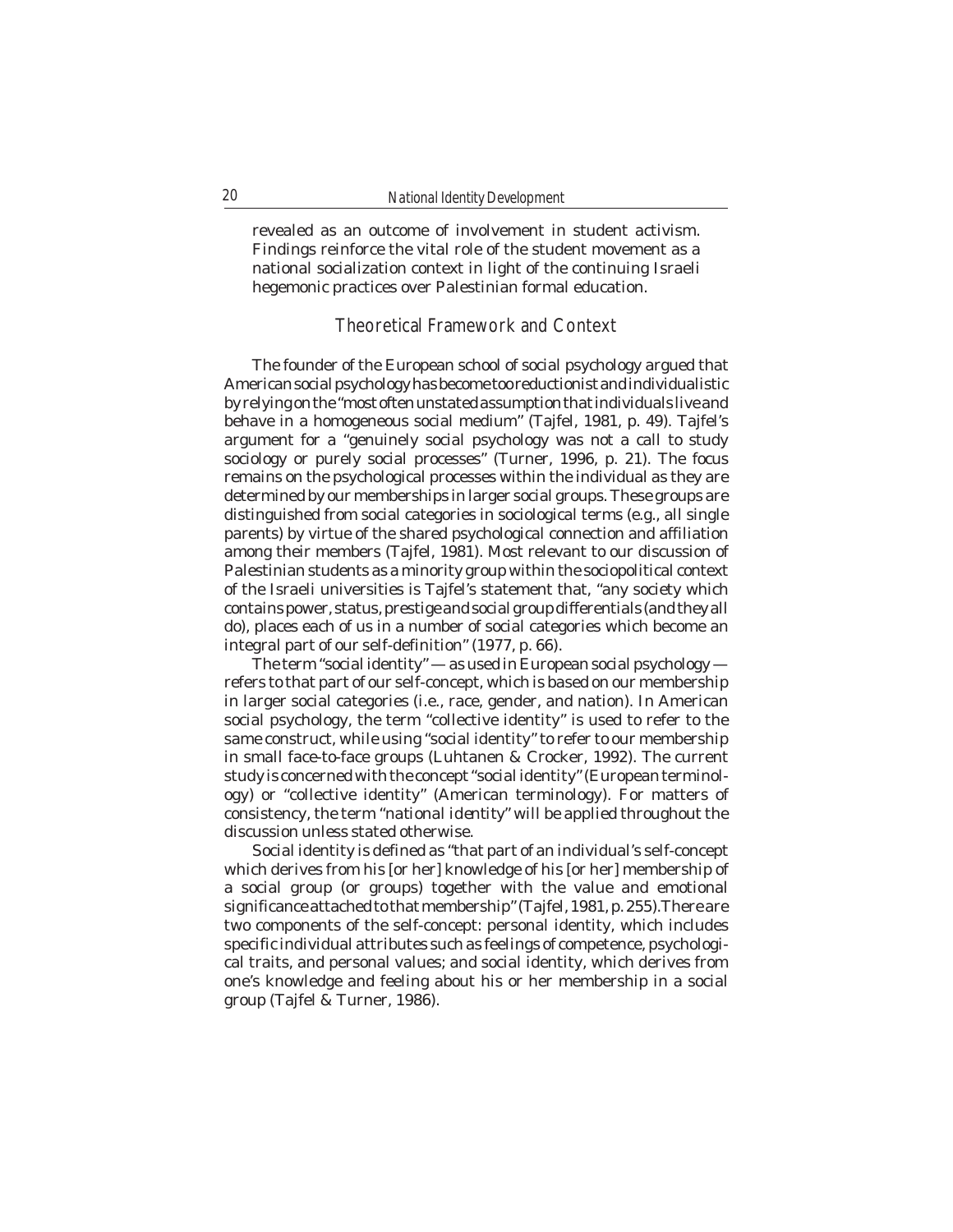*Ibrahim Makkawi* 21

Social identity theory (Tajfel & Turner, 1986) defines the collective self in terms of membership in larger social categories that do not require face-to-face interaction among their members but are defined by the psychological feeling of "we" versus "they." Brewer & Gardner (1996) argue that we have two levels of collective selves: "those that derive from interpersonal relationships and interdependence with specific others and those that derive from membership in larger, more impersonal collectives or social categories" (p. 83). While the majority of our social groups memberships are ascribed (i.e., race, gender, ethnicity) we have more freedom in choosing our memberships in small face-to-face social groups. This choice of group membership is explicated by Brewer's (1991) theory of "optimal distinctiveness" which, indicates that "social identity derives from a fundamental tension between human needs for validation and similarity to others (on the one hand) and countervailing need for uniqueness and individuation (on the other)" (p. 477). We join social groups that provide us with an optimal balance between these two contradictory human needs.

In their social identity theory, Tajfel & Turner (1986) stated that there is a relationship between in-group discrimination and self-esteem. What they meant was that type of self-esteem, which derives from our group membership or that specific social identity. People have a need to maintain positive social identity (Tajfel, 1981) or positive collective selfesteem (Luhtanen & Crocker, 1991) in the same manner they aspire to enhance their personal or global self-esteem (Rosenberg, 1965). Positive collective self-esteem is achieved through a process of social comparison between the in-group and relevant out-groups (Luhtanen & Crocker, 1991). The relationship between social identity, collective self-esteem and attitudes toward the out-group continues to be paradoxical. Luhtanen and Crocker (1991) cite research showing that in order to enhance their collective self-esteem, people tend to view their in-group more favorably than the out-groups, while at the same time people with high collective self-esteem are found to be less prejudiced against members of the outgroup. Furthermore, people with high collective self-esteem are more likely to be "active in causes and activities involving the enhancement of their in-group's status in society" (Luhtanen & Crocker, 1991, p. 230).

Consistent with social identity theory, the concept relative deprivation and its consequences have been the focus of many disciplines. Stouffer, Suchman, DeVinney, Star & Williams (1949) first introduced the term relative deprivation in their classic study *The American Soldier*. In that study the authors found that higher-ranking officers who expected promotion but did not receive it felt more relative deprivation than lower ranking soldiers who did not have such expectations. Gurr (1970), in his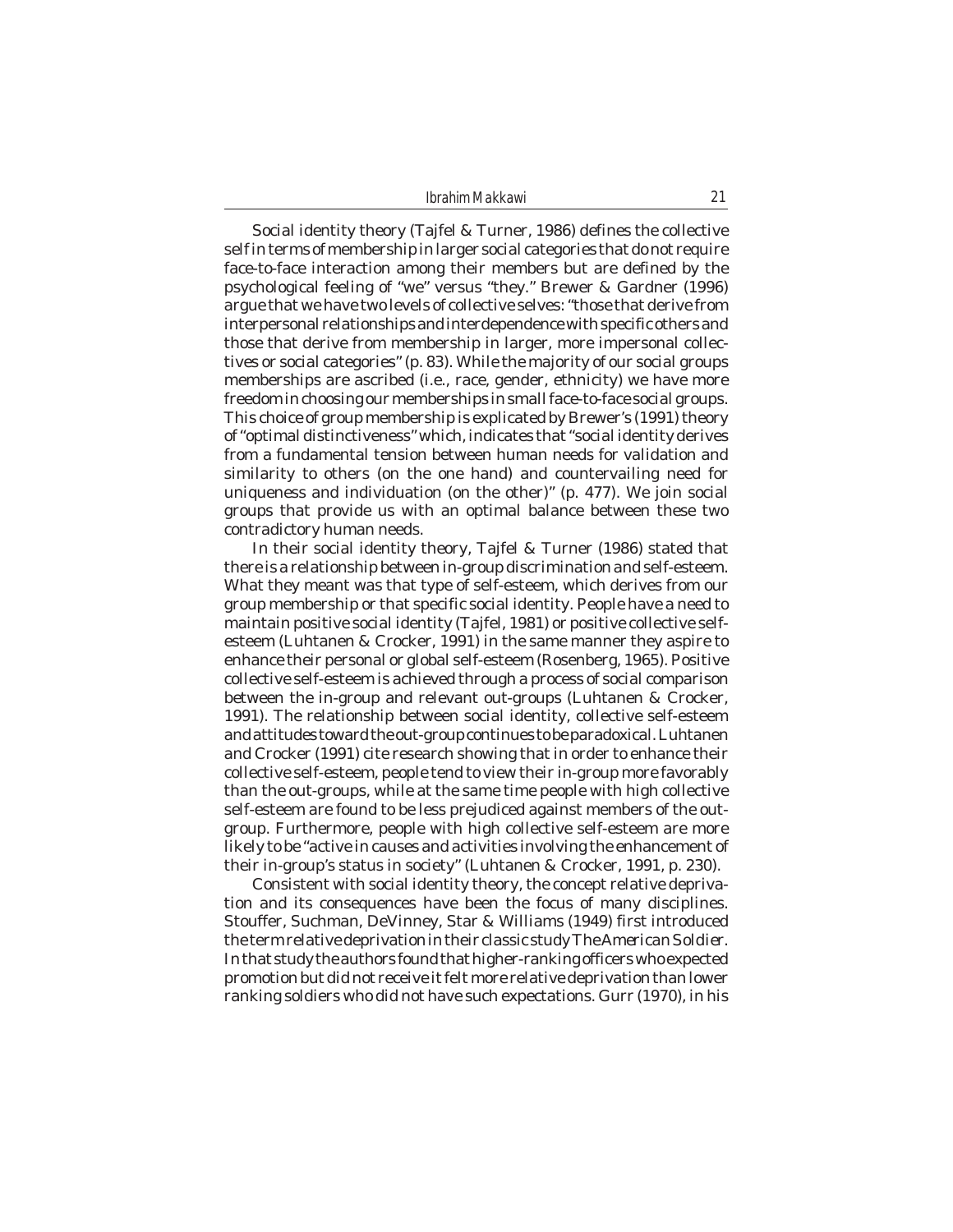classic book *Why Men Rebel*, defines relative deprivation from a political science perspective as "the actor's perception of discrepancy between their value expectations and their value capabilities" (p. 24). Consequently, people "rebel against their condition not when they are deprived in an absolute sense but when they 'feel' deprived relative to some comparison persons or groups" (Guimond & Dube-Simard, 1983, p. 526).

Runciman (1966) differentiated between egoistic (or individual) relative deprivation and fraternalistitic (or group) relative deprivation. Individualistic relative deprivation is the case when individuals compare their situation to other individuals from their in-group, while in the case of group relative deprivation; individuals feel that their in-group as a whole is deprived in comparison to relevant out-groups. The group component of relative deprivation was found to correlate closely with individuals' sense of ethnic identity among Italian immigrants in Australia (Petta & Walker, 1992).

Another important distinction in the concept of relative deprivation is made between its cognitive and affective components (De La Rey & Ruja, 1996; Guimond & Dube-Simard, 1983; Olson & Hafer, 1996; Walker & Pettigrew, 1984). These researchers argue that relative deprivation involves "a perceived negative discrepancy between one's own or one's group's position and some referent as well as feeling of discontent" (Olson & Hafer, 1996, p. 85). Walker and Pettigrew (1984) call this the "cold" and "hot" components of relative deprivation, and argue that it is the affective component, which motivates involvement in collective action on behalf of the in-group. Research findings indicate that it is not clear whether the cognitive and affective components of relative deprivation are independent from each other or intertwined (Olson & Hafer, 1996).

Thus far, we have discussed concepts of social identity theory and relevant theoretical developments such as collective self-esteem and relative deprivation. Developmental psychology, and particularly psychosocial development theory provides another important aspect of the theoretical grounding of this study. The most important contribution of Erikson's psychosocial development theory is his introduction of the concept ego identity development during adolescence. Erikson believed that the healthy personality actively masters the environment, shows a certain unity of personality, and is able to perceive the world and the self correctly. None of these aspects exists in the newborn child and identity development involves acquiring different kinds of ego strengths as we resolve positively each of the life crises we encounter. In each stage we build strength of the ego (Erikson, 1968).

Personal identity is broadly defined as the organization of the individual's drives, abilities, attitudes, beliefs, and experiences into a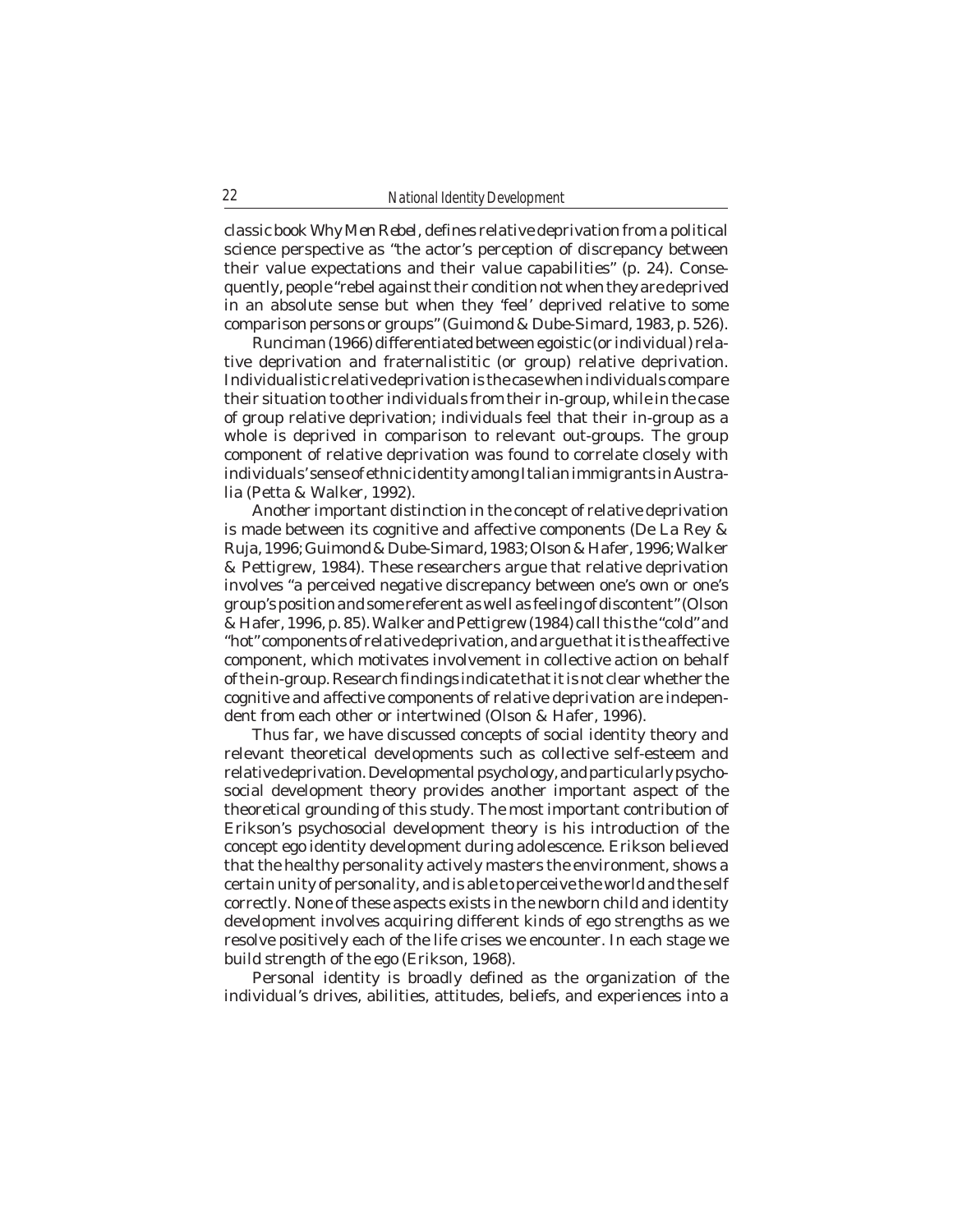consistent image of themselves. Personal identity also involves choices and decisions regarding vocation, sexual orientation and a philosophy of life (Marcia, Waterman, Matteson, Archer & Orlofsky, 1993). Erikson (1968) maintains that the central issue for adolescents is the search for identity and the conscious attempt to answer the question "Who am I?" Similar to the rest of his psychosocial developmental stages, this identity crisis could lead either to positive outcomes of identity achievement or to negative outcomes defined as identity confusion.

Erikson recognized the existence of two components of ego identity. The first aspect is the *inner-focused*, which is the person's recognition of his or her self-sameness and continuity over time. It is our ability to know and accept oneself, or the personal aspect of identity. The second is the *outer-focused* aspect, which is the individual's recognition of, and identification with, the ideals and essential patterns of his or her culture. It includes sharing some kind of essential character with others. This might be seen as the collective or social aspect of identity (Erikson, 1968).

Erikson (1968) devoted one chapter of his book, *Identity, Youth and Crisis*, to the concept of racial identity development focusing on African-Americans adolescents. His view of the collective component of identity development highlights both the developmental stage of the individual, and the historical moment during which the awareness of one's racial or ethnic identity becomes salient. Despite Erikson's clear recognition of both the personal and collective aspects of identity, most researchers working with his model focused on the individual component of identity development and ignored the collective or social component. Erikson's (1968) theory of ego identity development, especially the notion of identity achievement vs. identity diffusion, was operationalized and expanded by James Marcia (1966). Marcia developed a research paradigm that measures four possible outcomes as a result of the struggle with the identity crisis during adolescence, and making a commitment to a specific identity.

Marcia (1966, 1980), classified adolescents into four different levels or statuses of identity development. First, identity *achieved* is the status in which after considering the realistic options, the individual has made choices and is committed to pursuing them. Second, adolescents in the *moratorium* status are struggling with their identity crisis but consciously delay making a commitment to a specific identity. Third, identity *foreclosure* refers to adolescents who do not experiment with different identities but simply make a commitment to the goals, values and lifestyles of others, usually their parents. Finally, adolescents in the identity *diffused* status, reach no conclusion about who they are, have no firm direction of future and make no commitment to a specific type of identity (Marcia et al., 1993). The way by which adolescents develop their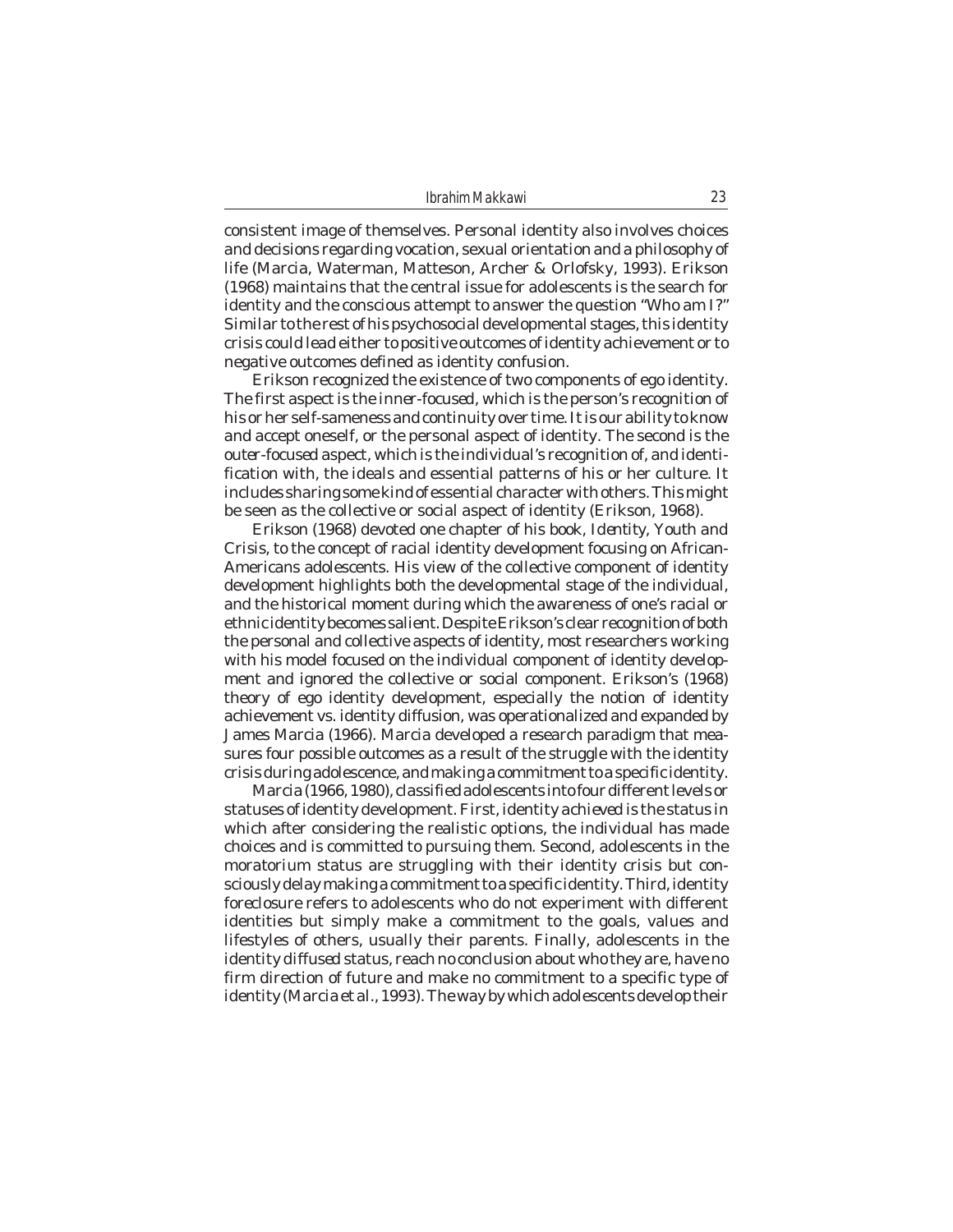sense of ethnic-racial identity—or any other social identity for that matter—received no attention in Marcia's (1966, 1980) model of identity development.

There is wide range of ethnic-racial identity development models in the literature (Phinney, 1990). What is common for most of these models is the conceptualization of ethnic identity as a developmental process that is not age specific (i.e., not limited to adolescence). Furthermore, without exception these models have been developed for specific ethnic-racial groups, which limit their ability to explain similar processes of ethnicracial identity development across ethnic groups. In her research program on ethnic identity development among ethnic minority adolescents, Jean Phinney (1989) developed a model that is "consonant with Marcia's (1980) ego identity statuses, that reflects the stages and issues described in the ethnic identity literature, and that can be applied across several ethnic groups" (p. 36).

Phinney's (1989) model includes three stages. The first is the *unexamined* ethnic identity stage in which minority adolescents "initially accept the values and attitudes of the majority culture, including, often internalized negative views of their own group held by the majority" (Phinney, 1993, p. 66). Second, ethnic identity *search/moratorium* is characterized by a period of exploration into one's sense of ethnic identity, which comes after the experience of a turning point or a critical incident. Third, adolescents who reach the stage of ethnic identity *achievement* demonstrate a clear and confident sense of their own ethnicity. According to Phinney's (1989) model, adolescents move from a stage of unexamined ethnic identity, through a stage of searching to ethnic identity achievement. There is evidence in the literature indicating a positive correlation between higher stages of ethnic identity and personal self-esteem (Phinney, 1995; Phinney & Chavira, 1992).

Individuals who were in the higher stages of ethnic-racial identity development, (Phinney, 1989; Cross, 1991), were found to be actively involved in cultural and political activities which involve their ethnic identity. It might be inferred that cultural and political ethnic group related activities strengthen the individual's sense of ethnic identity. Phinney's (1990) research on ethnic identity development includes college students (participants were ages 17-23) and has shown that the process of ethnic identity development continues throughout the early twenties. Models of racial identity development (Cross, 1991) view entering predominantly White colleges for many racial minority students as the encounter stage or turning point from which the individual goes through a process of exploration leading to racial identity achievement.

Unlike many ethnic minority groups living in Western societies, the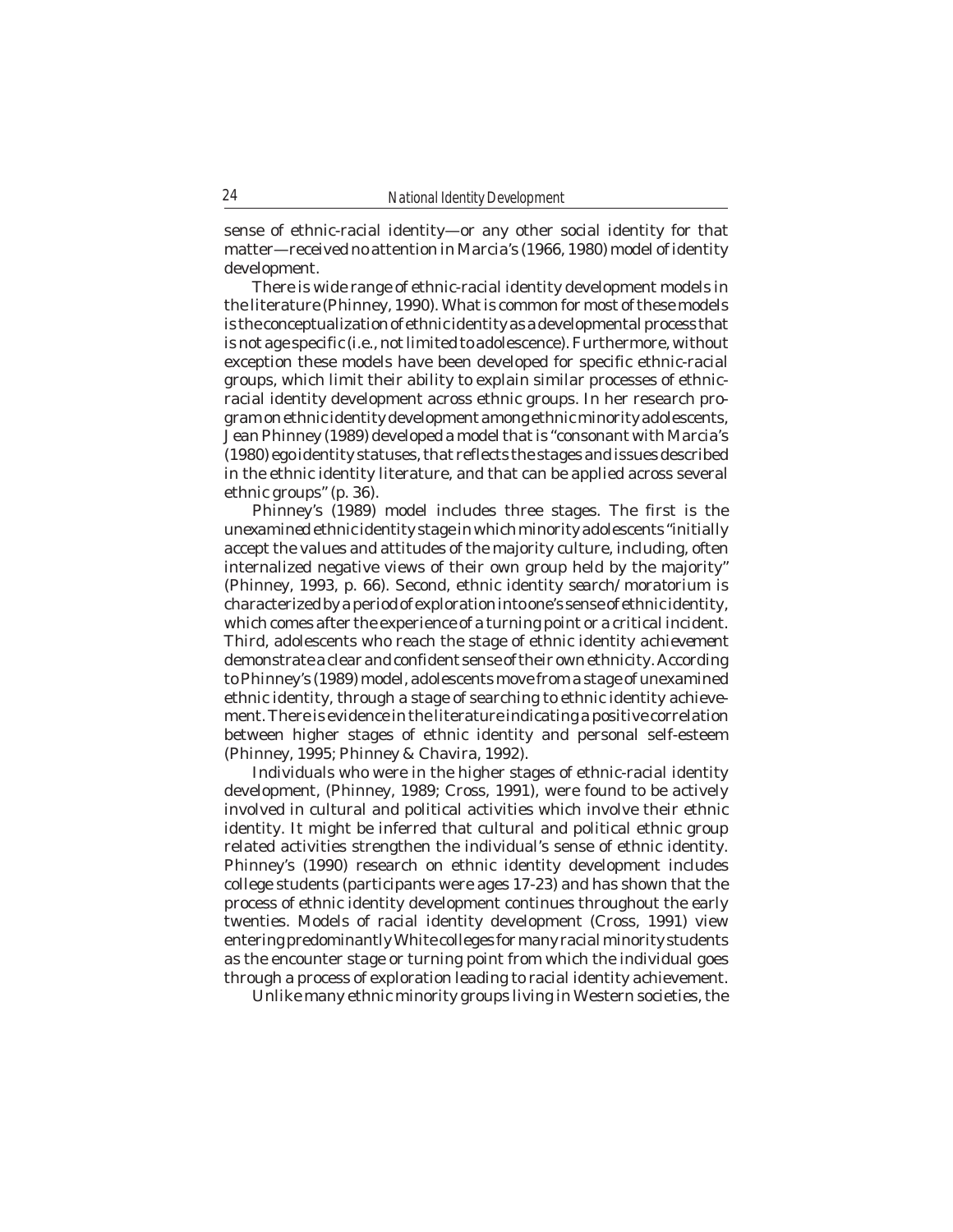*Ibrahim Makkawi* 25

Palestinian citizens of Israel did not immigrate to the new state; rather, the state as a colonial- settler project was imposed on them, serving the interests of the Zionist settlers at the expense of the national goals of the indigenous Palestinian people. In 1948, the state of Israel was established consequential to an ethnic cleansing campaign leading to the mass explosion of more than two thirds of the indigenous Palestinian population, leaving a fragile minority behind (Morris, 1989). The dramatic change in the status of the Palestinians who fell under Israel's control was traumatic enough that it took them a few years to realize its impact on their collective existence. Almost overnight, they were transformed from a majority living in their own country to a defeated minority who was forced to live, work and study in an alienating system (Minns & Hijab, 1990). Since then, this population has grown from 160 thousands to over one million, making 20% of the state's population.

Most social researchers studying the collective identity of the Palestinians in Israel focused mainly on the label chosen by research participants to indicate their collective identification and then considered this label as collective identity itself. Furthermore, the most common comparison in the literature has been made between the use of the labels "Palestinian" and "Israeli" in order to explain the degree to which these Palestinians have internalized the Israeli identity (Hofman, 1977; Hofman & Rouhana, 1976; Hofman & Beit-Hallahmi, 1979; Rouhana, 1997; Zak, 1976). Among the many labels used in referring to these Palestinians, the term "non-Jews" is used repeatedly in the Israeli official documents as if they were culturally and nationally colorless! While most of the research about the topic focuses on the content or structure of the Palestinian collective identity, the process by which the national component of this identity (i.e., Arab-Palestinian) is constructed and developed seems to receive passing attention.

Rouhana (1997) developed a three-dimensional model delineating what he calls the "conflicting principles" that define Israel's policy towards its Palestinian citizens and consequently their collective identity and political behavior. These principles are that Israel was established as a "Jewish state", that it defines itself as a Western democracy, and that it has extraordinary security concerns stemming from its conflict with the Palestinian people. According to Rouhana (1989), "a state that is defined as belonging to only one people, when its population is composed of two, cannot offer equal opportunities to all its citizens" (p. 40). The recognition of their Palestinian national identity challenges the Zionist claim that Palestine was "a land without people."

Arab education in Palestine has never been run the Palestinian community itself, but rather dominated by external authorities reflecting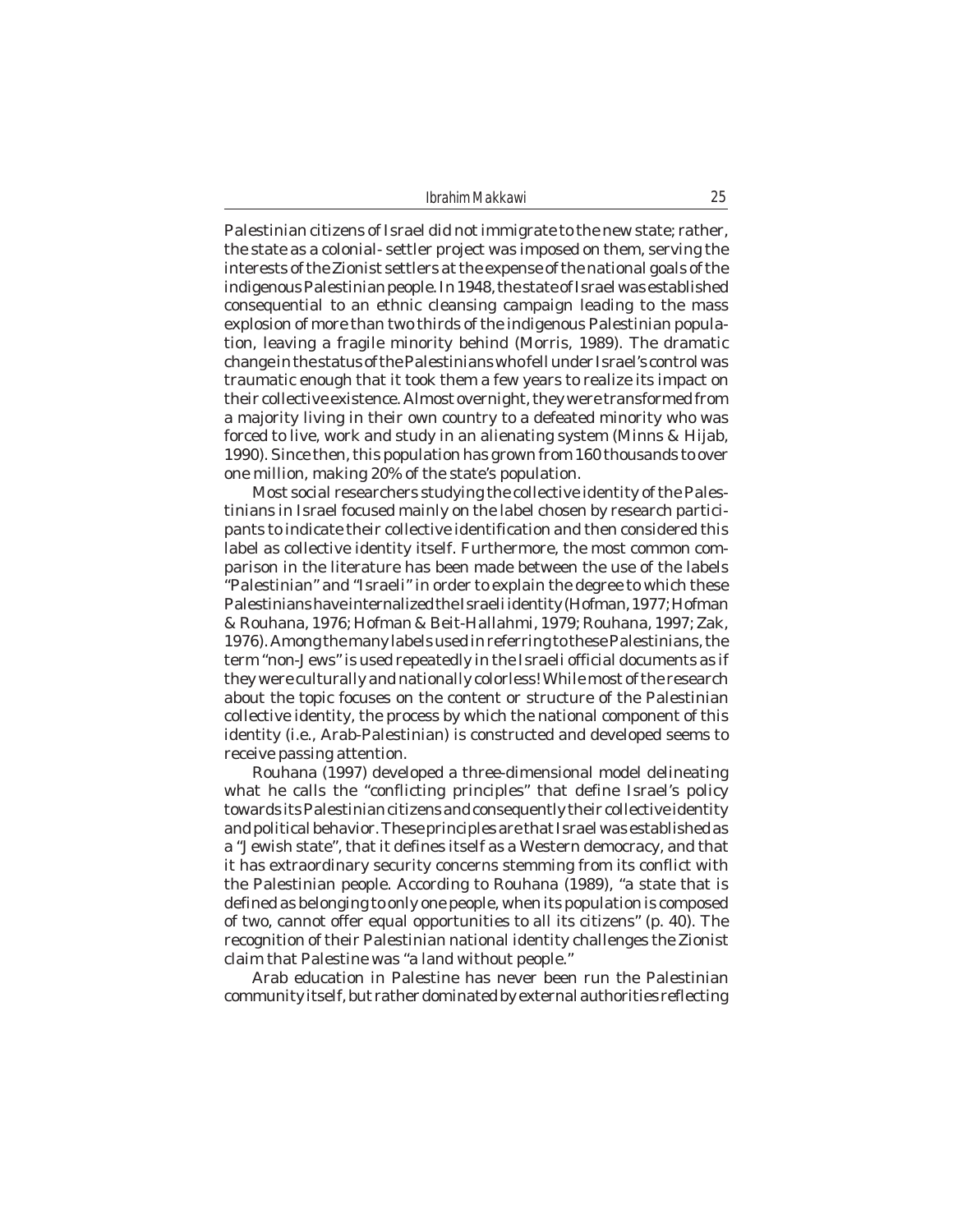their culture and political interests in the region. The situation involving Palestinian education in Israel is even more polarized. While the Palestinians aspire to use their education in order to preserve their national identity and culture, the Israeli authorities retain antithetical goals. They exploit formal education in order to repress national awareness among Palestinian students, and insist on maintaining tight control over the entire educational process, its goals and content (Graham-Brown, 1984). Discrimination against Palestinian schools in budget and infrastructure is prevalent. As reported by the Human Rights Watch (2001) Palestinian schools in Israel suffer from systematic discrimination in budget, school building, support services, teacher qualifications and much more. Neglect and lack of investment in Palestinian education is a well-known practice of the Israeli Ministry of Education for many decades (Mari, 1985; Al-Haj, 1995; Human Rights Watch, 2001).

Failing to define acceptable formal goals for Palestinian education did not prevent the Ministry of Education from striving to drain its cultural and national content. According to Mari (1987), the de-facto goals of Palestinian education set by the Israeli government are threefold: "to instill feelings of self-disparagement and inferiority in Arab youth; to de-nationalize them, and particularly to de-Palestinize them; and to teach them to glorify the history, culture, and achievements of the Jewish majority" (p. 37). Given the choice, the Palestinians would assign the exact opposite goals for their education. They would expect it to "preserve and reinforce Arab national identity - particularly their Palestinian identity - and to instill pride in their own culture, heritage, and nationality; and if it were up to them, the education of their youth would engage in condemning Zionism, rather than praising and glorifying it" (Mari, 1987, p. 37).

Cultural hegemony as manifested in the educational goals set for Palestinian education in Israel has been prevalent and well documented in the literature (Mari, 1987; Al-Haj, 1995; Makkawi, 1999, 2002). The major theme that runs across these educational objectives is the fact that the Israeli Ministry of Education is concerned mainly with the cultural identity of its Jewish students. Palestinian students are not only deprived from similar national education, but are taught to respect and glorify the culture of the Jewish majority. The infusion of such an educational content into the students' minds is not a simple process, and resistance by the students as "human agents" in such an educational process is highly expected outcome (Giroux, 1983).

Two contradictory educational processes are in competition over the Palestinian students' national identity: identity blurring through formal education, and identity enhancement through non-formal education.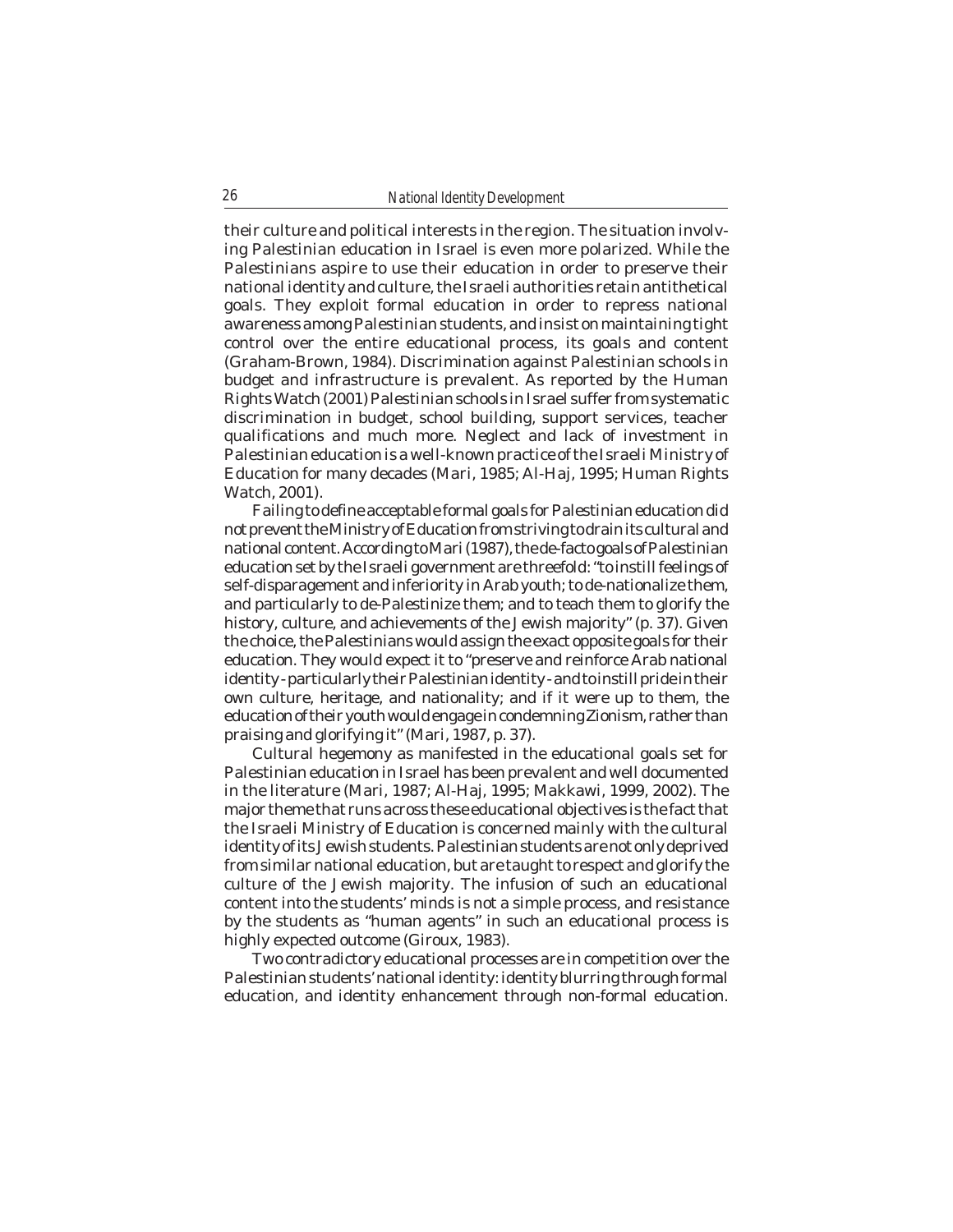*Ibrahim Makkawi* 27

Palestinian community organizations involved in non-formal education have not only bridged the gap created by the school system, but actively reconstructed and sustained a strong sense of Palestinian national identity. Mari (1987) concluded more than a decade ago that "as far as this specific point is concerned, the struggle is over, from the Arab viewpoint: identity is maintained and reinforced" (p. 39). Despite all this, the Israeli government is still applying a "computer model" to the Palestinian educational process. The curricula used in the Palestinian schools are still lacking relevance to Palestinian national identity and culture. The pool of high school graduates from which Palestinian university students are selected "is molded to a large degree by this [educational] system" (Nakhleh, 1977, p. 35).

Higher education has two domains of values: socioeconomic and sociopolitical (Mari, 1979). The economic value prevails when higher education provides the individual with potential chances for upward socioeconomic mobility, while politically; higher education is valued when it is relevant to the sociopolitical needs of the individual and society. According to Mari (1979), "non-economic values of higher education seem to have special significance to developing societies as they try to develop national and political identification with their respective nation state" (p. 435). The gloom picture of unemployment among Palestinian university graduates in Israel is a well-documented reality (Al-Haj, 1988; Rekhess, 1987; Smooha, 1988). Lack of economic reward is not the only reason behind the low ratio of Palestinian university students in Israel. The poor level of formal education and the university entrance exams create an additional set of barriers. Graham-Brown (1984) argues that the university entrance exam "has been criticized in some quarters in the West as containing inbuilt cultural assumptions which favor those who come from the dominant culture or social class" (p. 57).

The ratio of Palestinian students to the total student population is significantly low comparable to that of the Jewish students. In 1989/90 Palestinian students composed 5.4% of the general student population in the Israeli universities, whereas the Palestinians composed 16% of the total Israeli population (Al-Haj, 1995, p. 193). Universities are the only educational institutions in Israel where Palestinian and Jewish students are fully integrated. In fact, they are the only situations in which Palestinians and Jews, as individuals, engage in direct interaction with each other on a presumably equal base as students. It is because of this "integration" that the universities find it difficult to apply double standards in their attempt to inhibit Palestinian students' political activism while allowing Jewish students the freedom of political organization. Hence, the relationship between the Palestinian students and the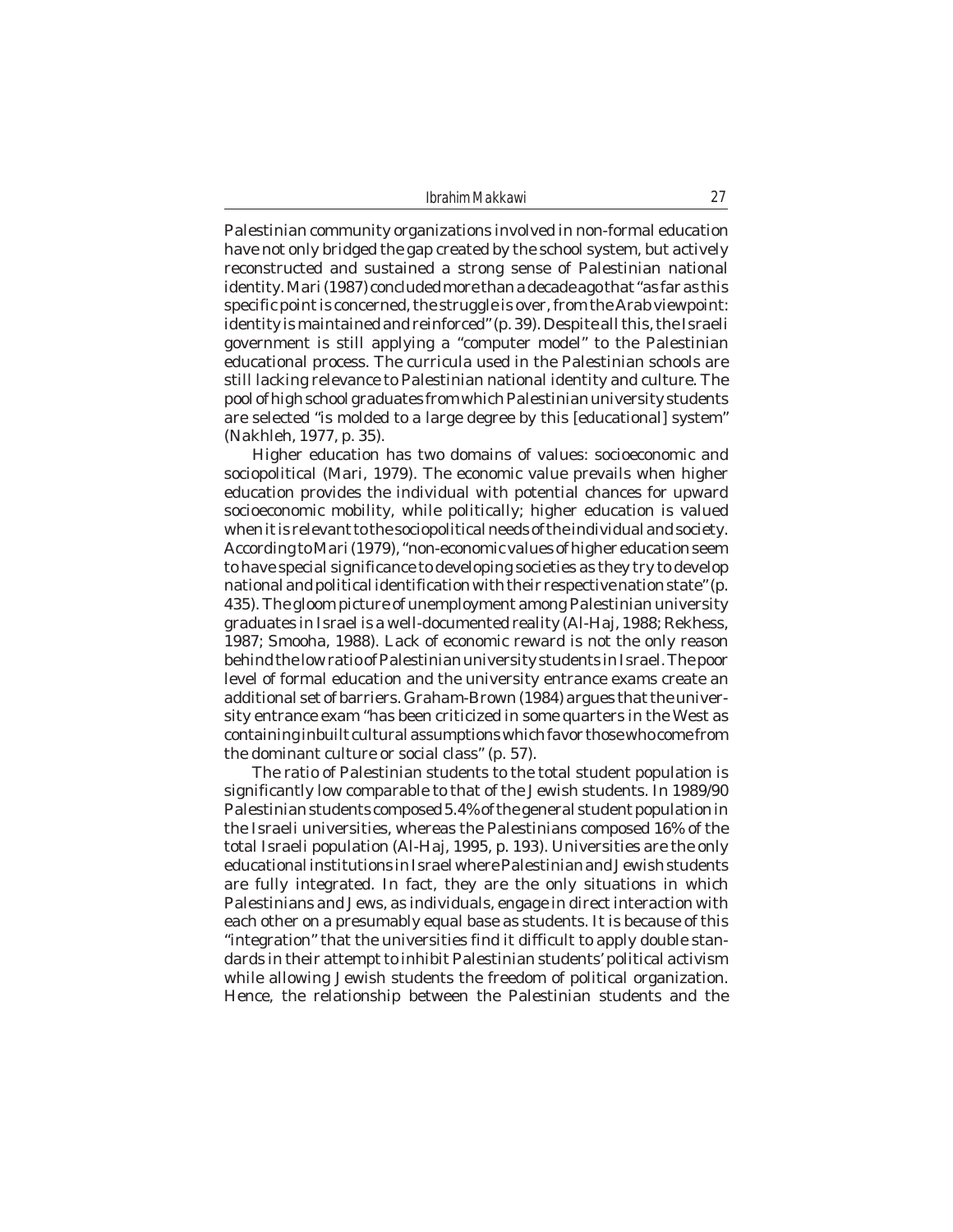university authorities is conflictive and corresponds to the government's problematic policy towards the Palestinians at large.

Palestinian students are socially and politically alienated due to the educational context of the universities being in contradiction with their national aspirations. Nakhleh (1979), argues that the "Israeli universities are dominated by Jewish-Zionist ideology, and this ideological basis frequently gets reinforced by rituals ... such context places heavy sanctions on an Arab nationalist expression" (p. 113). For the majority of Palestinian students in the Israeli universities this peculiar educational context is challenging and suitable for their involvement in political activism, which in turn illuminates their national identity and political consciousness. Despite the low proportion of Palestinian students in the Israeli universities, their existence is intensely noticeable on all campuses due to their high level of political activism (Makkawi, 1999).

Palestinian students maintain their rights to organize themselves in independent frameworks separate from the General Student Union (GSU). Embedded in the dominant culture of the Israeli universities, the GSU is "dominated by the majority Jewish students who do not cater to the specific needs of Arab students" (Zureik, 1979, p. 176). Despite their legitimate argument that as a national minority group, they have different national and cultural needs, which are not on the agenda of the GSU, the university authorities vehemently refuse to recognize their student organizations. This strange situation of being neither illegal nor recognized was illustrated in a statement by the head of the National Union of Arab Students (NUAS): "the national union is not formally recognized by the university authorities, but there is de-facto recognition: They approach us when there are problems, and we approach them" (Machul, 1984, p. 61). Recognizing their student organizations imply de-facto recognition of their national identity as Palestinians; a reality, which is systematically denied and suppressed by the authorities of the Israeli universities.

Palestinian student groups linked themselves with political organizations throughout the community who shared their political references and ideological affiliations. The central goal of the student organizations has been to maintain and affirm their national and cultural identity as part of the Palestinian people within the parameters of their social and political reality. As such, student activities at the university are viewed as one of the most comprehensive social and political educational processes Palestinian youth experience. Similar to any form of social movement, these students are active and organized in small groups who share similar ideological perceptions and belief systems. Student activists construct their national identity and express it through their membership and involvement as active group members, not as isolated individuals.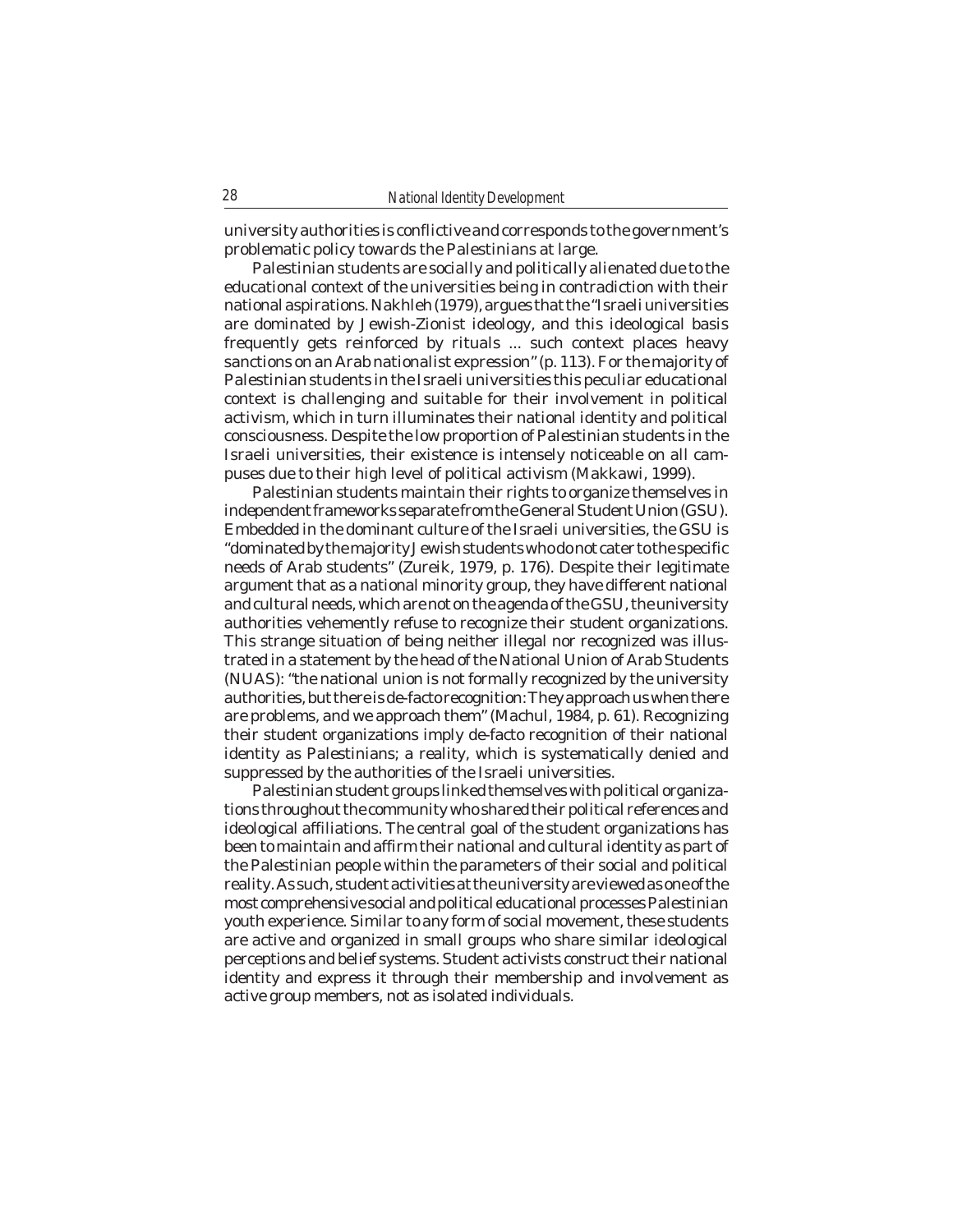| Ibrahim Makkawi |  |
|-----------------|--|
|-----------------|--|

Ethnic identity among political activists is theorized to constitute a cause and an outcome of the process of activism at the same time. It might be suggested that a certain level of awareness of one's ethnic identity predicts activism and the more one becomes involved in activism, the stronger becomes his or her sense of ethnic identity. When Palestinian students in Israel graduate from high schools and enter the universities they experience an encounter or shocking event similar to students of color entering predominantly White institutions. Unlike segregated high schools where the expression of nationalistic sentiment is severely repressed, due to the "integrated" nature of the Israeli universities, albeit repressive of Palestinian nationalism, the students have more room for political activism. Consequently, national identity is viewed as a developmental process that takes a new momentum among Palestinian students at the university, a process which is qualitatively different from their high school experiences.

# Design and Methodology

My role as a researcher returning to study his own community, after a decade of training and work in Western academic institutions, does not fit nicely into any one of James Banks' (1998) four typologies of crosscultural researchers (indigenous-insider, indigenous-outsider, externalinsider, external-outsider). In fact, my own "cover story" as a researcher (Glense & Peshkin, 1992)—which was my real story after all—included my genuine commitment to the cause and the goals of the Palestinian Student Movement. That was my "access ticket" to the site, and the main reason the students trusted me and shared their stories and dilemmas with me.

Obtaining sufficient trust at the first "gate" to the site created yet another problematic level of trust when I moved among the various groups of student activists in the field. One cannot be involved in Palestinian activism, or any type of collective activism for that matter, and not be identified with one group of activists or another. The students knew that in order to be an activist—which I told them that I was in the 1980s—you must be affiliated with a specific political organization, and they repeatedly pressured me to share with them my political affiliation. I insisted that I was interested in the impact of the student movement as a whole and not interested in differences among the various political groups.

The students put my "story" to the test several times before they were able to trust me, especially when they were competing among themselves in preparation for their committee elections. Only when I was able to establish my credibility by keeping information confidential when I moved from one group of activists to another, they allowed me to attend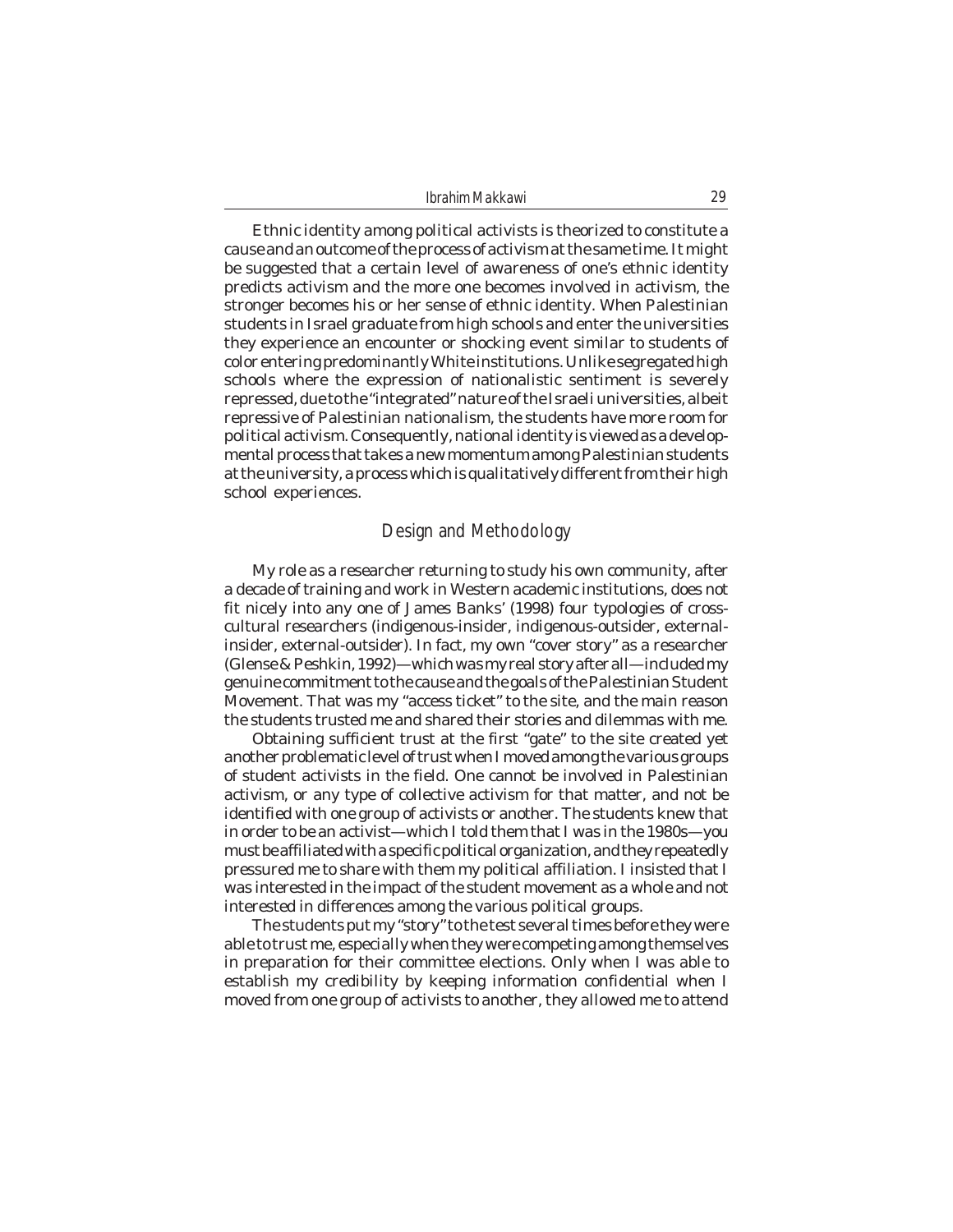their most private organizational meetings. Using this realization as a take off point for this research project, it was clear to me that the first step in this research project would be to "find out what is going on" with today's Palestinian student activists in the Israeli universities. In this manner, this inquiry was divided into two sequential phases, an exploratory (or a pilot) phase and a follow-up phase, which was designed and carried out after initial findings, were identified.

The first step was to gain access to the site, establish contact with Palestinian student activists, and select a small sample of activists for the exploratory round of interviews. In addition, participant observation was conducted and documents were collected for analysis. The exploratory phase of the study was conducted during the summer of 1996 with a sample of Palestinian student activists attending Haifa, Tel-Aviv and Ben-Gurion universities in Israel. It included a five week long participant observation, daily writing of field notes, in-depth interviews with 17 student activists (12 males and 5 females) and the collection of over 1,500 documents, newspaper articles and communiqués issued by the various Palestinian students groups. Student activists were interviewed concerning the nature of their initial contact with the group of which they were members, their activities, group membership, commitment, self-concept and identity, and their perceptions regarding commitment to activism. All the interviews were conducted in Arabic, then transcribed and translated into English and analyzed for the identification of common themes and categories.

A number of categories were initially identified through the first round of analysis of the transcripts. Briefly, these initial categories include the following: (1) This cohort of Palestinian student activists took initiative in reactivating and reviving the Palestinian Student Movement in the Israeli universities following a few years of non-activism. (2) Participants expressed a strong sense of political awareness and commitment to the Palestinian cause. (3) National identity as Arab-Palestinian was strongly expressed as more salient than personal identities. (4) The majority of today's student activists came from families with high levels of political awareness and activism. (5) In addition to the general Palestinian cause, they were involved in the struggle for equality and civil rights for the Palestinian national minority in Israel. (6) There was a special focus on issues of discrimination against them as minority students in the Israeli universities. (7) Participants blamed their formal educational system for alienating them from their national and cultural identity. (8) There was a strong sense of party identity and commitment to their specific political organization. (9) The small face-to-face groups of activists were viewed as important contexts for the development of social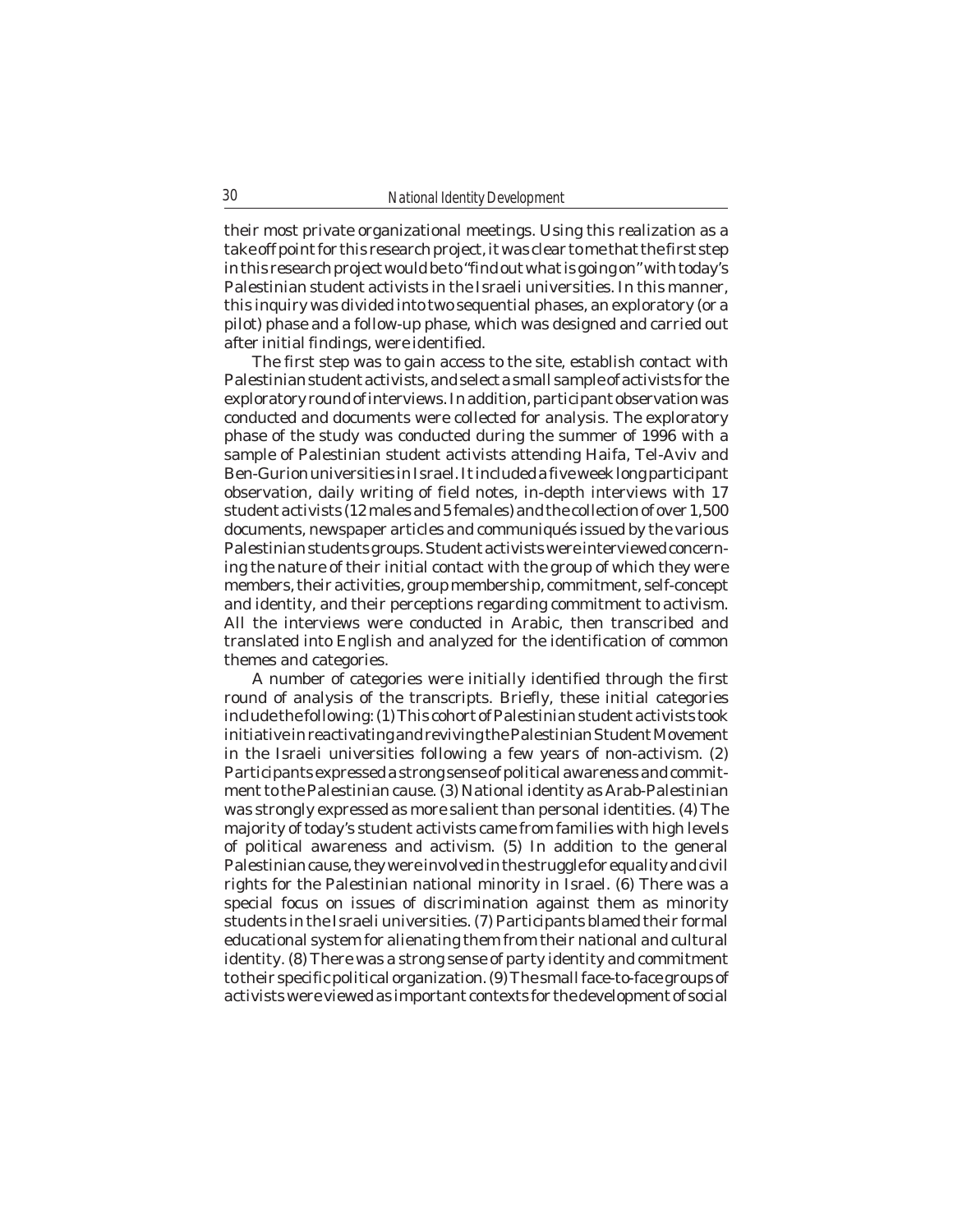relationships and adjustment to college life. (10) Female student activists expressed awareness of the need to address women's issues as part of the political-social agenda of their student organizations. (11) There was an indication that involvement in student activism had contributed to the individual's psychological and social development. (12) The experience of student activism was perceived as extensive processes of socialization for Palestinian youth. (13) They attributed the tendency to persist as activists to internal factors, and attributed possible tendencies for disengagement to external factors.

Following this exploratory phase, a semi-structured in-depth interview schedule was developed in order to delve deeper into these categories. The goal was to investigate if there was substantial support for the existence of the initial themes among another sample of Palestinian student activists. Participants in the second round of the in-depth interviews were selected based on intensity sampling procedures used in heuristic qualitative research. The goal was to select a sample that consisted of information-rich cases that manifested the experience of Palestinian student activists (Patton, 1990).

The sample was not intended to be a representative of the broader population of Palestinian student activists. It was purposefully selected to consist of the leaders of the various Palestinian student organizations in the five major Israeli universities. Following initial contacts, which were established during the exploratory phase of the study in 1996, all student organizations in Haifa University, the Technion Institute, Tel-Aviv University, Ben-Gurion University and the Hebrew University were contacted in 1997-98. Ten groups of Palestinian student activists were identified in these five universities. An attempt was made to interview two leader activists of each group. When the first two activists in a given group were both males, the following most active female student in the group was selected to replace one of them for an interview. In this way, the sample reflected the appropriate distribution of men and women in the student activists' population. A total of 18 student activists (12 males and 6 females) were interviewed during the second phase of the study.

#### *Participants*

It is a common practice among qualitative researchers to describe in detail their research participants, or at least describe their general characteristics with some changes in their names and identifying information. Introducing the students with whom this study was conducted would be essential in order to provide real life meaning to the study itself. However, working with research participants in a politically charged environment such as the one under discussion raises another important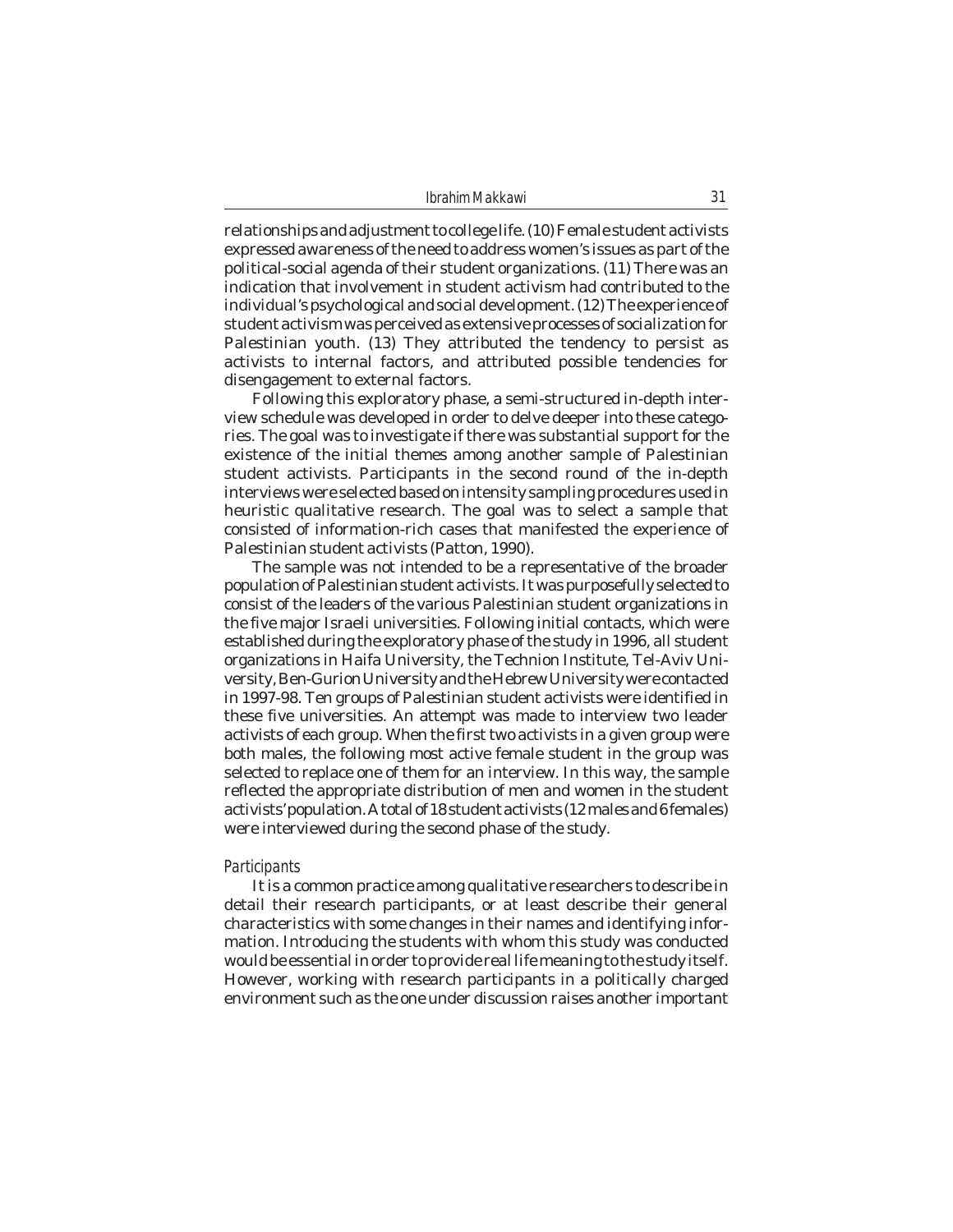concern. How much can a researcher disclose about his or her participants without exposing them to undo harm? Anyone reading the study who is familiar with the political context of the Palestinians in Israel would be able to identify at least some of the participants even after we change their names, the names of their cities and villages, the names of the universities which they attend, and the name of their political organizations. Too much change from the original identity of each participant was required. This might especially be a problem if we describe them individually. However, at least a general introduction of the students who participated in the study is still important. In order to resolve the quandary between bringing the real people into the study, and yet keeping them anonymous for their own protection, I decided to describe them broadly as a group.

Seventeen Palestinian student activists participated in the exploratory phase of the study in the summer of 1996 and 18 were interviewed in the second phase of the study in the fall of 1997-98. Only one student participated in both rounds of interviews. Overall, 35 Palestinian student activists participated in both rounds of the qualitative interviews and they are described as one group.

There were 11 females and 24 males in the entire sample. Participants ranged in age from 20 to 26 years old. Five participants identified themselves as activists of *Abna al-Balad* (non-parliamentary Marxist-Palestinian nationalist organization), 11 as *Jabha* (affiliated with the Israeli Communist Party), 16 *Tajammu* (newly formed parliamentary organization with diverse individuals and political groups) and three as *Islamic Movement* (newly established student branch of the Islamic Movement).

There were 21 Participants from the *Galilee*, 11 from the *Triangle*, two from the *Negev* and one from the *Center*. There were 20 participants from Arab-Palestinian cities, eight from mixed cities and 15 from Arab-Palestinian villages. There were 13 participants who attended Haifa University, three attended the Technion Institute, seven attended Tel-Aviv University, seven attended Ben-Gurion University, and six attended the Hebrew University in Jerusalem. There were 29 participants who came from activist families, that encouraged and supported them and six participants were raised in non-activist families and received no support for their activism. Majors of studies included medicine, law, engineering, natural sciences, social sciences and humanities.

#### *Data Analysis*

The initial categories were identified from the transcripts of the first round of exploratory interviews in the summer of 1996, using grounded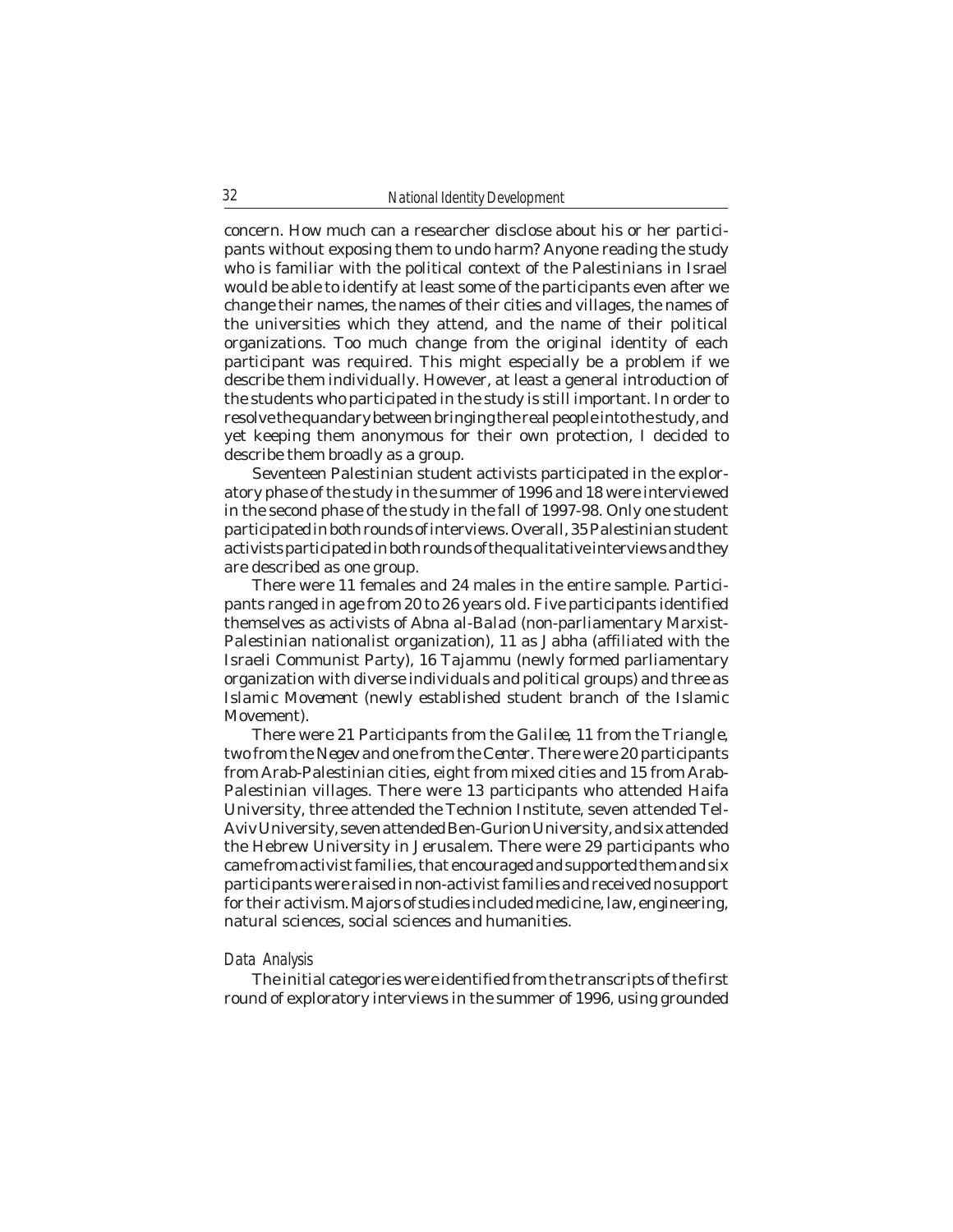*Ibrahim Makkawi* 33

theory development techniques (Glasser & Strauss, 1967). These categories were presented as papers in the American Educational Research Association 1997, the International Education Week at Kent State University 1997 and several graduate classes in qualitative research methodology. Critical feedback about the identification, accuracy, meaning and representation of these categories, and ongoing discussions which were inspired by the presentations, have led to constant revision and refining of the emerging categories. Furthermore, member check was conducted on these categories with student participants during the second phase of the study in the fall of 1997. Member check indicated that the participants recognized these categories and themes as representative of their perceptions and behaviors. As one male student activist attending Haifa University indicated, "of course our main goal is to preserve our Palestiniannational identity under these circumstances, and all these topics you came up with are just different manifestations of this identity."

Other sources of information included, over 1500 documents, which were collected from the field. They included communiqués issued by the various organizations, political programs or platforms of the various student organizations, annual reports of their activities, newspaper articles, and correspondence with the university authorities, one-time publications, and advertisements for various activities. These documents were used primarily for triangulation of the emerging themes.

The initial thirteen categories were as close to the data and the terminology used by the participants as possible. The next step in the data analysis was clustering these categories into a smaller number of meaningful themes. These themes were inspired by the data itself as well as by the theoretical framework of the study. As mentioned earlier, the theoretical framework of the study is informed by social identity theory (Tajfel & Turner, 1986), relative deprivation theory (Walker & Pettigrew, 1984) and ethnic identity development in adolescence (Phinney, 1989).

Boyatzis (1998) suggests a three-level continuum for the development of coding systems used for thematic analysis in qualitative research. At one extreme of the continuum is a *data* driven coding system in which codes are developed directly from a small sample of interviews and then applied to the rest of the data to identify common themes. This coding system was used in the exploratory phase of the study when initial categories were grounded directly in the data. On the middle of the continuum, coding systems can be based on prior *research* findings. On the other end of the continuum there is *theory* driven code development. After examination of the initial categories and review of the literature on social identity and related topics, it became clear that these categories could be grouped based on existing theoretical notions. A coding system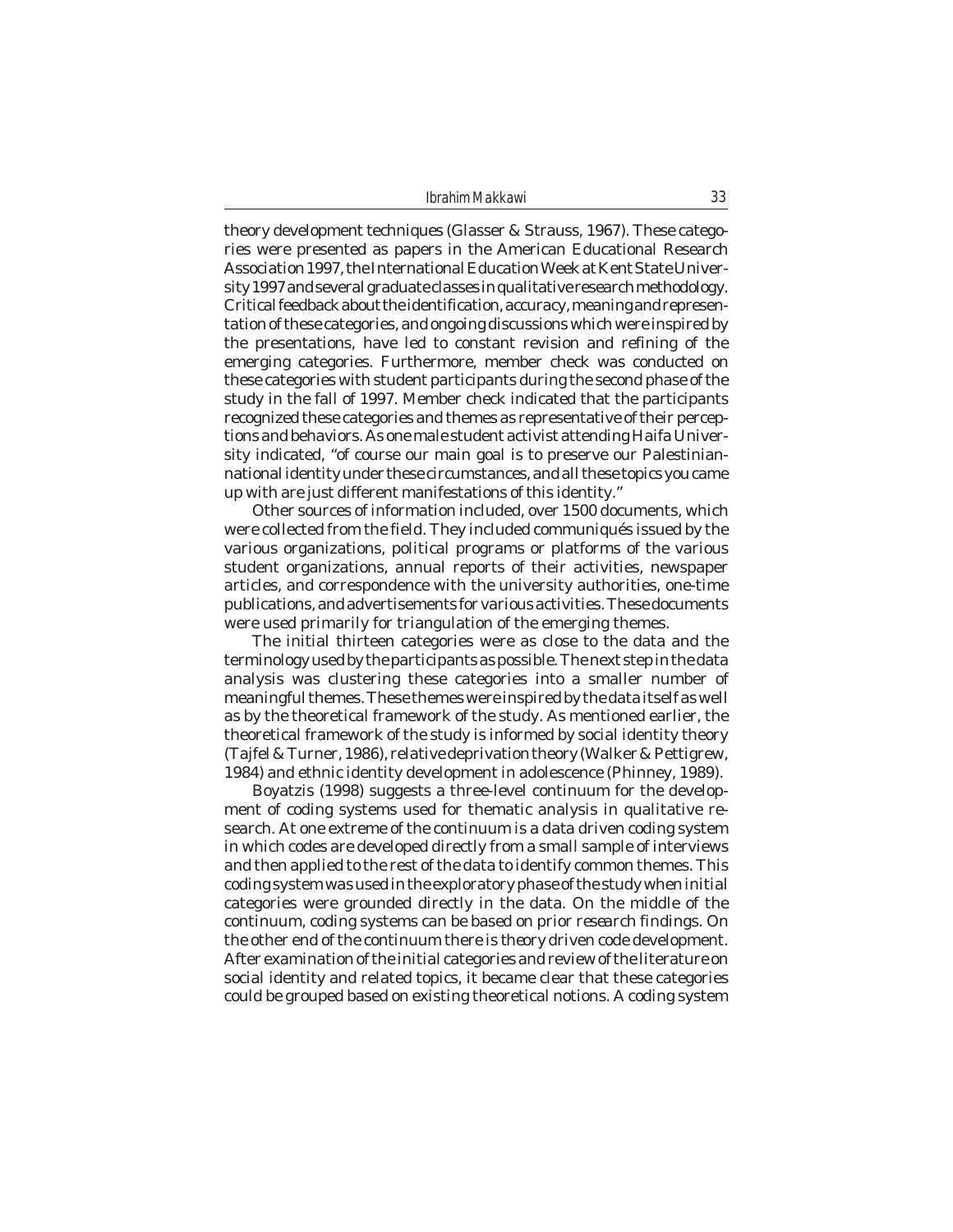for the five dominant themes was developed and used to identify themes in the second phase of the study (see Table 1).

**Table 1**: Coding System for Emerging Themes

| <b>Themes</b>                                        | <b>Examples of Topics and Statements</b>                                                                                                                                                                                                                                                                                                                                                                                                                                           |
|------------------------------------------------------|------------------------------------------------------------------------------------------------------------------------------------------------------------------------------------------------------------------------------------------------------------------------------------------------------------------------------------------------------------------------------------------------------------------------------------------------------------------------------------|
| National<br>Identity                                 | Being Palestinian is an important part of the self-concept;<br>awareness of the Palestinian national cause and its<br>history; pan-Arab nationalism; pride in Arab civilization<br>and heritage; commitment to serve one's people; activism<br>makes you feel a worthy person; occupation (West-Bank &<br>Gaza), Palestinian state & solution; integral part of the<br>Palestinian people but citizens of Israel; Israel as a<br>Jewish state vs. a state for all of its citizens. |
| Group<br>Relative<br>Deprivation                     | Equality and civil rights; discrimination in budget for local<br>authorities; land confiscation-becoming a proletarian<br>class; citizenship status-military service as a<br>precondition for civil rights; lack of nationally and<br>culturally relevant school curriculum; discrimination at<br>the university-scholarships, lodgings, activities;<br>discrimination in the job market-political screening.                                                                      |
| Party<br>Identification<br>and<br>Commitment         | Groups included: Jabha, Tajammu, Abna al-Balad, Islamic<br>Movement; attachment, support and commitment to the<br>group; student groups as extensions of community<br>organizations; intergroup cooperation and competition;<br>importance of the small face-to-face group on campus; the<br>party as a mid-range identification: Personal identity ><br>Party identity > National identity.                                                                                       |
| <b>Between</b><br><b>Nationalism</b><br>and Feminism | Arab society is oppressive of women; fight all forms of<br>oppression; combine the national and social struggles;<br>fighting for a Palestinian state which may end up<br>oppressing women; great lesson from Palestinian women<br>of the Intifada; not to repeat the experience of Algerian<br>women; hypocrisy of Palestinian male activists-<br>politically progressive but socially conservative.                                                                              |
| Social and<br>Psychological<br>Adjustment            | Become stronger person through the experience of<br>activism; enhancement of leadership and social skills;<br>more political awareness and knowledge; more social<br>confidence in public; satisfied with oneself; it feels good<br>when people appreciate what you do; activism enhances<br>self-esteem.                                                                                                                                                                          |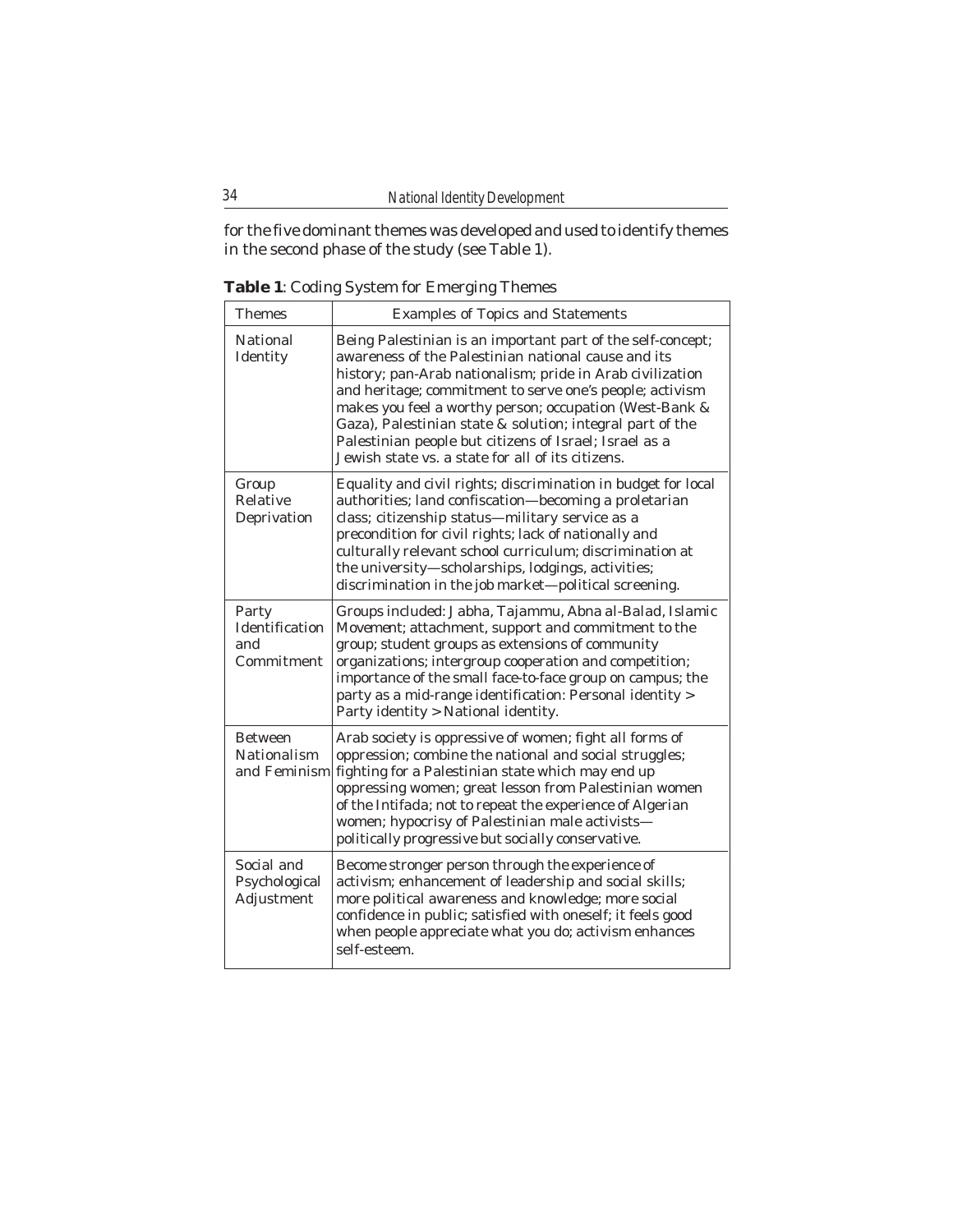# Findings

### *National Identity*

A clear sense of Arab-Palestinian national identity was salient among the whole group of participants. In fact, national identity as an Arab-Palestinian was perceived by the participants as both the cause of their involvement in student activism and as something that was constructed and further developed through the experience of activism itself. This sense of national identity was much more complex than self-identification or the choice of a specific label to describe their collective identity. National identity also included a strong sense of national consciousness, the individual's daily behavior, and collective action on behalf of the group's national cause, deep feelings of national pride, and the perception of national identity as part of the individual's self-concept.

In terms of the literature on ethnic identity development (Phinney, 1989, 1992) this group of Palestinian student activists seems to have gone through a process of exploration of their own sense of national identity and what it means to them. They can be safely described as national identity achieved. While most of these participants were raised in activist families that encouraged their national awareness, a few of them have explored and developed their sense of national identity on their own which at times involved conflict with their parents because of their political activism. However, both groups were similar in the degree of their national awareness and commitment. Let's compare students who were raised in different families as far as political activism is concerned. A female student activist attending the Hebrew University said:

I grew up in a family where the first rule has always been that "you are living in order to give-and-take, not only to take." Since I was in the first grade, my mother made sure that I always serve on my class committee. I had to be involved in something else in addition to my own education. There is no doubt that my family had the most important impact on my political involvement.

Another female student activist attending Tel-Aviv University was also raised in a political activist family, in which, nationalistic consciousness and political awareness were part of the children's socialization. She explains:

I remember since I was very young, even children's songs that I learned were revolutionary and nationalistic songs. Political education was rooted in my socialization through children's songs and stories and much more.

In contrast, a male student activist from Tel-Aviv University, who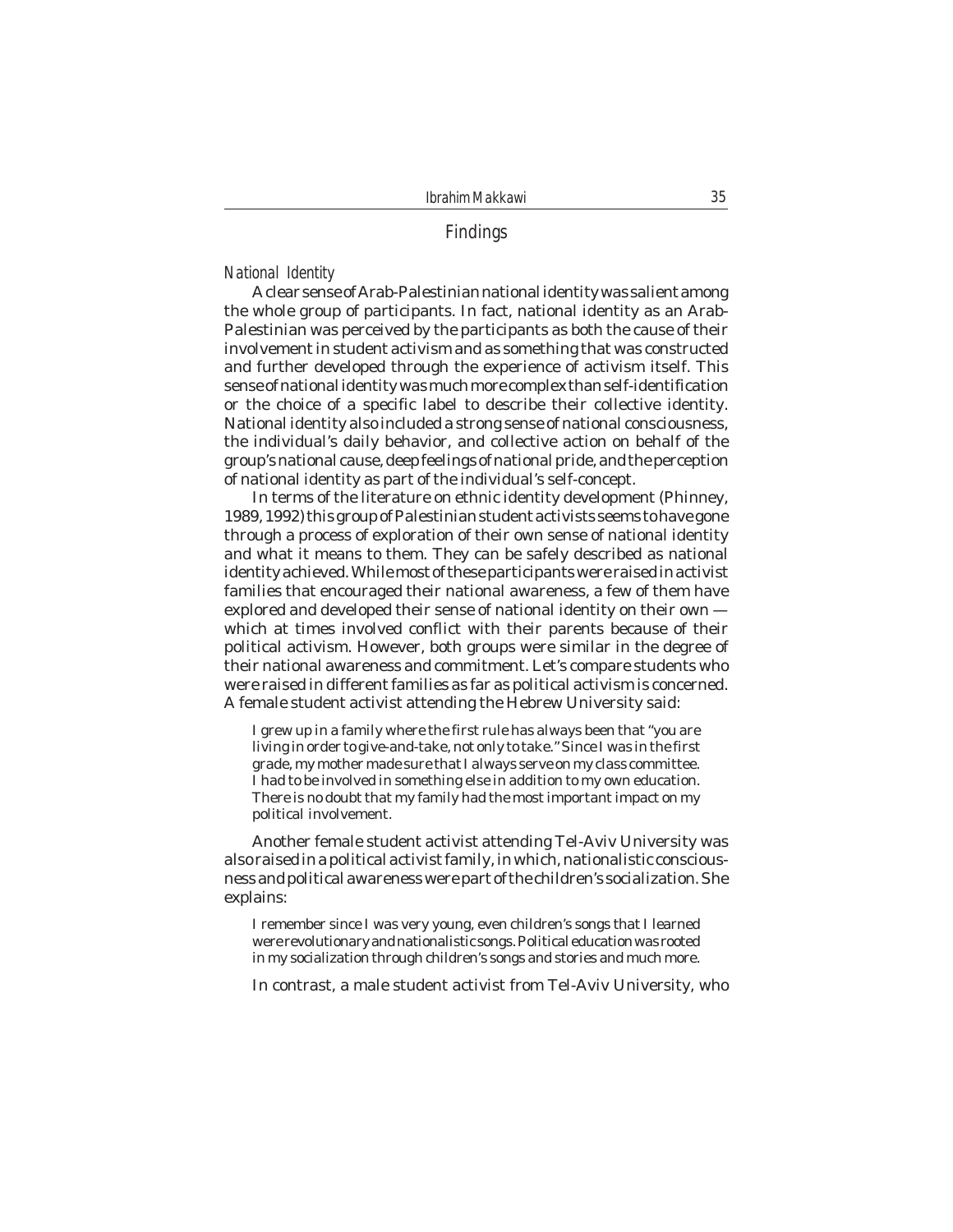was brought up in a different family background, described the reactions of his family, especially his father, to his involvement in political activism and the conflict around this involvement:

I am like any Arab youth who leaves home right after high school with his parents warning him over and over again to stay away from politics and focus mainly on school work as the most important thing. My father is very concerned. He is a nationalist person but he does not like us to be involved in politics. With time you develop your own personality. To be honest with you, there was the opposite of support from my family. Until today I have lots of arguments with my father.

Let's examine the concept of self-identification in the responses of four student activists. A female student activist says: "I define myself as an Arab-Palestinian, Israeli citizen." Yet another female student activist agrees with her by saying: "If I have to define myself, I will define myself as an Arab-Palestinian who carries the Israeli identity card." A male student activist was surprised that I even asked him this question: " I am an Arab-Palestinian period. This issue is nonnegotiable for me." Fourth male student activist points out the contradiction between his national identity and the political reality imposed on him: "I am an Arab-Palestinian who is resisting the reality in which he lives. This is my selfdefinition." Notice the conscious attempt to avoid using the label "Israeli" in their self-definitions, which indicates their awareness that an "Israeli" identity does not include their nationality.

A question regarding the choice of a label to describe their national identity was included in a larger survey of 261 Palestinian students. Almost half the sample (46.6%) chose the label Arab-Palestinian. Other labels were Palestinian (13.9%), Arab (6.8%), Israeli-Arab (7.6%), Israeli-Palestinian (6.0%), and "Other" (29.2%). The label "Other" was equally divided between those who included the term *in Israel* in combination with Palestinian or Arab and those who included the term Moslem in their identity. No one in the entire sample chose the label "Israeli" alone. Furthermore, participants indicated similar distributions of labels, which they believed their parents would choose to describe their (the parents') national identity (Makkawi, 1999).

Arabic as the national language of these Palestinian students forms an important component of their sense of national identity. When asked about the importance of being an Arab-Palestinian to her self-concept, a female student activist majoring in journalism emphasized the importance of her language and history to her national identity. She had strongly expressed her sentimental attachment to her people and the collective self-esteem she derived from that attachment.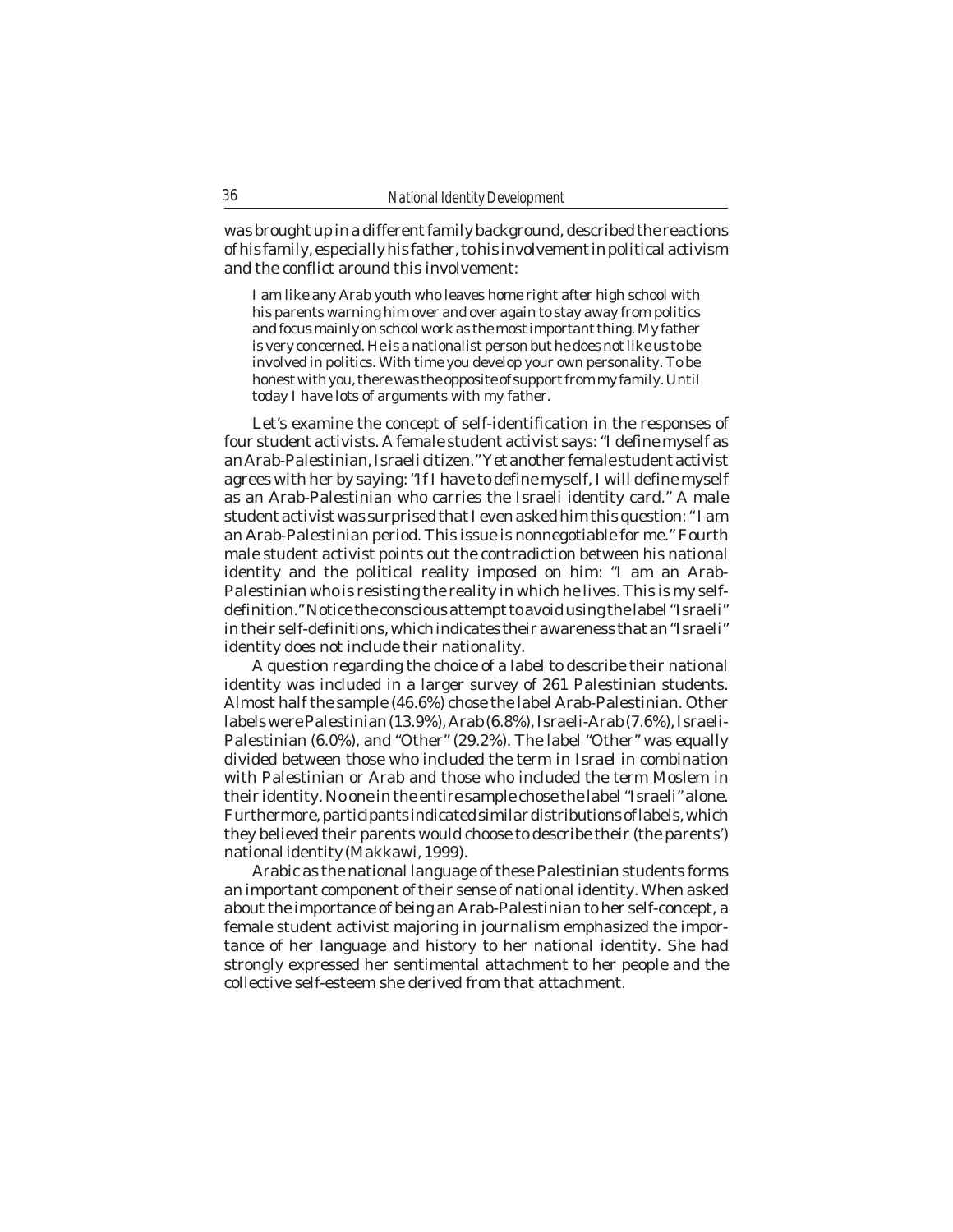I don't believe that people belong to the state as an institution to which they pay taxes and receive education and other social services. I feel that people belong more to their language. I speak Arabic fluently and I feel that the best way I can express myself is in Arabic. Being an Arab goes back to my language, my civilization, even the Islamic civilization despite the fact that I am not a Moslem. My Palestinian identity means more to me. Maybe the suffering we live through led us to hold stronger onto our Palestinian identity. In my opinion, and I don't say that as an expression of supremacy toward the rest of the Arabs, but I feel that the Palestinians are very, very, very distinctive people.

Another male student activist majoring in Biology was adamant about the use of Arabic as his national language especially at the university as an institution, which was established in order to serve the culture of the majority group, and suppresses the manifestation of his national language.

Arabic is my language, it is an official language; I am proud of it and will use it everywhere. The head of the security at the university says that "this is a Hebrew university and any communiqué we issue in Arabic must have a simultaneous translation into Hebrew." We said in our argument "fine, but why don't we have Arabic translation for the communiqués written in Hebrew as well?" They said "no, this is a Hebrew university and everybody knows Hebrew but not everybody knows Arabic." When I present a movie in Arabic and all the activities of the Arab Students Committee are in Arabic, I will advertise for it in Arabic. They said, "what if someone comes to see that Arabic movie you present?" I said, "if anyone comes to see a movie in Arabic that means they know Arabic, and if they know Arabic then they should be able to read the communiqué in Arabic, but if they don't know Arabic then why are they coming to the movie at the first place?"

The Israeli universities as sociopolitical contexts suppress the development of national identity among Palestinian students (Nakhleh, 1979). Unlike American predominantly White institutions where there is a majority culture and several minority groups on campus, Israeli universities cater mainly to the needs of the dominant Jewish group with Palestinian students being the only minority group on campus. Not only that, but the existing history of the Palestinian cause and the strong need to assert Palestinian identity within that conflict makes the polarization between the two groups even sharper. Consider how a Palestinian female student activist explains her search for her communal belonging at the university.

See, when I enrolled in the psychology department we were only two Arab students out of 150 Jewish students. When you enter a lecture hall, it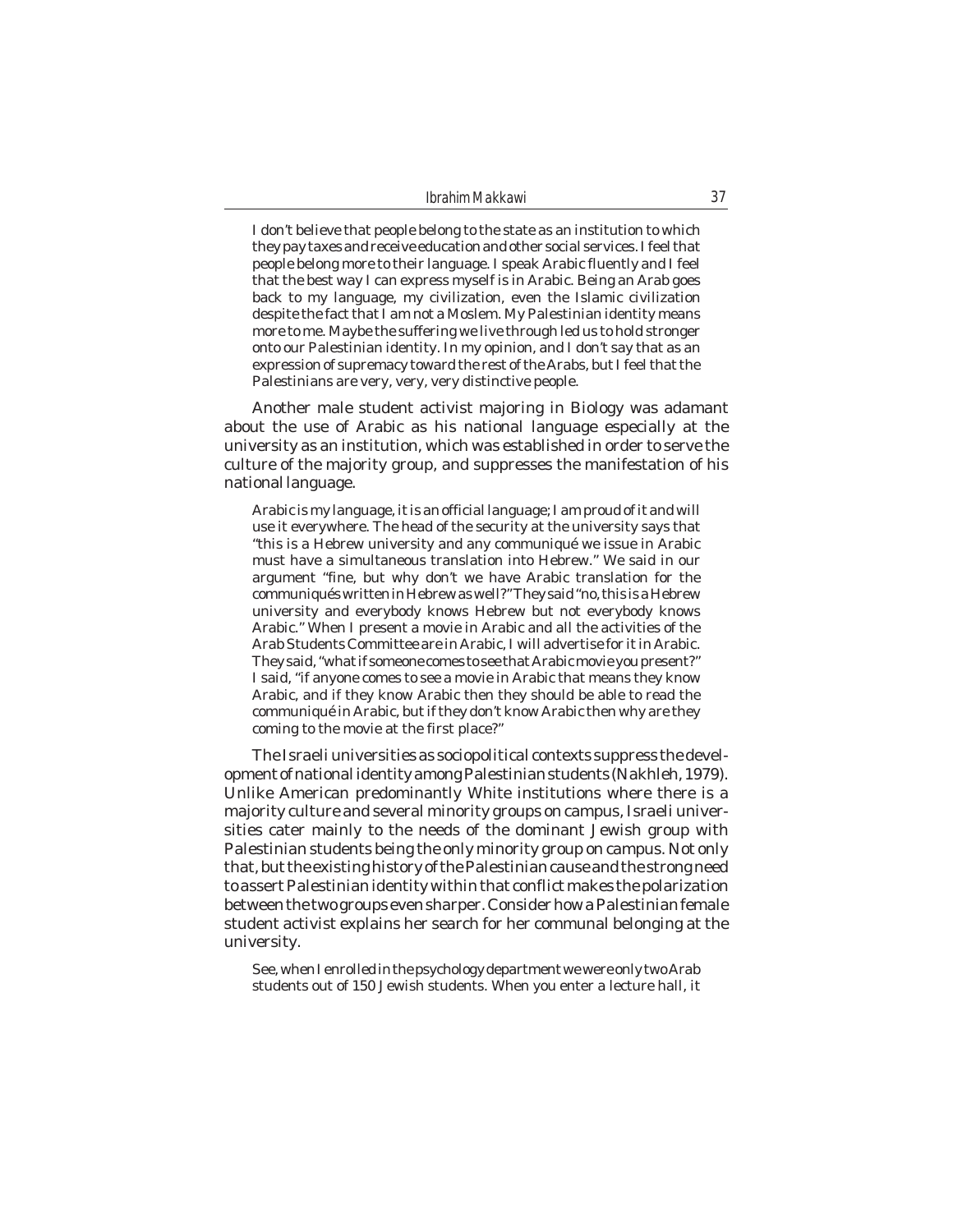becomes very evident that you are a minority even in terms of your feelings since you have no people around you. I used to go look for other Arab students between classes. There was an area where all the Arab students hang out, which we called *Sahat Falastin* (Palestine Hall), which is the 600 Hall. In this Hall it feels like you are going there to search for your belonging. We used to go there and meet other Arab students. Even if I did not know these students it was enough to hear people speak Arabic around me. It made me feel that I belong and helped me a lot.

Another female student majoring in English would rather attend an Arab university. But instead of enrolling in an Arab-Palestinian university in the West-Bank—where very few Palestinians from within Israel do—she would like to have an Arab university, where instruction is conducted in Arabic, being established within Israel.

I would love to study in an Arab university. It does not feel the same when we study in Hebrew. If we have an Arab university I would go there. It is more important to feel in an Arab environment. When you have an Arab university and everybody speaks Arabic it feels much better. Psychologically, it feels different.

In fact, this demand has been advanced by the Palestinians in Israel since the early 1980s and has been consistently rejected by the various Israeli governments (Al-Sawt, 1981). An Arab university project is viewed from the Palestinian perspective as an institution which would help preserve and develop their civilization and existing national identity in their historic homeland. This of course is in sharp contradiction with the Zionist claim about the non-existence of the Palestinian people with culture and heritage in the same land, hence the adamant rejection of the university project.

Documents, which were collected from the field, provided valid support for the information obtained from the students in the interviews. A number of communiqués were reviewed for the purpose of triangulation. The students who participated in the interviews were recognized as leaders and active members of the political groups that issued these communiqués. The consistency between their statements and the information included in the documents provided sufficient support for the findings.

It is not enough that Palestinian students assert their belonging to the Arab-Palestinian people as an indication of their sense of national identity, but there is also a need to assert that the Palestinian people are recognized as a nation with a legitimate right for self- determination. It makes little sense to affirm your belonging to a nation without this nation being recognized as having all the qualifications for national selfdetermination. Hence the dialectical relationship between the arguments that Palestinians are a nation with the right for a national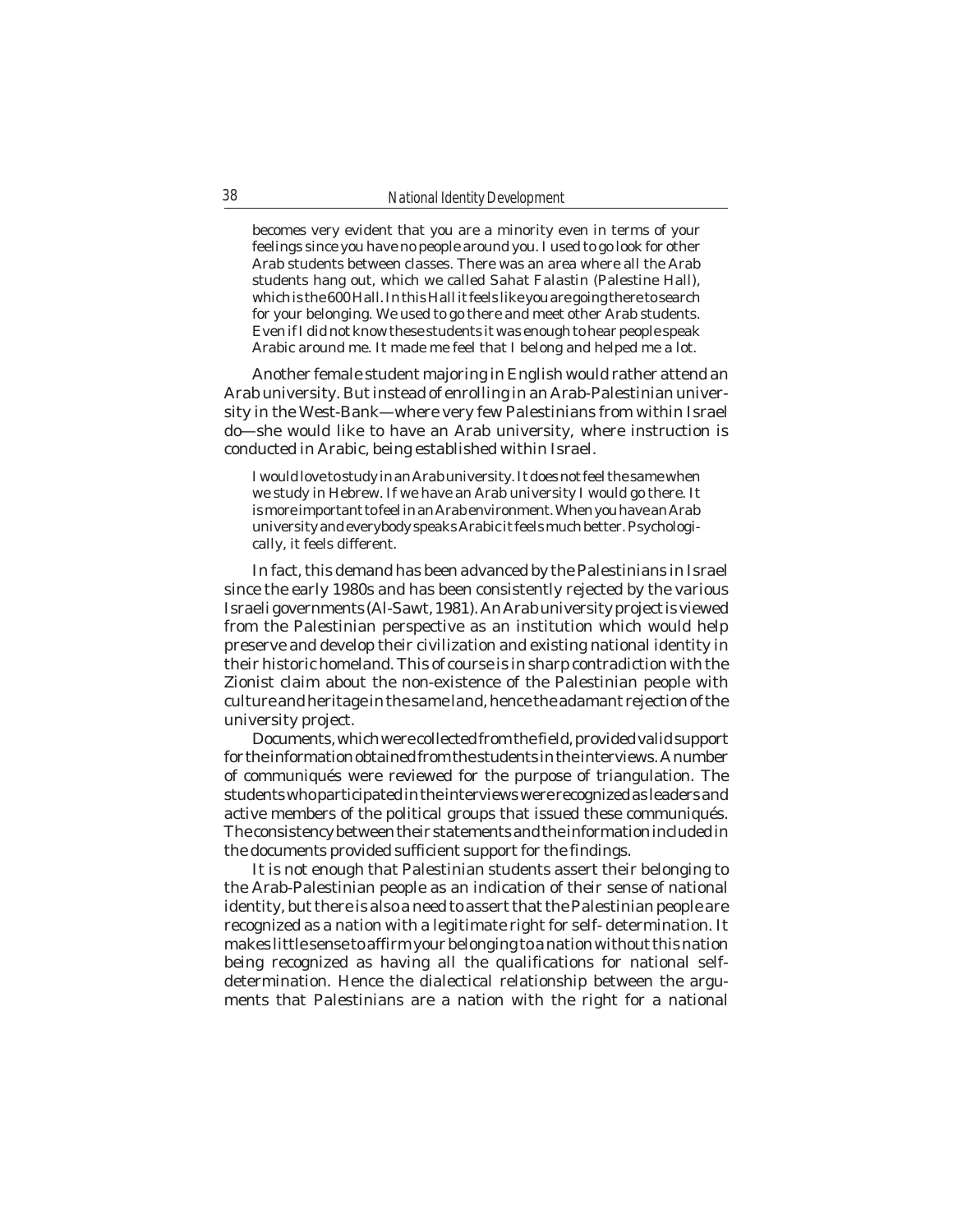homeland and that the Palestinians in Israel are an integral part of that nation. For example, a communiqué entitled "In the Commemoration of the *Nakbah* (Catastrophe)" was issued by *The Democratic Student Coalition*—Jerusalem (no date) included the following statement:

Our people faced a disaster as a result of the destruction of their national entity, the collapse of their social structure and the disruption of their progress and development. Furthermore, their villages and cities were destroyed and Jewish villages and cities were built on their remnants as part of a comprehensive plan to change the character of this homeland. The Palestinian people, their entity and national aspirations did not disappear as predicted by the leadership of the Zionist Movement at the time of the *Nakbah*. These aspirations, still alive and impact the political developments not only in the Arab-Israeli conflict, but also in the internal life of Israel itself.

Obviously, Palestinian student activists who are members of these political organizations subscribe to these statements. In fact, the activist participants in this study took part in writing and distributing these communiqués themselves. The accounts they gave in the interviews were not only consistent with this documentation of Palestinian national identity but also revealed a personal passion and commitment to defend and advocate the right for national identity and self-determination.

#### *Group Relative Deprivation*

As citizens of the state of Israel, participants perceived that their ethnic-national group, the Arab-Palestinians in Israel, when compared to the Jewish majority group was experiencing institutionalized discrimination, inequality and an overall state of relative deprivation. This cognitive perception of relative deprivation was associated with feelings of injustice, anger and frustration, which in turn led to their involvement in political action on behalf of the interests of their group. Furthermore, there was an apparent distinction between their personal sense of relative deprivation as individuals and their sense of relative deprivation as a group. When individual participants did not feel that they were deprived as individuals, they still insisted that the group at large was not receiving what they perceived as its legitimate right. Let's first consider this clear distinction between individual and group relative deprivation. A female student activist who was highly successful as an individual puts it this way:

There are two sides of the issue, which I think, are very connected, but still I can talk about them separately. One is the individual side for me. As an individual, I have accomplished so many things in my life. In graduate school for example, there was a strong competition for the M.A. program and I was among the very few who were admitted. This gave me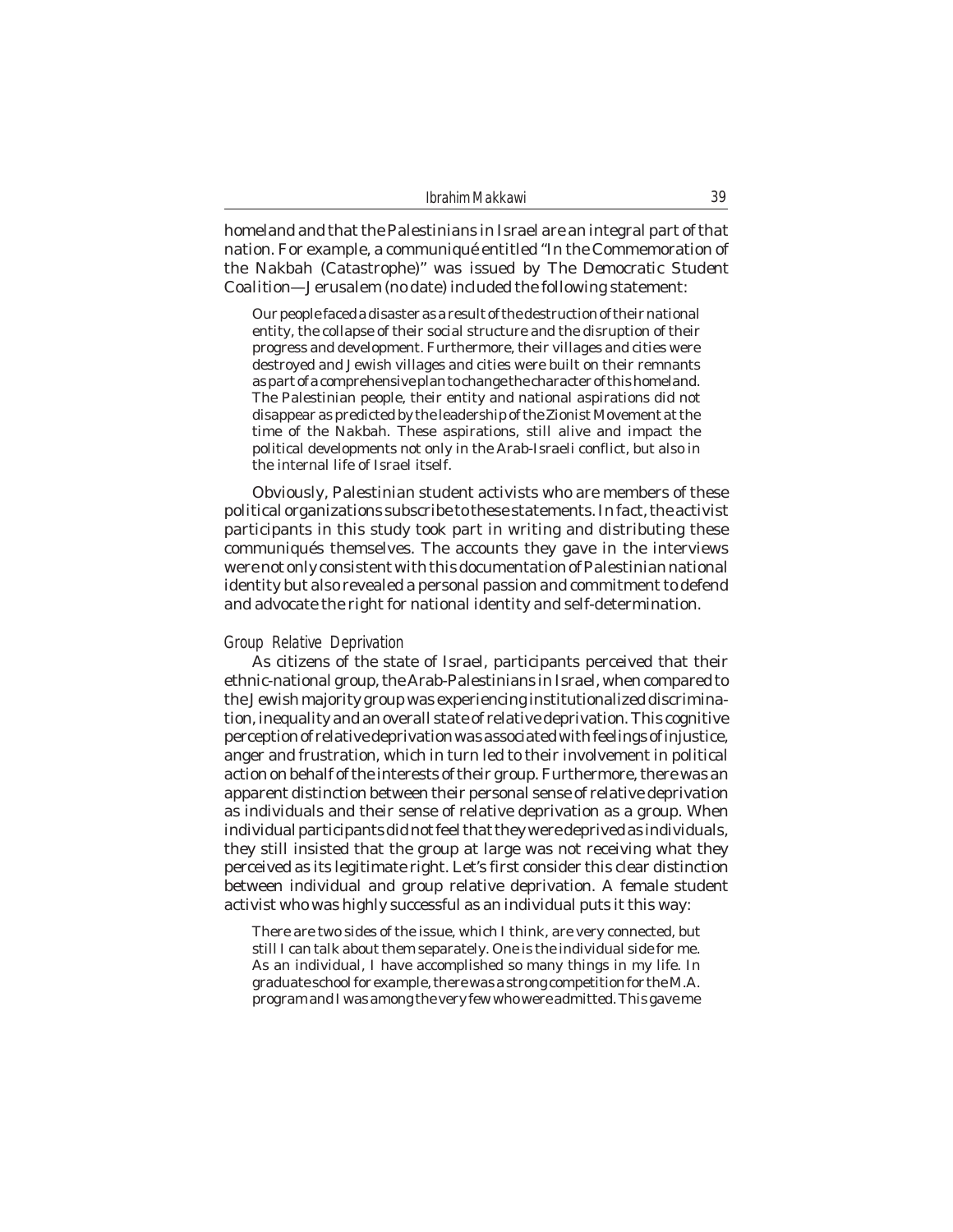lots of confidence in my accomplishments as an individual. I have the same thing in other areas like work for example. I work in a job that had a very long selection process, and I succeeded in that as well. Personally, these accomplishments give me lots of confidence in myself.

This sense of self-fulfillment as an individual, changes in a dramatic way as the same participant shifts the focus to the condition of her social group, the Palestinians in Israel in general. She is articulate, concise and clear in describing both her awareness and resentment about the condition of her group.

On the other hand, I belong to the oppressed group. For example, when I come to the university I see that all the janitors are Arabs. When I go to a restaurant, it is evident that the group to which I belong is the one doing the unskilled labor. They are the oppressed class. At some point, as an individual I can talk about my personal accomplishments, which gives me self-confidence and satisfaction. But on the other hand, on the collective level where I feel strong attachment—I don't feel that I am an individual who can do whatever she wants and move on with life—my feelings towards my group make me feel first of all unhappy. Not unhappy for belonging to the group, but unhappy about the situation of the group itself. Maybe at some point it makes me feel inferior that my group is the one that is working in the unskilled labor and serving the other group. The contradiction here, when I go to a restaurant or when I am at the university it seems as if I am with the Jewish group—I am with the group that had accomplished things. But, on the other hand, most of the people who do the cleaning jobs are Arab people, the people to whom I belong.

Being successful as an individual, obviously this student activist is not experiencing a state of individualistic relative deprivation. However, insisting that it is rather her ethnic-national group, which is experiencing a state of group relative deprivation, indicates a strong relationship between group identity and group relative deprivation. In response to the same question, a male student activist attending Tel-Aviv University gave a detailed comparison between the employment opportunities available to an Arab and a Jewish citizen of the state of Israel.

There are no equal opportunities for both peoples. We receive much less than the other group. There are lots of examples. There is a significant discrepancy in the budget allowances to our local municipalities simply for being Arabs. We have the same number of people living in two localities, one an Arab and one a Jewish, in the same area but they receive higher budget. Job opportunities for us are very limited. If you take for example an Arab mechanical engineer and a Jewish mechanical engineer, the Jewish engineer has all the opportunities in the world to work in factories, which they consider as "sensitive" places. The Arab engineer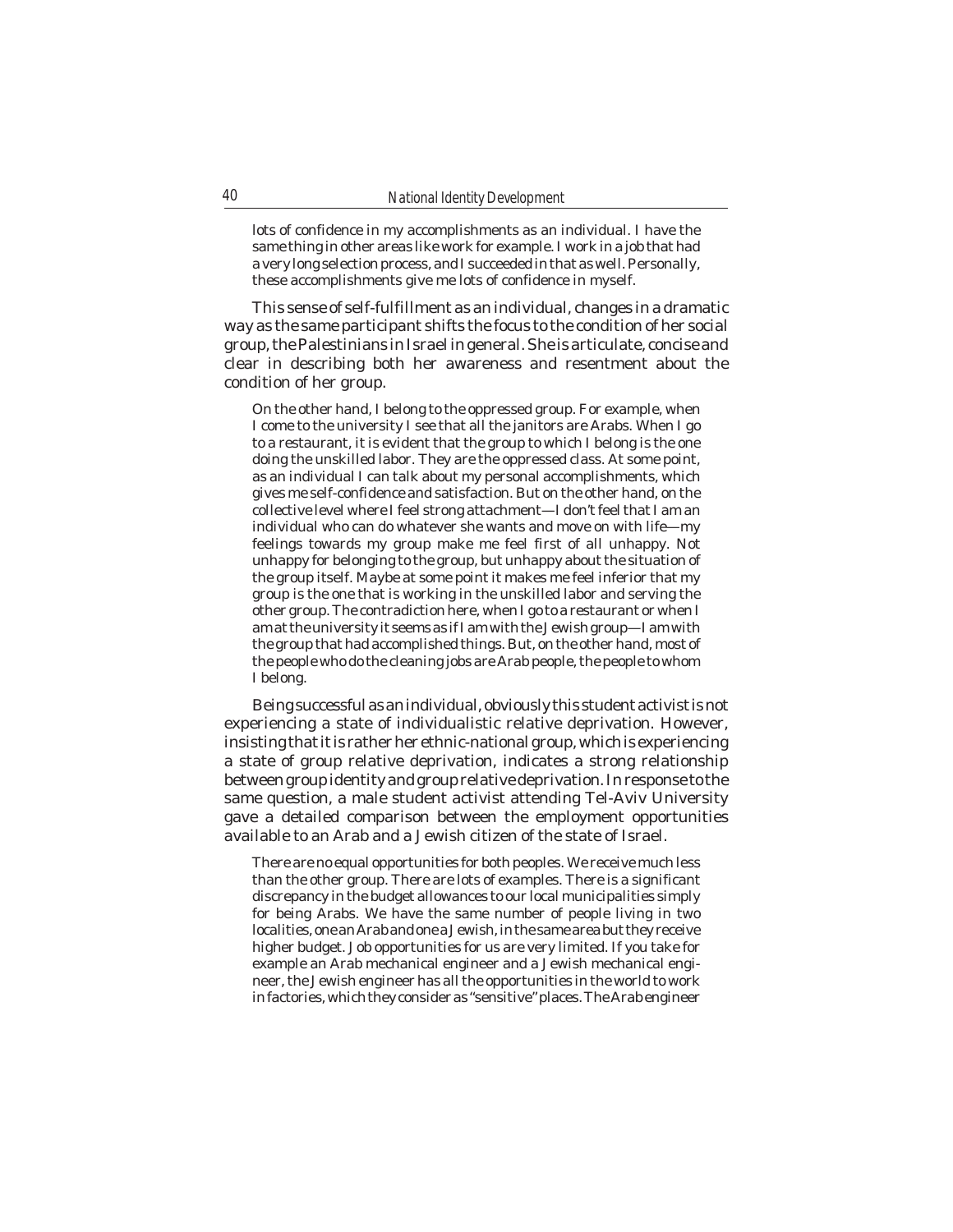does not even have the same opportunity to enter these places. There are lots of places to which we are not allowed access.

According to relative deprivation theory, the most deprived segment of society will not necessarily experience a sense of relative deprivation. Actually, it was the more educated African-Americans, as opposed to the most deprived sector of the community, who led the civil rights movement because they were in a position to compare themselves to middle class European-Americans, which resulted in a feeling of collective relative deprivation (Gurney & Tierney, 1982).

The core issue of the Palestinian cause evolves around national identity and national right for self-determination more than being a conflict over materialistic resources. Collective rights for the Palestinians in Israel go beyond simple possession of materialistic property. Asked if he believes that he receives all of his rights as a citizen in the state of Israel, a Palestinian male student activist attending Haifa University clearly differentiated between material rights and national rights as a group.

You have to ask the question "what do I really want?" A normal person who wants a job, money, a car and a house can accomplish all that. He can work and things like that and make some money. So many people live like that. But a person who looks for self-definition and national belonging will have a hard time getting a job. As Arabs in this country we have never had the feeling of independence. When I watch other Arab TV stations I see that they all have national anthems. Look at the Jordanian people for example, they have their own national anthem and we don't. Materialistic things that we get are not enough. It all depends on what you are looking for. If you are looking for materialistic things it is easy to obtain them. But if you are looking for national and cultural things, your options are very limited.

For matters of triangulation, and in order to match between the students' statements during the interviews and the positions they circulate in their political communiqués, consider the election platform of "*The Progressive Students Block*" at the Hebrew University in Jerusalem for the 1994 Arab Students Committee election campaign (p. 11).

If we add to all this, the issue of job opportunities available to Arab students in order to finance their education, we find that they encounter abundant racist problems because of their nationality. All fields of employment give preference to new immigrant Jewish students. In addition, the frustrating criteria of the army service is used very often even in the most unskilled jobs. More important is the inability of the Arab students to enroll in their preferred fields of study because of the high rate of unemployment among Arab academics and the lack of government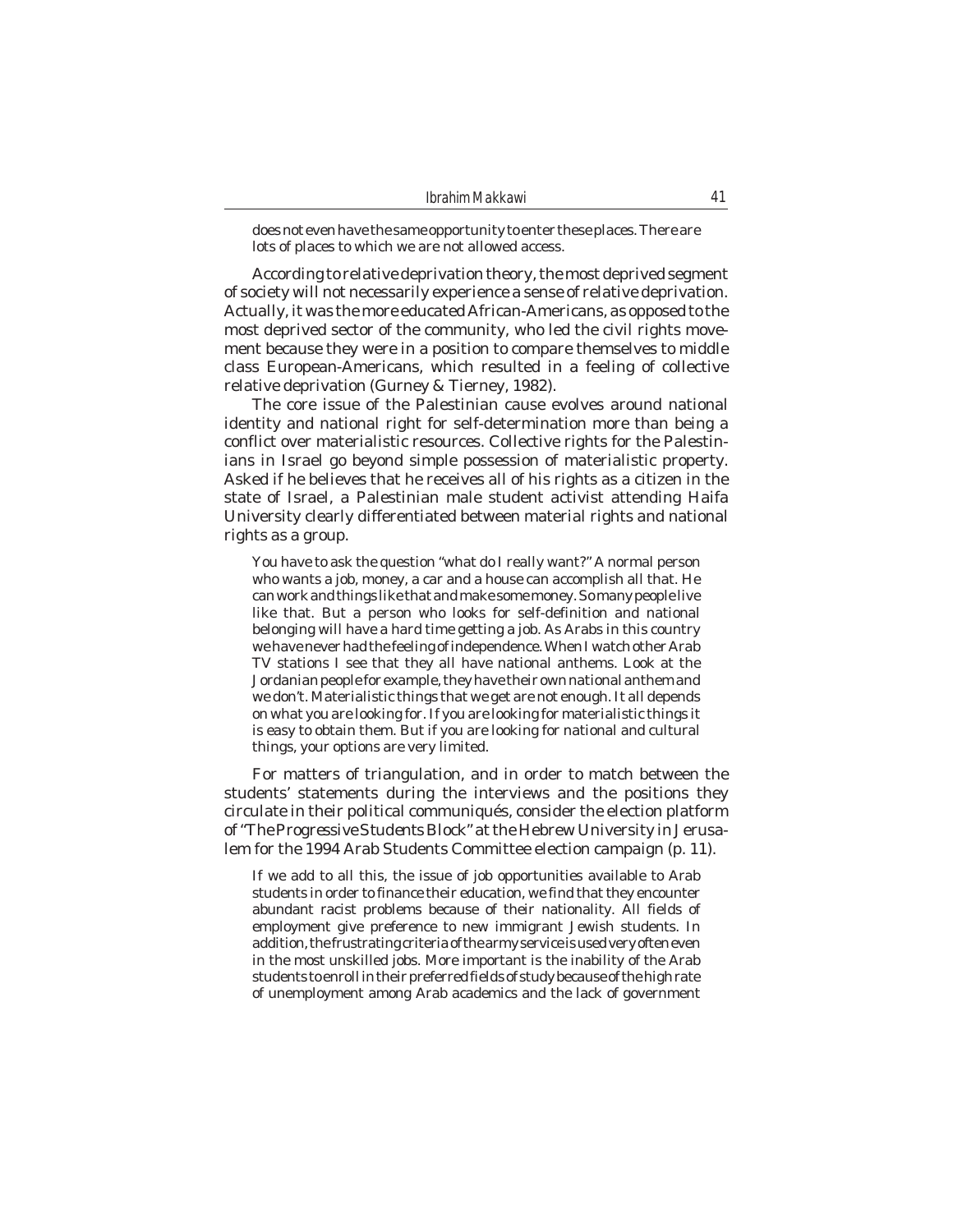funding for Arab villages and cities. On the other hand, there is the vicious involvement of the intelligence authorities in the process of hiring teachers and staff in Arab schools and the use of loyalty to the government rather than educational qualifications as the main criteria for employment.

The most pressing domain of group relative deprivation for these Palestinian students was the repression of their national identity and culture through their formal education. Student activists who graduated from public high schools (the majority) were very critical of their formal education for depriving them of their national and cultural identity. Due to its control by the Israeli government, the Palestinian formal education was perceived as an instrument for political and cultural hegemony. The teachers, as role models who represent the school and its social, educational and political goals to the students, were perceived as co-opted and ineffective "system servants."

A female student activist attending Ben-Gurion University who was active in several community and women's organizations in addition to her student involvement, had this to say about "testing" the political limitations of her high school English teacher:

I realized that our teachers were politically limited but I was not willing to accept that. I used to challenge them and point out their fears about their job. We had a new English teacher when I was in tenth grade. I wanted to test his limitations so I asked him what the acronym PLO means. He ordered me to leave the classroom. I told him "if you don't know what it means I can write it for you on the board." He forced me out of the classroom. I went back and told my classmates "why are you still sitting in his class if he does not know what PLO means?" They all came out with me. Then I was dismissed from school for that.

In contrast, private schools, being the exception rather than the rule, are more involved in the nationalistic education of their students. There are only three of these schools in the whole country, which are not managed by the Israeli Ministry of Education. Therefore, they have somewhat more freedom to address the nationalist needs of their Palestinian students. Consider a male student activist from Tel-Aviv University who was a graduate of one of these private schools:

What usually prevailed in my school was that we were allowed to think and debate political issues. As part of the discussions we were exposed to lots of information that was not part of the formal curriculum. We used to study this information as part of the social awareness period. For example, there was an activity in which we had to read information about the history of Palestine, which was not included in the history books. Our school believed in this role in order to bridge the gap that existed in the formal curriculum from which we have been suffering for so long.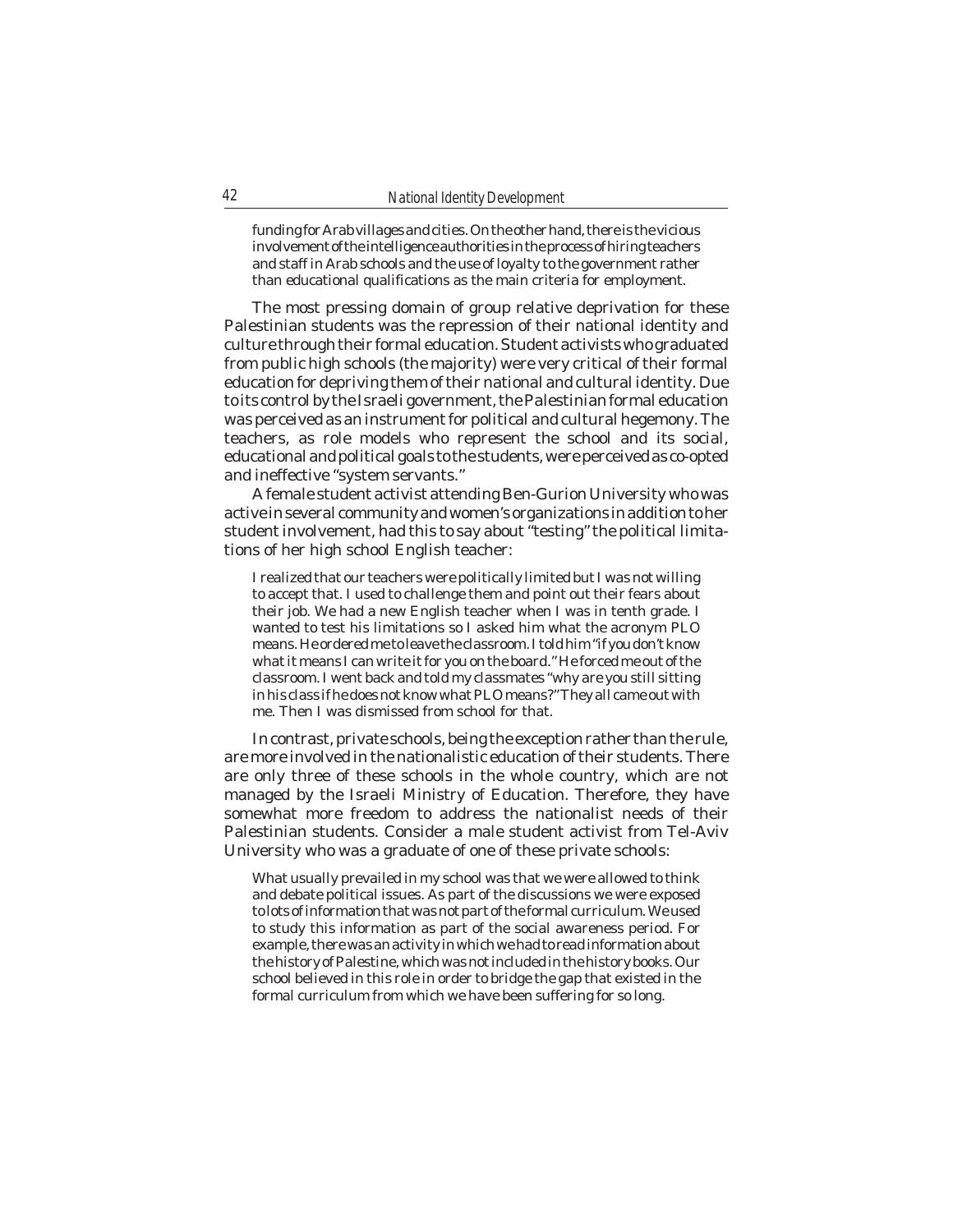In contrast, participants expressed strong feelings of resentment toward the biased curriculum taught in the public schools. Clearly, participants who graduated from public schools compared their own educational system, and its relevance to their national identity, to that of the Jewish students. Not only that, but they were frustrated because they had to study Jewish history instead of their own. A female student activist attending Haifa University describes her formal education with a deep sense of anguish:

Everything we study is about the Jews. Everything is Jewish culture. We study Bialik and Rachel. Why do I have to study them? Why don't they teach me Mahmud Darwish? Why don't they teach me Nizar Qabbani? Why don't they teach me Edward Said? Why don't they teach me about Arab philosophers and Palestinian poets? I know that my Arabic language is not very strong, because I know if I don't speak fluent Hebrew I can't function in this country. Without Hebrew I can't get on the bus and go to the grocery store, especially because I live in a mixed city like Haifa. I know that Arabic language in Palestine is endangered. Schools, not individually, but the educational system as a whole has a very negative impact on our identity. The whole world now recognizes the existence of Palestine and that there is something called Palestinian people. So why are they still teaching me about Bialik and Rachel? What is the problem in teaching us Palestinian history? The problem is that they are afraid. They don't want us, Arab-Palestinians, to develop any sense awareness of our national identity.

The gap between the "home culture" and the "school culture" with regard to Palestinian students' national identity is a problematic area for the formal educational system. The formal educational system continues to disregard the growing awareness among Palestinian students of the need to adapt the curriculum to fit their national belonging. Continuing to do so will only alienate the students from the school altogether.

#### *Party Identification and Commitment*

Identification with the group (or political party) and its political program was expressed strongly in most of the participants' responses. Party identity could be viewed as a mediating level of identification linking between the personal identity (self) and collective identity (society). In order to express their Palestinian national identity, student activists join political organizations that represent best their political views regarding the Palestinian national cause. The political organization provides them with the opportunity to examine and express their ideas about the national cause and their feelings of belonging. In this sense, membership in the party provides a deeper psychological connec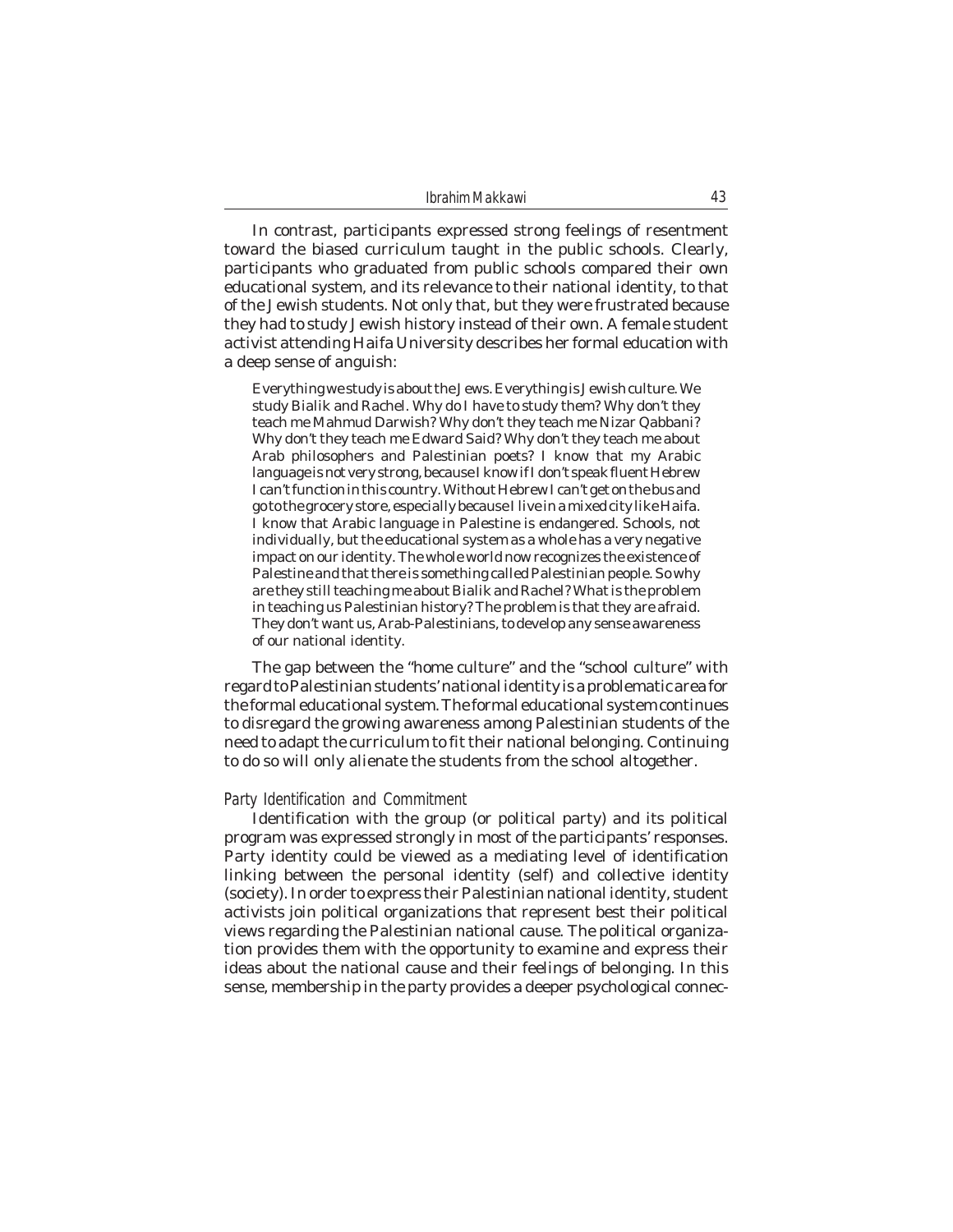tion that exceeds the practical goal of achieving a specific political objective.

Consider how two different student activists are equally enthusiastic in their commitment and defense of their respective political organizations. A female student activist of *Abna'a al-Balad* puts it this way:

I don't believe that anybody had joined Abna'a al-Balad for personal interests. Even if we talk about changes within 50-60 years that may benefit the masses, no one is that naive to think that the situation will change in five or six years so that they themselves can benefit from it. People who join Abna'a al-Balad know that they will never get jobs. You go to the university just to get a degree to hang it on your wall. If you are Abna'a al-Balad you go through so many police interrogations, lots of troubles, they dismiss you from the university, and lots of sacrifices. I work with lots of people who went to jail and got beaten by the police. Every single person in Abna'a al-Balad joined based on principles and conviction. I am positive about that because this involves lots of sacrifice.

This strong sense of commitment and in-group bias may lead to tension and conflicts with other Palestinian student political groups. The debates among supporters of the various political groups are substantially centered on political views, ideology and deep commitment to their respective organizations. The content and process of these discussions is the "stuff" from which the student activists construct their sense of national identity and political consciousness. Another female student activist of the Democratic Front for Peace and Equality (*al-Jabha*) is passionately committed to her political organization. She describes her party identity as an important aspect of her self-concept.

I am telling you that I have lots of criticism of al-Jabha today. We have an unusual leadership vacuum. I feel that it is during this time that I have to stand with al-Jabha. When al-Jabha was strong in the seventies maybe it did not need me as much as it needs me today. The true test of your commitment is at the time of crisis. If we have principles then we stand with the people who share our principles at times of crisis. I would be a defeated person if I leave al-Jabha when it is weak and then come back after three years when it passes the crisis

Involvement in collective action is obviously conducted through membership in small face-to-face political organizations. Friendships and social interactions were more common among in-group members. Furthermore, cooperation among the various political groups of Palestinian student activists increases as they face any sign of outside threat stemming from their confrontation with the political system and the university authorities. Their political differences and the ongoing competition over the political support of the general Palestinian student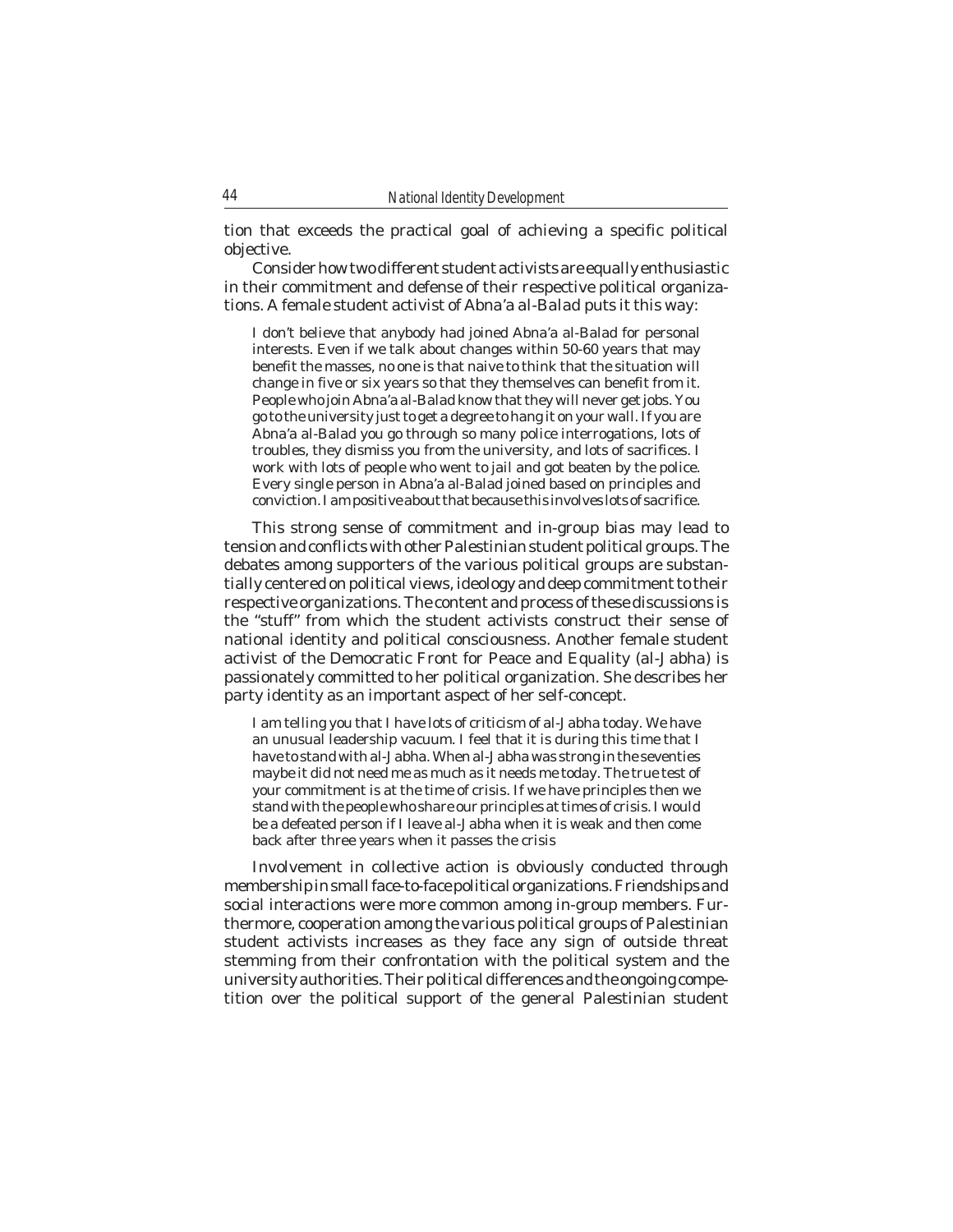population have become a secondary issue as their confrontation with the university administration has intensified.

It is possible to explain the choice made by individuals to join one particular political group or another based on two needs; (a) the extent to which the group serves as a mid-range level of identification with the Palestinian people, and (b) its level of "optimal distinctiveness," which allows members to feel part of a group but remain unique individuals at the same time (Brewer, 1991; Brewer & Gardner, 1996). The small groups of activists also provided important social contexts for interpersonal relations and adjustment at the university. Being a member of a group of activists who share similar ideas is psychologically helpful in institutions where Palestinian students not only form a small minority, but also face national discrimination and oppression. It is probably because of this dual role (i.e., serving as mid-range identification with the national group and providing specific social context for adjustment) that Palestinian students are strongly committed to their respective political organizations.

#### *Between Nationalism and Feminism*

Female student activists expressed awareness of the need to address women's issues as part of the socio-political agendas of their student organizations, more so than their male comrades. Being women in a patriarchal society, which is also suffering from national oppression as a whole, Arab-Palestinian women activists found themselves advocating both nationalist and feminist agendas at the same time. They also perceived an inherent tension between their national identity as Arab-Palestinians and their gender identity as women and expressed commitment to consolidation between the two. The complexity of this multiple oppression of Palestinian women is best illustrated in the program of *Al-Fanar: The Palestinian Feminist Organization*.

As Palestinians they suffer from oppression and discrimination based on nationality, as women they are dominated by the patriarchal system throughout their lives, and as female workers they are the most deprived sector of the workforce. These forms of oppression do not operate separately, but are intertwined, and clearly influence one another. The liberation of women—as persons with a social, personal, gender, and national identity—requires a simultaneous struggle on many fronts, which cannot be fragmented or conducted in separate stages (1991, p. 1).

By stressing all aspects of oppression as they are manifested in the life conditions of one particular group, it is clear that Palestinian women are calling for the most radical socio-political agenda. A psychology major female student activist defines herself as a feminist, and she is active both in political groups with mixed membership, and inclusive women organi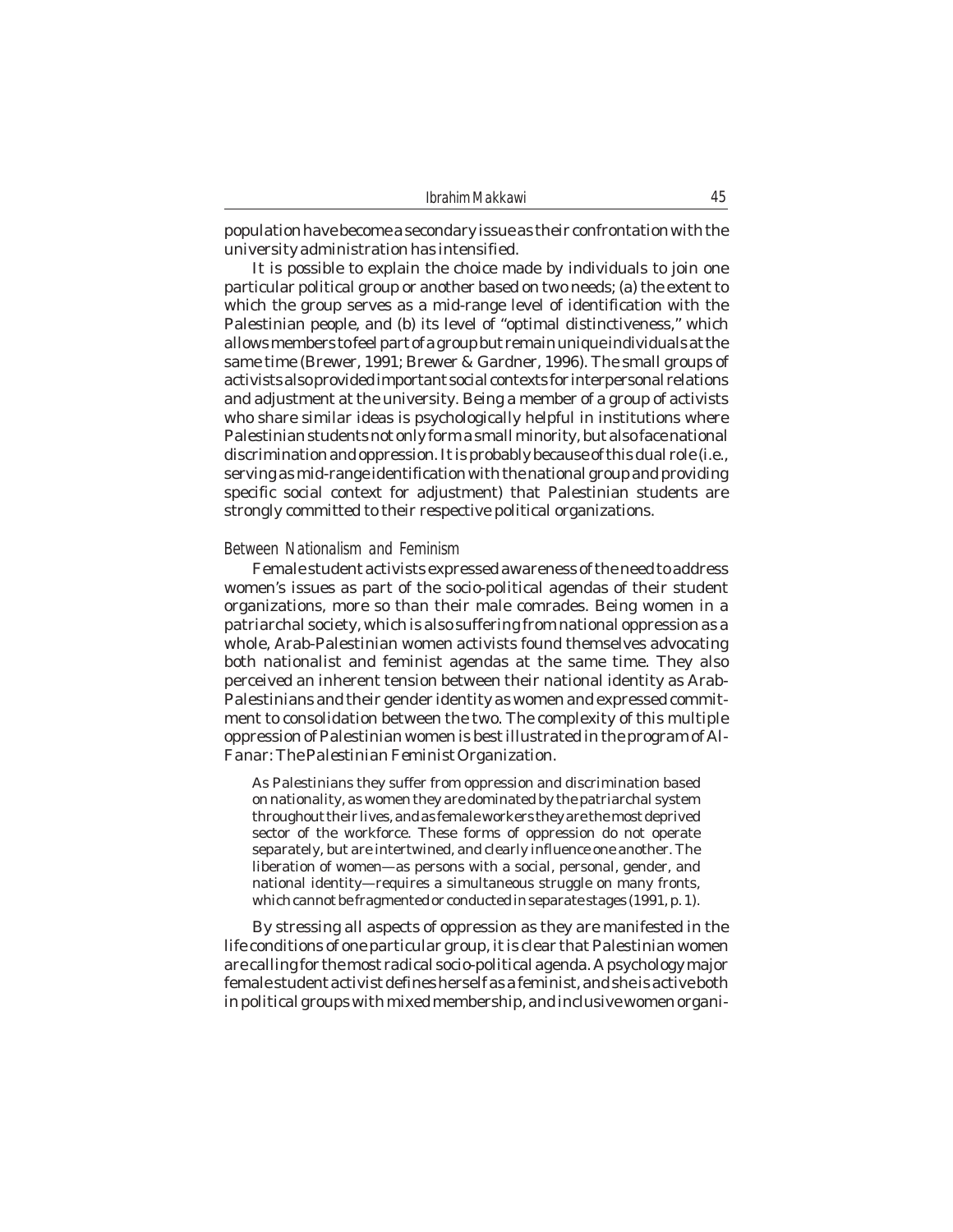zations. She had this to say about the relationship between her gender and national identities:

These are very complicated and interrelated issues. We have the question that my belonging to the Arab-Palestinian society provides me with feelings of attachment and belonging to the group. But on the other hand, my belonging to the Arab-Palestinian society oppresses me as a woman. There is a clear contradiction here and the question is how can we deal with this contradiction? How can we consolidate the two without satisfying one of them at the expense of the other? What has been going on in the various political organizations, so far, is their emphasis on the political-national side only.

The contradiction between the revolutionary political consciousness and conservative social consciousness demonstrated by many Palestinian male activists remains a major dilemma facing Palestinian women activists. Asked if she sees any contradiction among Palestinian male activists between their political attitudes and their attitudes towards women, the above female student was not even surprised that male activists, themselves, are not aware of that contradiction.

Palestinian male activists believe it is their role to maintain our national andcultural identity, including traditions. They do not see that many of these traditions were there to oppress women in the first place. I don't think that many Palestinian male activists are aware of this contradiction.

Another female student activist was not willing to accept this contradiction among Palestinian male activists. She insisted that in many cases, Palestinian female student activists were treated by their male comrades in a way that constantly reminded them of the traditional domestic roles imposed on Palestinian women.

Take the student movement as a good example. I am used to sitting in meetings as the only woman and feeling that I was being treated differently. It used to make me angry and want to cry. When I go to these meetings and hear a guy giving me complements on my clothes, I tell him "why don't you say the same thing to the guy next to you? We have a meeting to discuss certain issues so let's get to work." No matter how much confidence I have in myself, when I confront all of these men, they still look at me differently. While they say it as a compliment that another male activist has a strong personality, and I agree with them, they still wonder why I, as an activist woman, am that strong. I am expected to be very soft, not to speak in a loud voice, not to smoke, not to interrupt a guy when he is speaking, not to stand in the cafeteria and speak to a crowd of students. As a woman, I am not expected to do any of this but instead go to dances and things like that. There are certain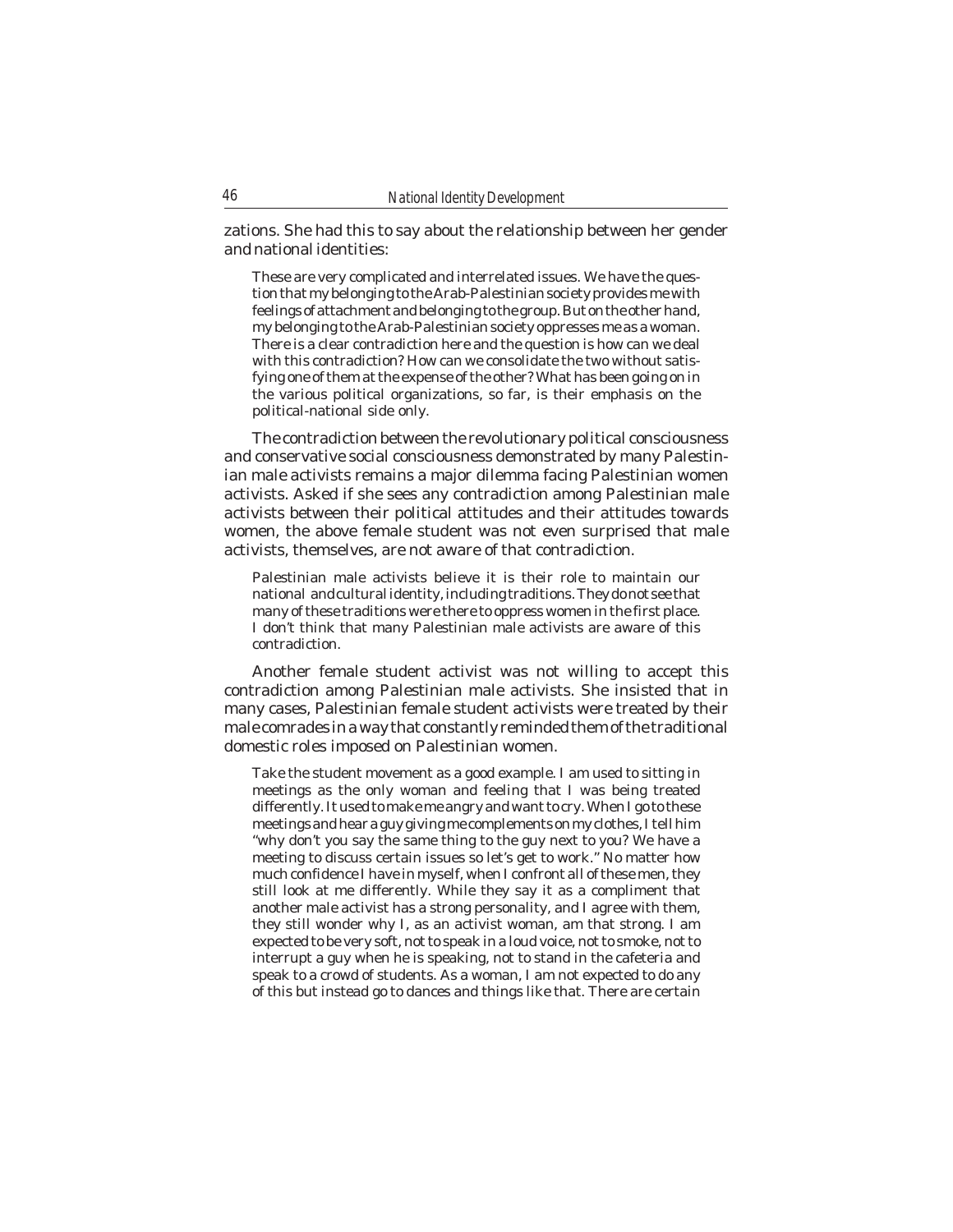roles imposed on us as women in the student movement, which are similar to our domestic roles.

Women's organizations such as *Al-Fanar* and their rigorous feministnationalist agendas inspire many Palestinian female student activists. However, instead of setting up their own women's organizations on campus, they advocate their feminist agenda through the political organizations of which they are members. A female student activist majoring in education expressed her frustration and pessimism about what the future may hold for Palestinian women. Her awareness of this conflicted situation and commitment to keep working despite the frustration is being supported by examples from women's experiences in other Arab revolutions such as Algiers.

I am fighting for the establishment of a Palestinian state where I would feel much more comfortable among other Arabs. But on the other hand, the oppression of women in Arab society bothers me. First of all, women are oppressed all over the world. Everywhere their rights are being confiscated. But the situation is worse especially in Arab society. We have a double problem here. Before we liberate our country we first have to liberate ourselves. We have to be liberated both politically and socially in order for the state of Palestine to be a democratic state, which we all aspire for. We are experiencing in Palestine something similar to what happened in Algiers. It was Algerian women who fought in the revolution and now they are oppressed. This is actually what happened in the Intifada. The women were the most active group during the Intifada and now they are left with nothing to do. Men go to work and women stay at home. There is a problem here. There are contradictions among all of these things. This makes me very depressed. The whole situation of being an Arab-Palestinian woman living under occupation, under oppression and repression is agonizing.

Palestinian male student activists on the other hand did not voluntarily share their views on women's equality unless they were specifically asked about it. In their responses, they were careful to maintain their image as progressive political activists, but at the same time they did not push too far to challenge the traditional Arab-Palestinian society. They supported women's liberation but were not committed and welling to challenge widely accepted social traditions. A Palestinian male student activist attending the Hebrew University expressed careful views about the relationship between women's liberation and the fear of bluntly challenging the traditional social structure.

It is true that we have our culture and traditions, which we must take into account when we talk about social change. I am not saying that we have to get rid of our culture and traditions, but we have to take what is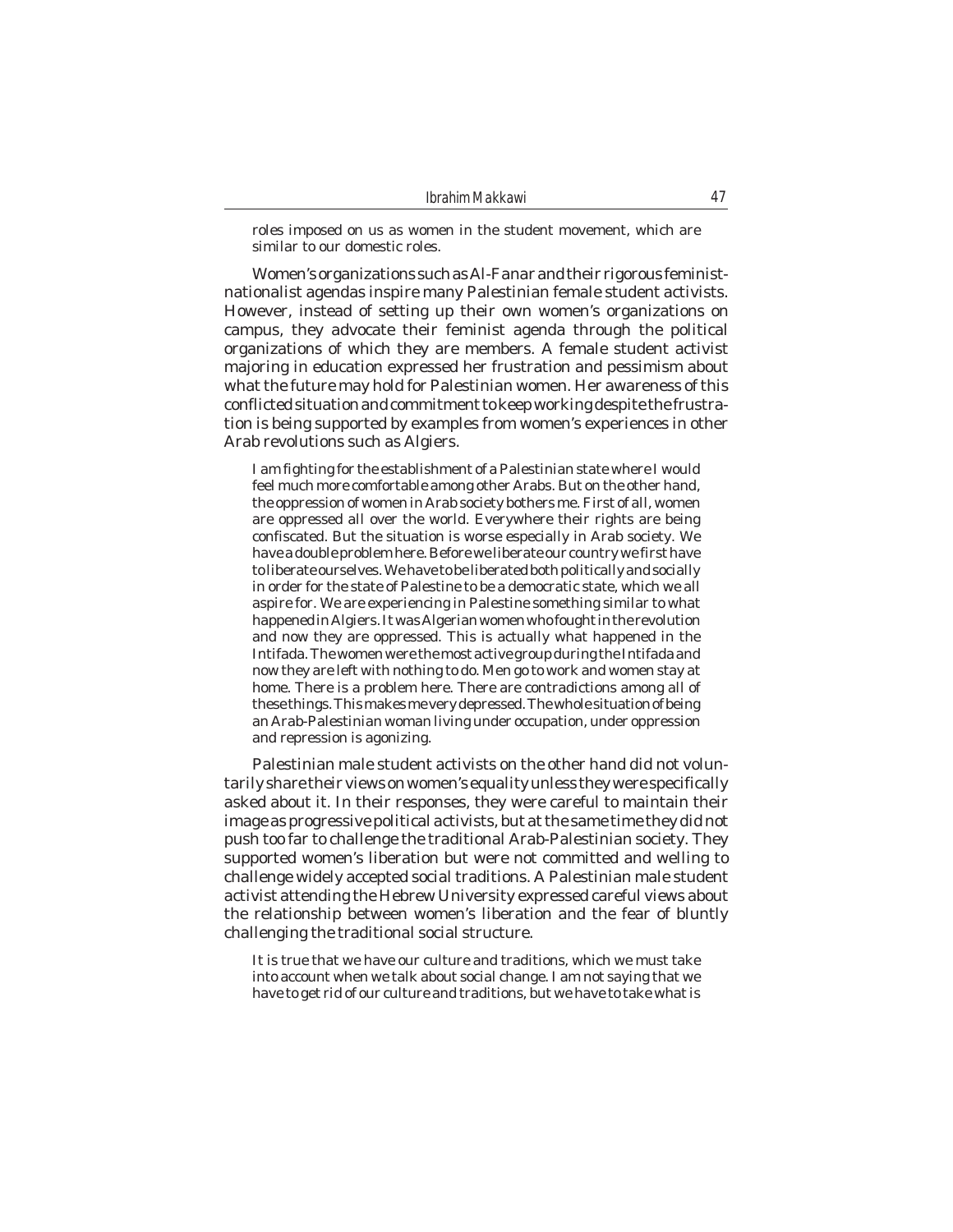positive in our culture and traditions. It depends on what kind of equality we are talking about. Complete equality in rights and responsibilities is a good idea but we must also take into account our culture and traditions. If we consider these factors, I personally have no problem with complete equality between men and women. We have to be realistic and make our demands in such a way that we can accomplish them.

This mechanical view of traditions is contrasted with the dialectical perception that deeply rooted cultural traditions, which are oppressive of women, have developed under a prolonged history of foreign occupation. Similarly, another male student activist attending the Technion Institute was supportive of women's liberation but was not prepared to challenge the patriarchal social structure of the Arab-Palestinian society.

Women have rights and they must receive them. Of course we still have some issues with equality between men and women. What kind of equality are we talking about? We still have the issue as an Eastern society that has its own customs and traditions. We should keep and develop the good customs and get rid of and fight the bad customs. The remaining question is how to fight these customs? Do we want to change everything all at once? Fast and sudden changes may lead to chaos.

The issue from the Palestinian women's perspective is not only that individual Palestinian male activist are more conservative in their social views, but that many strategic political decisions regarding the Palestinian national cause are inspired by such views. The most controversial example was the tendency of the Palestinian National Movement to compromise women's issues in order to avoid confrontation with conservative forces such as the Islamic Movement during the *Intifada*.

#### *Social and Psychological Adjustment*

Involvement in student activism was perceived as having a positive impact on the participants' sense of social competence, interpersonal skills and leadership capacities. College experience in general and involvement in student activism in particular, were perceived as the most comprehensive experience of political socialization and social development for Arab-Palestinian youth in Israel. Probably the most immediate reward Palestinian students gain from being activists is the sense of selfsatisfaction it gives them. Consider the remarks of a female student activist attending the Hebrew University.

Activism gives me lots of satisfaction especially when I see that other people around me appreciate what I do. When we succeed in an activity and somebody says "congratulations" it means a great deal to me. Despite the fact that most of the time we conduct our activities with so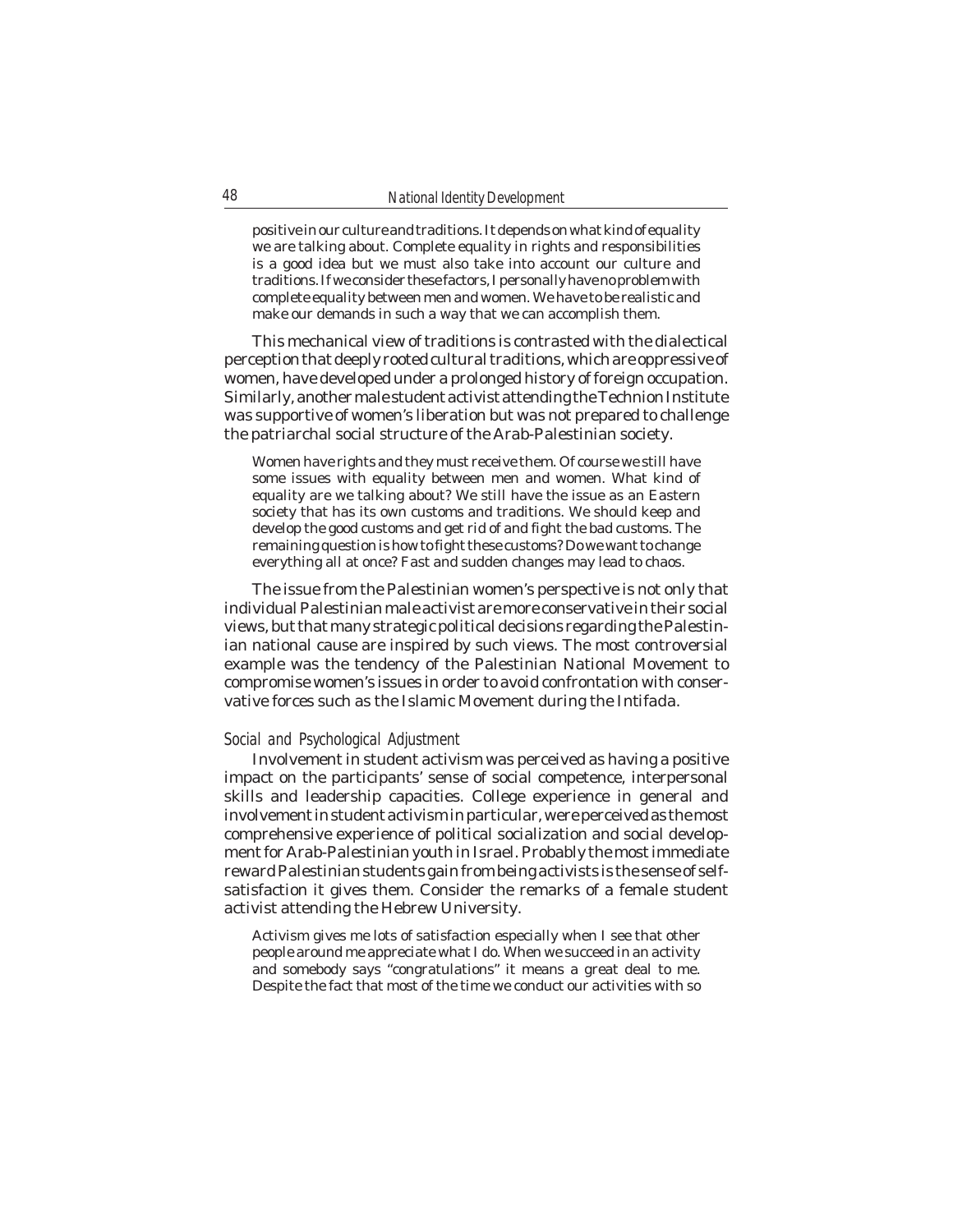much sacrifice, when I look back I feel good about the things I have done. I believe that anybody involved in political work benefits from this work. When I was in the student council, we used to work at the expense of our own studies but I used to feel that I was getting something in return. This person in front of you was not born like that.

Late adolescence as a psychological developmental stage is characterized by search for meaning and construction of ego identity. Involvement with peer activists during this age, is important to the individual's healthy sense of psychological development. Reflecting on the impact that the interaction between activism and age may have on the students' personal development, a male student activist majoring in law said:

In terms of age, it is during the university years when you start to develop your political ideas. When you start to build something new you feel that you have reached the stars. You feel that you have accomplished a lot. You are still in your youth. When you do something important you feel satisfied and fulfilled.

Being involved in student activism was also beneficial to the participants beyond their personal developments. Activism provided the opportunity to meet and interact with other Palestinian students, especially those from different geographical regions. Consider how a female student activist believes her political involvement had contributed to the development of her social relations.

I believe this experience added so much to me especially being active since I entered the university and even before that in high school. Personally, there are many issues such as social interaction with a group of people other than only my friends. Being an activist allowed me to interact with certain groups of people that I would not have interacted with them otherwise. I would have never had interacted with these groups of people if I was not an activist myself. You can also say that activism had enhanced my interpersonal skills. On the other hand, I have also developed many friendships with people in the same organization. Furthermore, there are all the issues of leadership development and group interaction that I learned from this experience.

For the first time in their history, Palestinian students in Haifa University have elected a female student as the president of their Arab Students Committee. She reflects on the impact this experience had on her leadership and interpersonal skills.

I have improved my leadership skills through my role as the president of the Arab Students Committee. I have developed much more in terms of my social skills. I can accept criticism more openly now, something which I did not do in the past. I still have a problem accepting criticism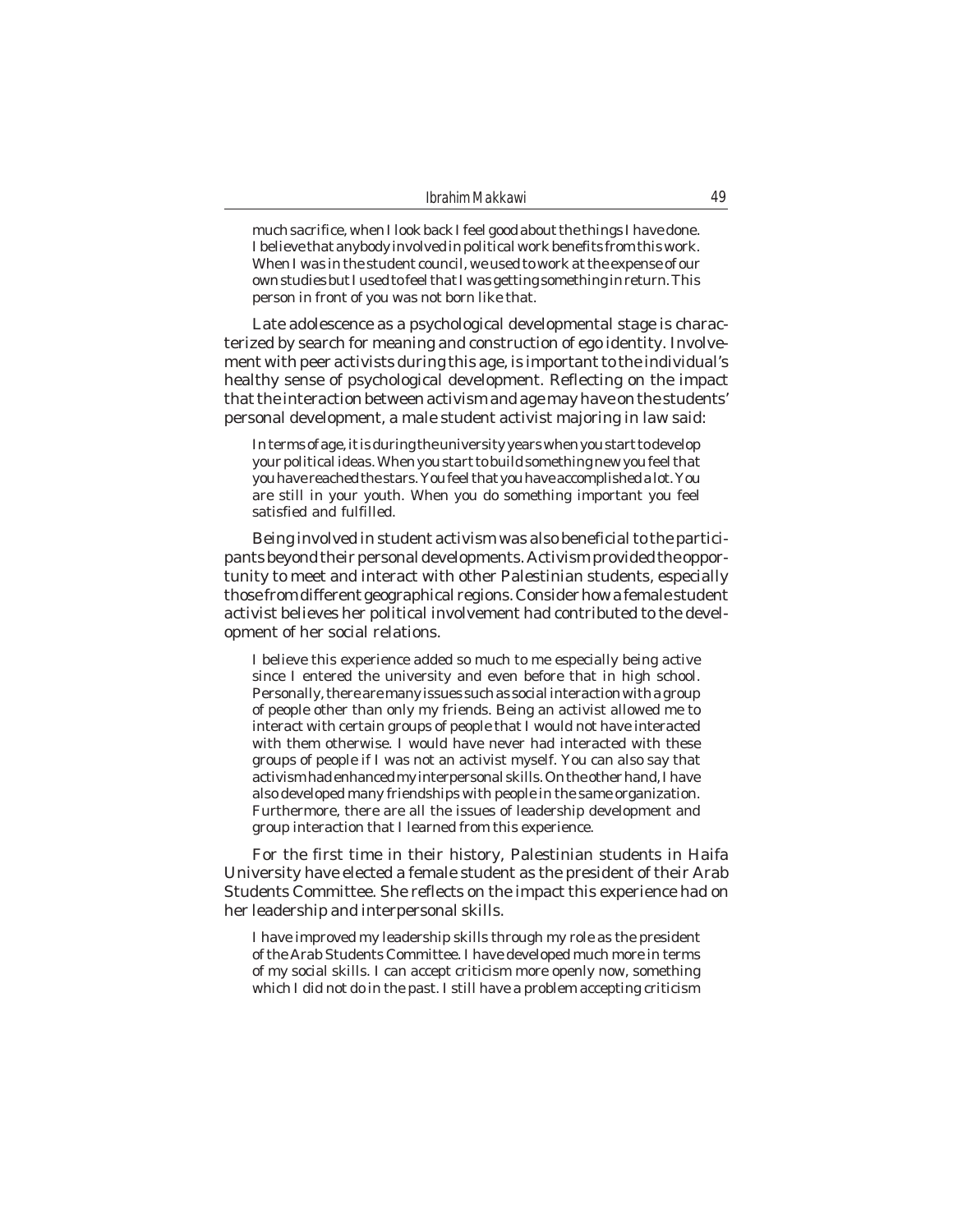but it is much easier for me now. I became more critical of myself and of those in front of me. I am better in making decisions in a group. I consult with more people. This helped me become more flexible and accepting of other people's opinions.

Unlike the previous four themes, the psychological outlook of the individual student activist is not mentioned anywhere in the documents that were collected in the field. After all, these communiqués are issued by groups of student activists (not individuals) and addressed broader issues that go beyond the individual. To gain a second insight into the social and psychological adjustment of these student activists in addition to what they expressed in the interviews, I had to rely on my personal impression as I interacted with them during the interviews and on other occasions. Articulate, self-confident, assertive and strongly committed young men and women impressed me in my interaction with them. It is hard to claim whether it was activism that helped develop these psychological characters, or whether people with such strong personalities are more inclined to be involved in activism. However, it is safe to conclude that there was a strong relationship between the two. Nevertheless, the possibility that activism improved and enhanced these characteristics is repeatedly articulated in their statements.

## **Discussion**

As indicated earlier, education among the Palestinians in Israel is one of the most sensitive and conflictive political tools used within the current state of political affairs. The Israeli government has manipulated the formal educational system in order to shape Palestinian students' national identity according to the status quo (i.e., Israel being defined as a Jewish state). There has been an indication of growing resistance among Palestinian students to this colonizing educational process, which has been facilitated by the work of several political and grassroots organizations active throughout the Palestinian community. To some degree, Palestinian students in Israel are shaped by the contradictions between their community and their schools. Palestinian student activism in the universities is considered as a pivotal link in the process of national socialization among Palestinian youth in Israel. For a great number of them, an intense process of national awareness and social development takes place through their involvement in the Palestinian Student Movement in the universities.

Findings show that Palestinian students' involvement in activism was not only an expression of their national identity, but also guided by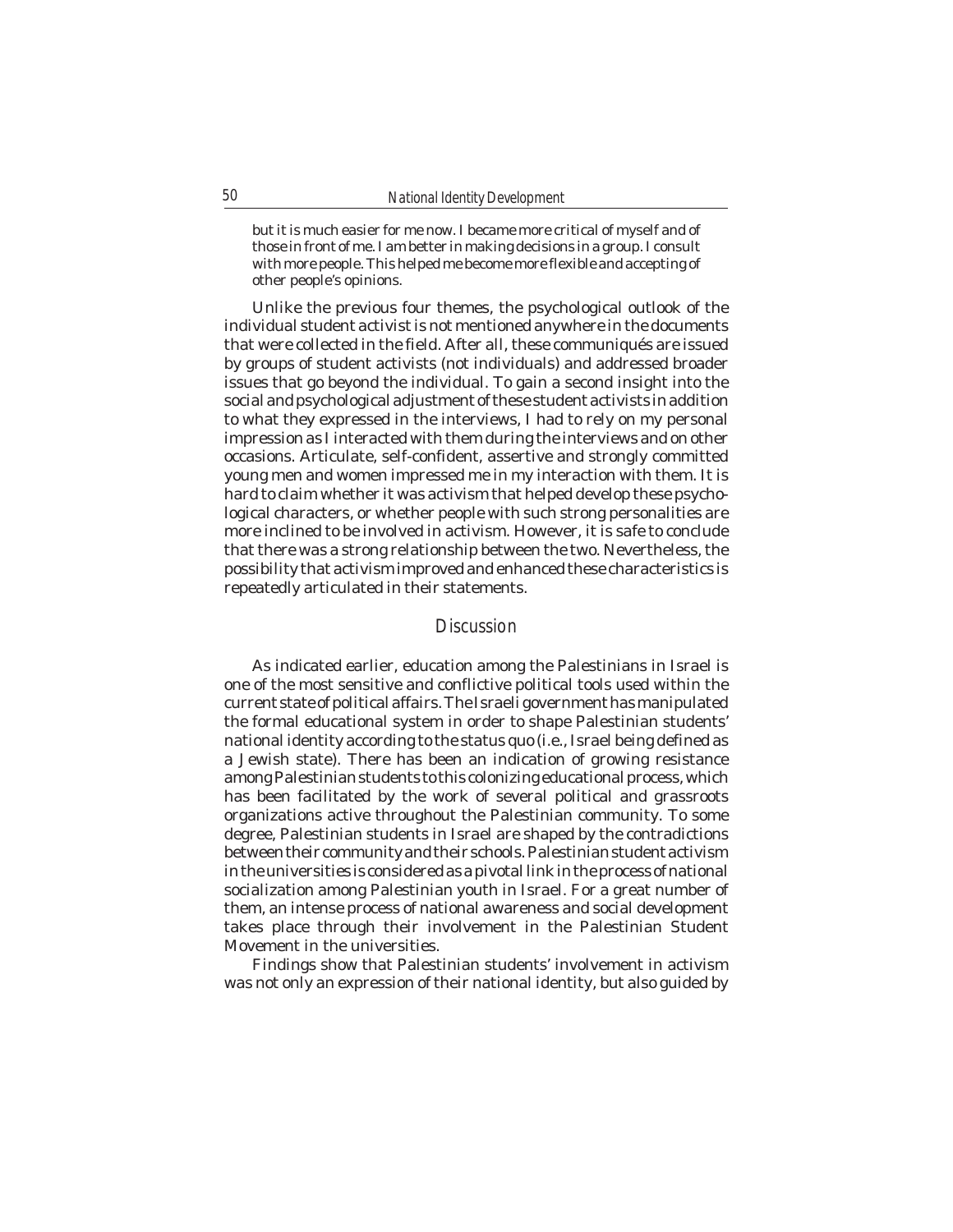*Ibrahim Makkawi* 51

their deep awareness of the need to explore, construct and maintain this sense of national identity among the Palestinian population in general. Motivated by their awareness of the planned attempt (by the government) to eradicate this sense of Palestinian national identity, the students in the study committed themselves to student activism directed specifically towards raising national identity and political consciousness among the general Palestinian student population. As active agents in such an educational process, student activists themselves refined and developed their own sense of national identity, clearly viewing it as a cause and an outcome of their social and political involvement.

Having a strong sense of national identity for these Palestinian students does not develop in a vacuum or in a conflict free environment. It is precisely because of the inter-group power relations and the Palestinian cause, that national identity becomes most salient for the Palestinian population in Israel. Realizing that the Israeli authorities have consistently targeted Palestinian nationalism, student activists make it their explicit goal to counter this process by helping develop this identity among the broader population of Palestinian students in the Israeli universities.

Ironically, the Israeli universities as academic institutions are not independent or free from the political system and the dominant Zionist ideology. As such, they take upon themselves the mission of protecting the status quo against the "intimidation" stemming from Palestinian students' awareness of their national identity. Palestinian student organizations are still not recognized by the universities and their activities, especially the ones addressing their Palestinian national cause, are still to a large extent, censured and repressed by the university authorities. It is because of this repression of their national identity by the university authorities that Palestinian students persist in their activism. A strongly committed Palestinian male student activist puts it this way: "Problems like these motivate us to work even harder. Indirectly, by creating these problems they give us incentives for more resistance and work against them."

In as much as it constitutes a source of motivation for involvement in student activism, Palestinian national identity is shaped, developed and enhanced through the process of activism itself. This dialectical relationship between national identity and activism led to the conclusion that involvement in student activism during the college years is in fact, a process of national education and development for Palestinian student activists themselves. This healthy educational process of national consciousness is not only neglected, but also suppressed through the formal educational system. Realizing the potential of the Palestinian Students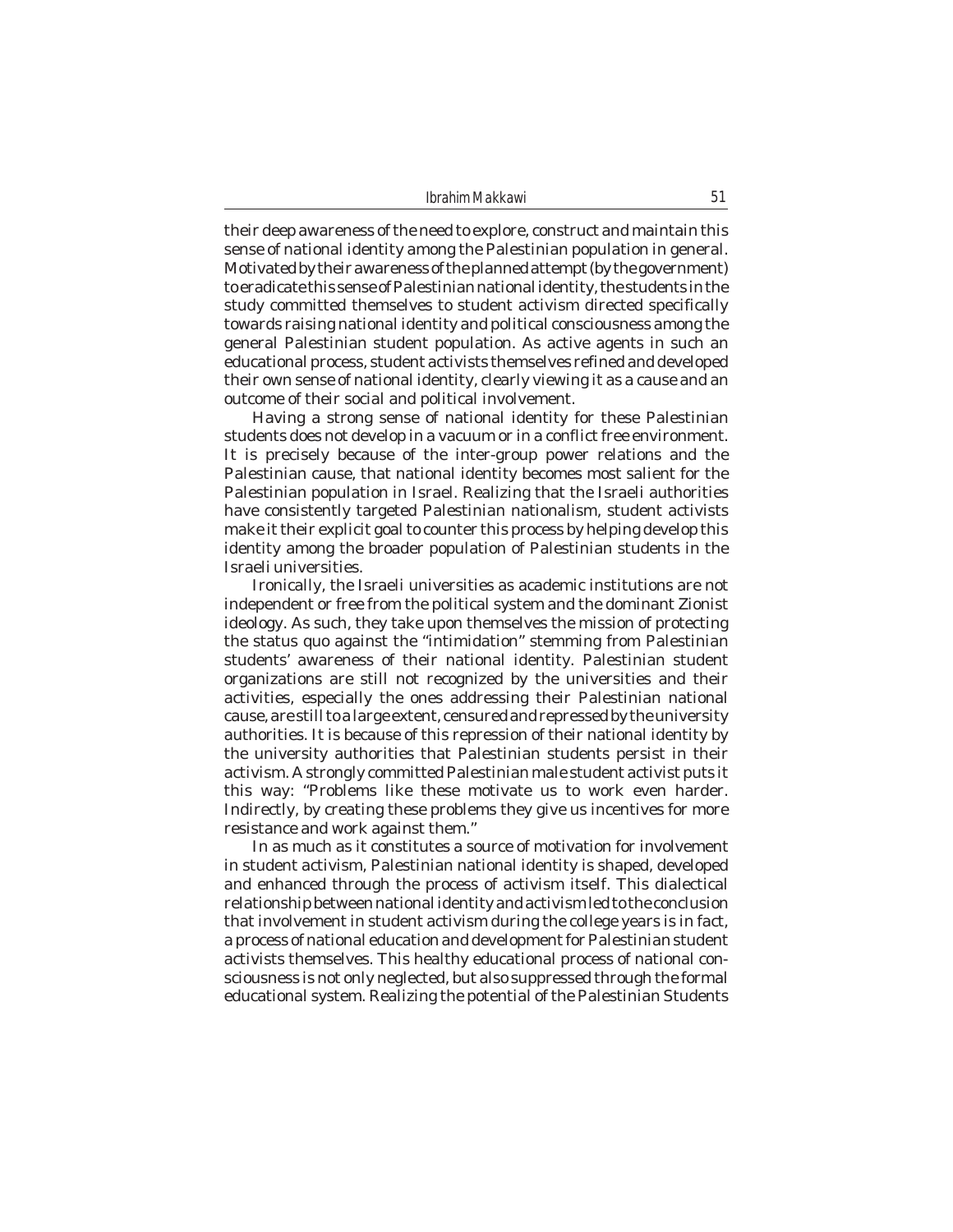Movement in the universities to compensate for this denationalizing education, one of the main educational implications of this study is to guide or facilitate the students' efforts to sustain their national identity through activism.

The findings about the student's perception of group relative deprivation or inequality and systematic discrimination practiced against their group, the Palestinians in Israel, was intertwined with their sense of national identity and belonging to the Palestinian people in general. The relationship between the students' commitment to the broader Palestinian cause and their struggle for equality within the Israeli system uncovers the strange contradiction, which is inherent in their status as a non-voluntary, non-assimilating national minority. They did not immigrate to the state of Israel in order to become a minority group, but rather the state was imposed on them against their national aspirations. Hence, they believe that their demands for full equality within the current political arrangement, do not contradict their Palestinian national identity.

The participants were clear in their choice of the relevant out-group for comparison when they expressed the injustice inflicted on their group and the confiscation of their civil and national rights. They compared their life conditions to that of the Jewish majority group. This awareness of their relative deprivation as a group was associated with their feelings of injustice, anger and frustration, which in turn led to their involvement in political action on behalf of the interests of their in-group.

While several areas of oppression were mentioned as examples of this state of relative deprivation (e.g., land confiscation, employment opportunities, and budget for local municipalities), the repression of their Palestinian national identity and culture through the formal educational system was most pressing to them. The students in this study, repeatedly pointed out the overwhelming emphasis on Jewish history and culture in their high school curriculum, and yet the complete absence of Palestinian history and culture. This specific finding is interpreted as an indication of the intimate relationship between the Palestinian national cause and identity on one hand, and the systematic oppression and discrimination against the Palestinians in Israel, as and integral segment of the Palestinian people on the other. To recognize their national identity as Palestinians raises a critical challenge to the definition of Israel as a "Jewish state in Palestine."

For many outside observers of the Palestinians in Israel, the contradiction between asserting their belonging to the Palestinian people and sharing their national aspirations on one hand, and their struggle for equality within the state of Israel on the other, seems incomprehensible. The pressure to "trade" their Palestinian national belonging with only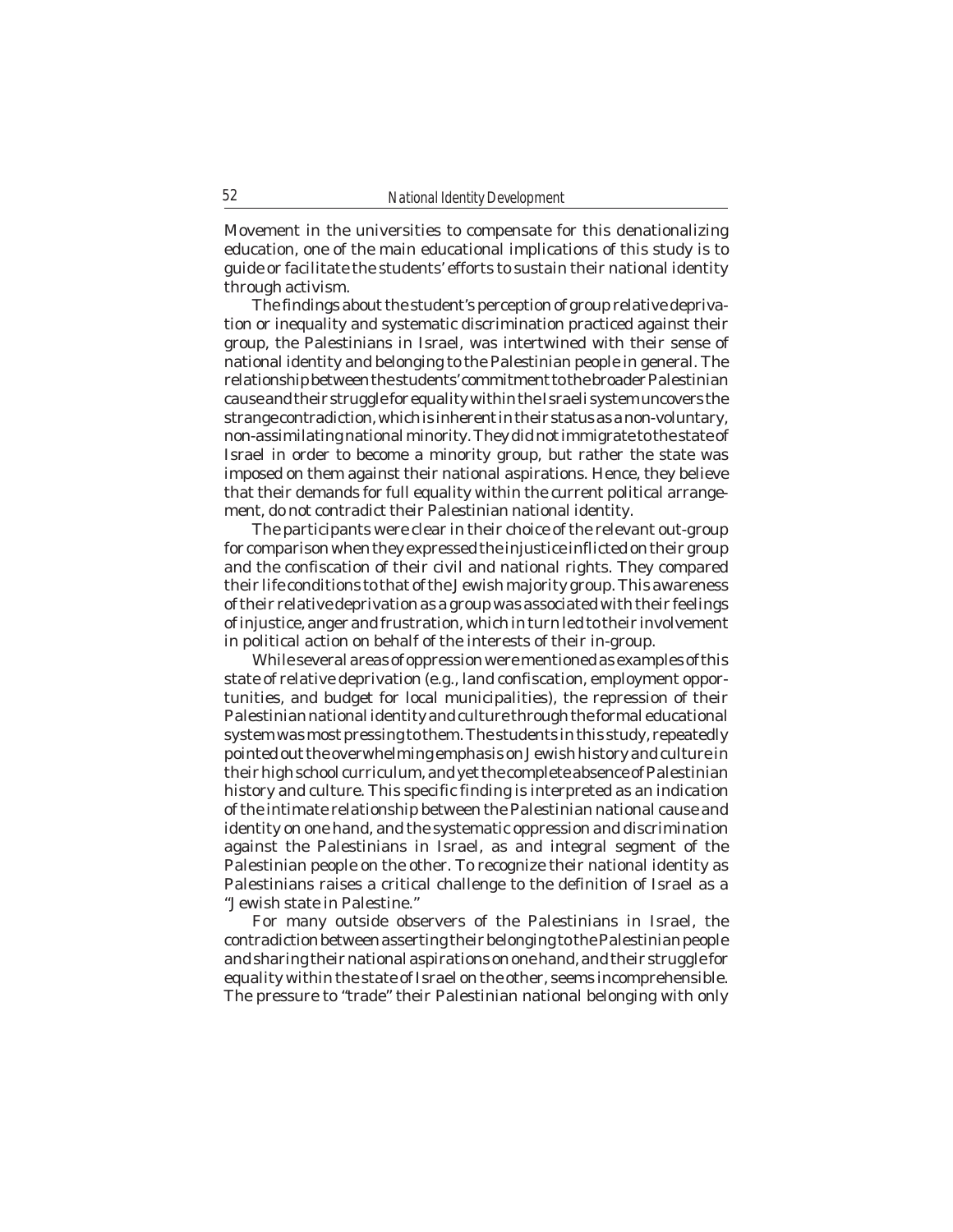limited civil rights as "second class" citizens, is clearly manifested in the use of service in the Israeli army as a precondition for legitimate civil rights. For obvious reasons (i.e., national identity, religion, and loyalty), the Palestinians in Israel cannot and will not serve in the Israeli army, which is a mandatory requirement for the Jewish citizens. However, using this as a legal bases for educational and economical opportunities is bluntly racist.

Political activism as a collective action is obviously conducted through membership in political organizations, and Palestinian student activists are committed members of such face-to-face organizations. These groups served as mid-range identification through which individual student activists were able to identify with their national group and express their national identity as Arab-Palestinians.

Another important function of these groups was the fact that they provided their student members with a meaningful context for interpersonal relations and social support. Face-to-face interaction in small groups of like-minded activists is crucial to the students psychological well being and social adjustment at the university. As stated in Brewer's (1991) "optimal distinctiveness" theory, groups like these provide the individual with an optimal balance between two competing human needs; the need to belong and feel included on one hand, and the need to be differentiated and recognized as an individual on the other. Unlike belonging to the ethnic-national group, which is ascribed, students have some degree of choice of membership in these groups, which may help maintain that level of optimal distinctiveness and facilitate their adjustment at the university. This is an interesting research area which may help bridge the gap between the European school of social psychology which focuses on larger social groups in society (Tajfel, 1981) and the American school of social psychology which focuses on small face-to-face groups and interpersonal interactions (Lewin, 1945).

With regard to gender issues and women's participation, the prevailing finding was that Palestinian women activists advocated an integrated nationalist-feminist agenda. They articulated clearly the relationship between their national oppression as Palestinians on one hand, and their social oppression as women on the other. Through their involvement in student organizations, which include both male and female members, Palestinian women activists consistently advocated a comprehensive nationalist-feminist agenda as part of the political programs of their respective groups. This is not to suggest that Palestinian male activist were opposed to gender equality—after all their progressive political outlook requires that they support women's liberation as well—but the issue was less "burning" for them in comparison to their female com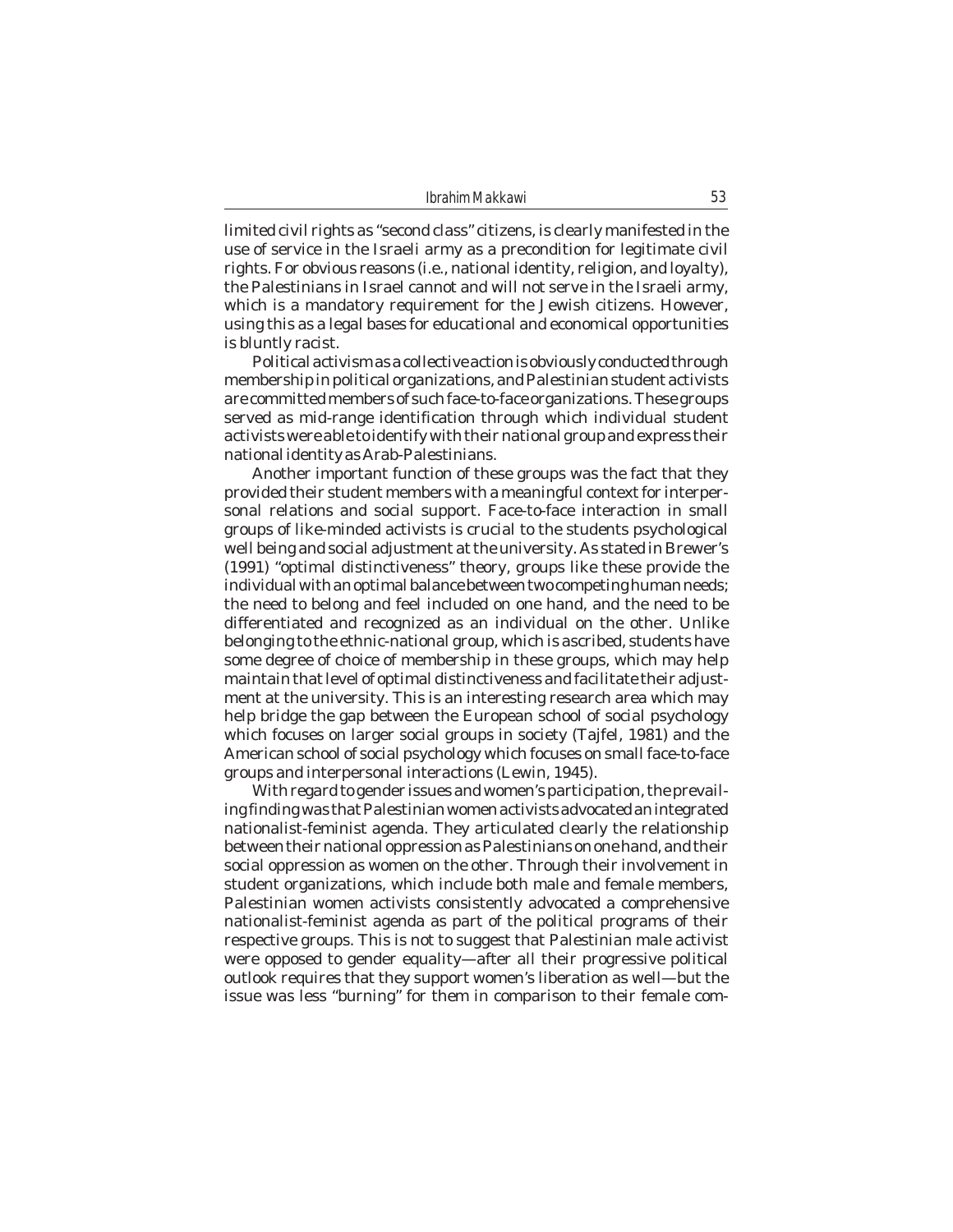rades. This brings to mind a similar situation encountered by women of color in American society.

According to bell hooks (1984) White women and Black men are both oppressed and oppressors at the same time. White women suffer from sexism, but the practice of racism still enables them to oppress Black women. Similarly, while Black men are oppressed in terms of racism, they still can be sexist in their relationships with Black women. Her conclusion is that Black women suffer from oppression both ways. The same analogy can be found in the relationship between Palestinian women and Palestinian men on one hand, and between them and Israeli Jewish women on the other. In fact when Israeli Jewish women groups, approached Palestinian women (mainly on the West-Bank) to work on common issues as women, it was clear to them that unless they support the Palestinians' struggle against occupation, such a cooperative relationship would be fruitless. The results were manifested in the establishment of several Israeli Jewish women groups such as Women in Black and Women Organization for Women Political Prisoners, both of which support Palestinian women as women and as victims of national oppression and occupation (Falbel, Klepfisz & Nevel, 1990).

Palestinian male activists on the other hand share with Palestinian women activists a progressive agenda regarding the national-political cause. But their reluctance to seriously challenge the traditional patriarchal system, which in the final analysis, places them in a superior position over women, reveals the contradiction between their progressive political outlook, and their conservative social attitudes. Palestinian women activists in the study were aware of this contradiction and challenged their male comrades to maintain consistency between their political and social commitments.

There was clear indication that a process of social and psychological adjustment has been significantly enhanced by the involvement of the participants in student activism. While the direction of the relationship between activism and psychological adjustment could not be established from correlation studies, in depth interviews with participants revealed the valuable impact that their experience as activists had on their psychological development. Contrary to a popular criticism leveled against Palestinian student activists that "they neglect their studies and waste their time on activism," two compelling points are advanced in their defense. First, high activists who participated in this qualitative study were all successful students majoring mostly in demanding subjects like medicine, law, engineering and psychology. Second, there was evidence that their experience of activism helped facilitate their psychological and social adjustment at the university.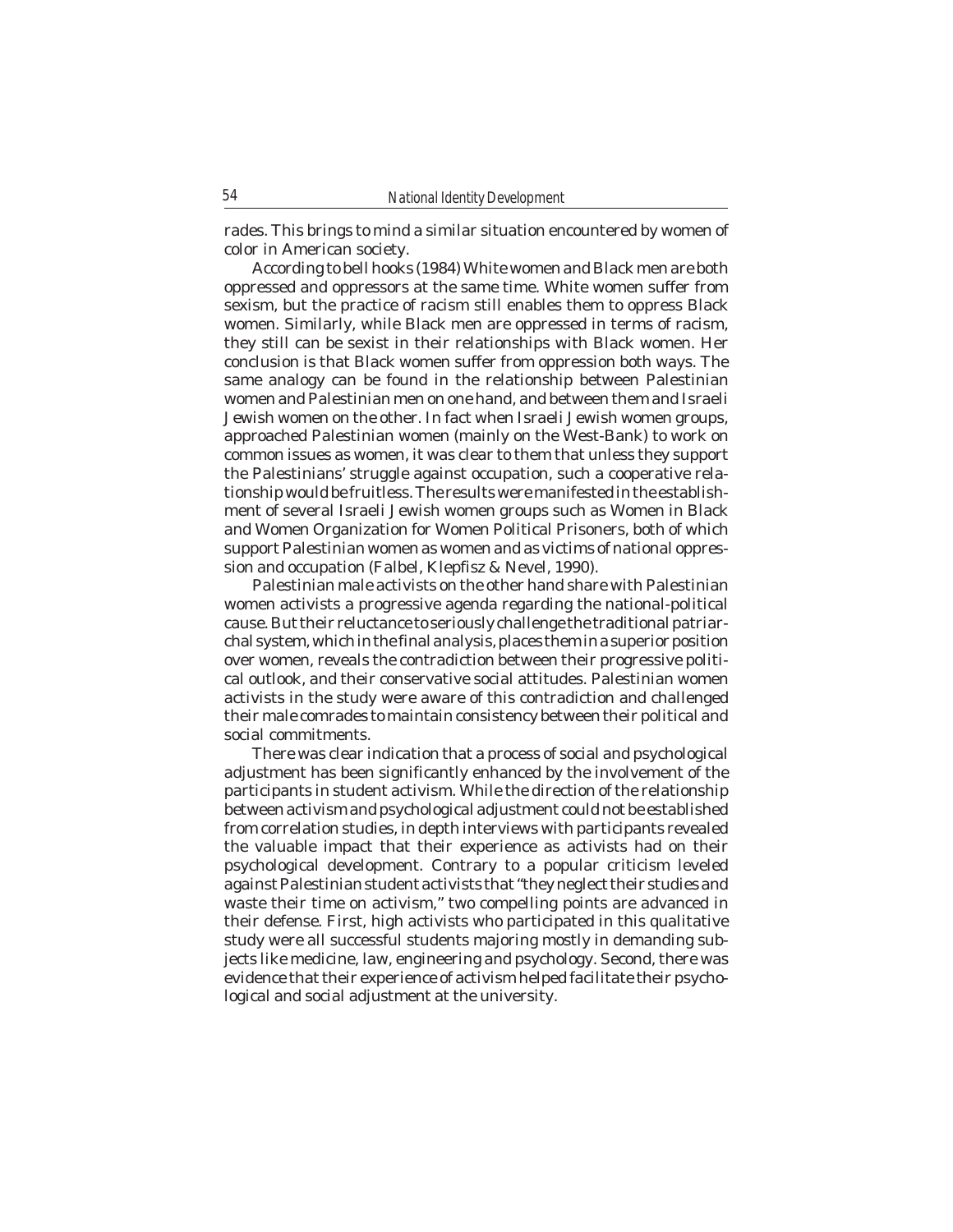*Ibrahim Makkawi* 55

College experience in general and involvement in extra curricular activities in particular have a positive impact on the student's social and psychological development (Chickering & Reisser, 1993). Extra curricular activities in the Israeli universities cater mainly to the Jewish students' culture and for the most part are not only irrelevant, but also antagonistic to Palestinian students. This essential component of the campus social life experience is made available to Palestinian students through their involvement in their own political organizations. Reaching the great majority of Palestinian students on campus in order to increase their involvement in such activities is not only fundamental to their national awareness, but also to their psychological development as individuals.

In conclusion, taken together these five themes paint a coherent picture of the social psychological outlook of the Palestinian student activist, with national identity being not only the most dominant theme, but the thread that connects all the other themes together. Seeing student activism as a natural expression of their sense of national identity, Palestinian students organize themselves in political groups that address simultaneously the Palestinian national cause and their civil rights as a national minority group in Israel. Palestinian women activists also advocated a call for social change within Palestinian society. As a group, Palestinian women have the most important investment in such a social change. The result of this involvement was a positive contribution to the social development and psychological adjustment of the individual student activist.

This study has twofold implications. First, it shed some light on the importance of group identity in inter-group conflict situations. The discourse among multicultural educators in Western societies evolves around the need to address minority students' ethnic identity for three main reasons. First, the failure of the "melting pot" model to accommodate a large number of visible ethnic minorities who would rather maintain their unique ethnic identity and culture. Second, from an educational perspective, we must recognize and nurture the students' cultural and ethnic background in order to create equal opportunities for success. Finally, the more people are confident and secure about their own ethnic identity, the less they become prejudiced against members of other ethnic groups in society (Aboud & Doyle, 1993; Carter & Goodwin, 1994). The findings of this study regarding national identity among Palestinian students in the Israeli universities reinforce the importance and legitimacy of the quest for ethnic identity development among minority students.

The second implication of the study is for the Palestinian students themselves. National identity of the Palestinian people has been the core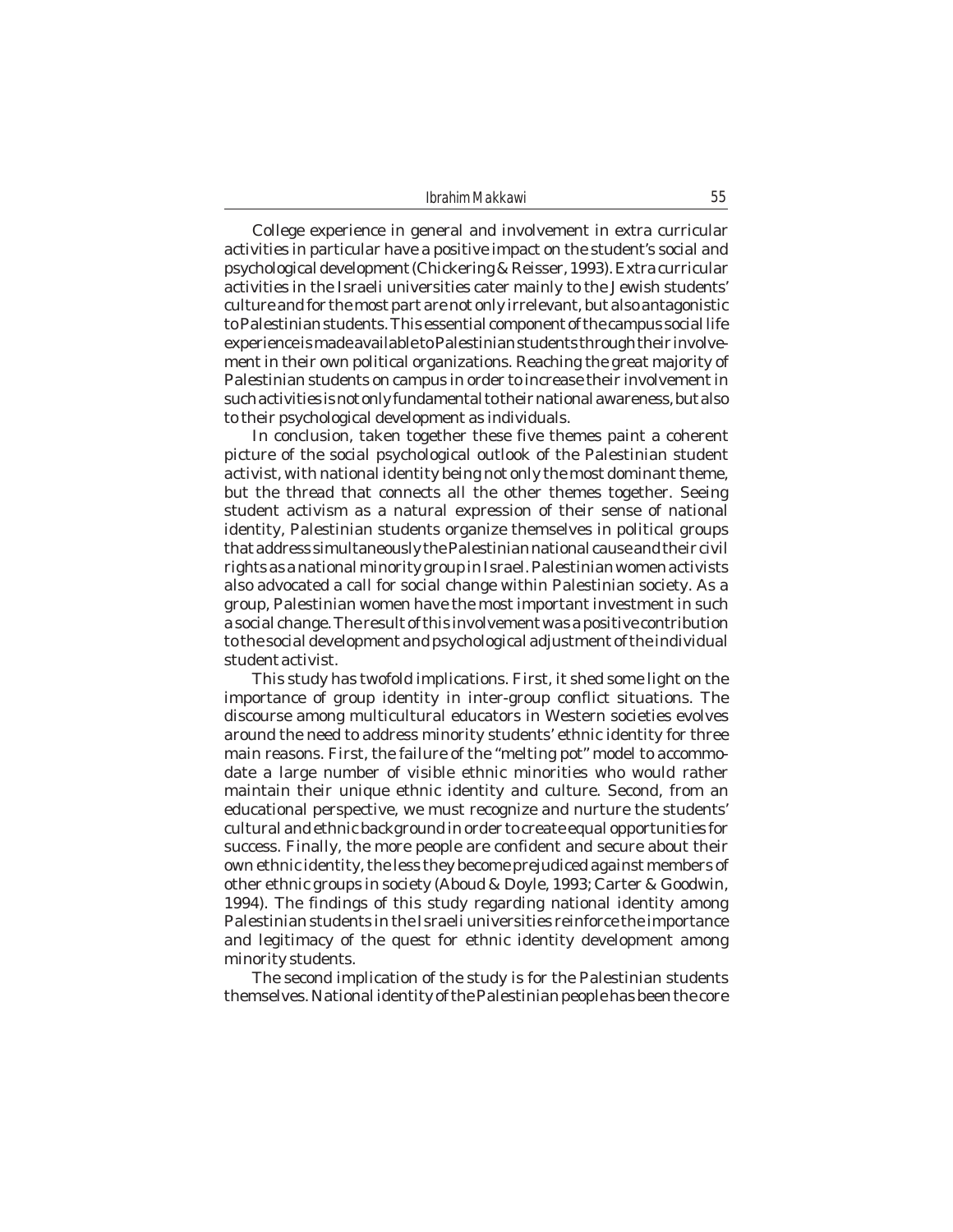issue in the Arab-Zionist conflict since the turn of the century. After all, the Zionist agenda for the establishment of a "Jewish state in Palestine" was based on the myth that "Palestinian people simply did not exist." Since their uprooting in 1948, maintaining their national identity has been one of the main concerns for the Palestinian people. The Palestinians who remained in their land and became Israeli citizens are also part of this national survival. The argument for their national identity as Palestinians is beyond doubt. This research project was concerned with student activism as a process by which the youth of this group of Palestinians construct and maintain their sense of national identity. Furthermore, the study was concerned with the social and psychological implications of such an identity for the individual student activist. The finding that the Palestinian Student Movement constitutes an educational context within which Palestinian youth construct their national identity is imperative to education in light of the fact that the formal educational system continues to do exactly the opposite; blurring rather than developing Palestinian national identity.

# References

- Aboud, F., & Doyle, A. (1993). The early development of ethnic identity and attitudes. In M. Bernal & G. Knight (Eds.), *Ethnic identity: Formation and transmission among Hispanic and other minorities* (pp. 47-59). New York: State University of New York Press.
- Al-Fanar. (1991). *The Palestinian feminist organization*. Haifa.
- Al-Haj, M. (1988). Arab university graduates in Israel: Characteristics, potential and employment situation. In M. Al-Haj (Ed.), *The employment distress among Arab university graduates in Israel* (pp. 9-27). Israel: University of Haifa. (In Hebrew).
- Al-Haj, M. (1995). *Education, empowerment and control: The case of the Arabs in Israel.* New York: State University of New York Press.
- Al-Sawt. (1981). *Min ajl al-mustaqbal: Jamiat al-Jalil al-Arabiyah fi al-Nasirah.* (Towards the future: The Galilee Arab University in Nazareth). Nazareth: Al-Sawt. (In Arabic).
- Banks, J. (1998). The lives and values of researchers: Implications for educating citizens in a multicultural society. *Educational Researcher, 27*(7), 4-17.
- Boyatzis, R. (1998). *Transforming qualitative information: Thematic analysis and code development*. Newberry Park, CA: Sage Publications.
- Brewer, M. (1991). The social self: On being the same and different at the same time. *Personality and Social Psychology Bulletin, 17*(5), 475-482.
- Brewer, M. & Gardner, W. (1996). Who is this "we"? Levels of collective identity and self representation. *Journal of Personality and Social Psychology, 71*(1), 83-93.
- Carter, R. & Goodwin, L. (1994). Racial identity and education. *Review ofResearch*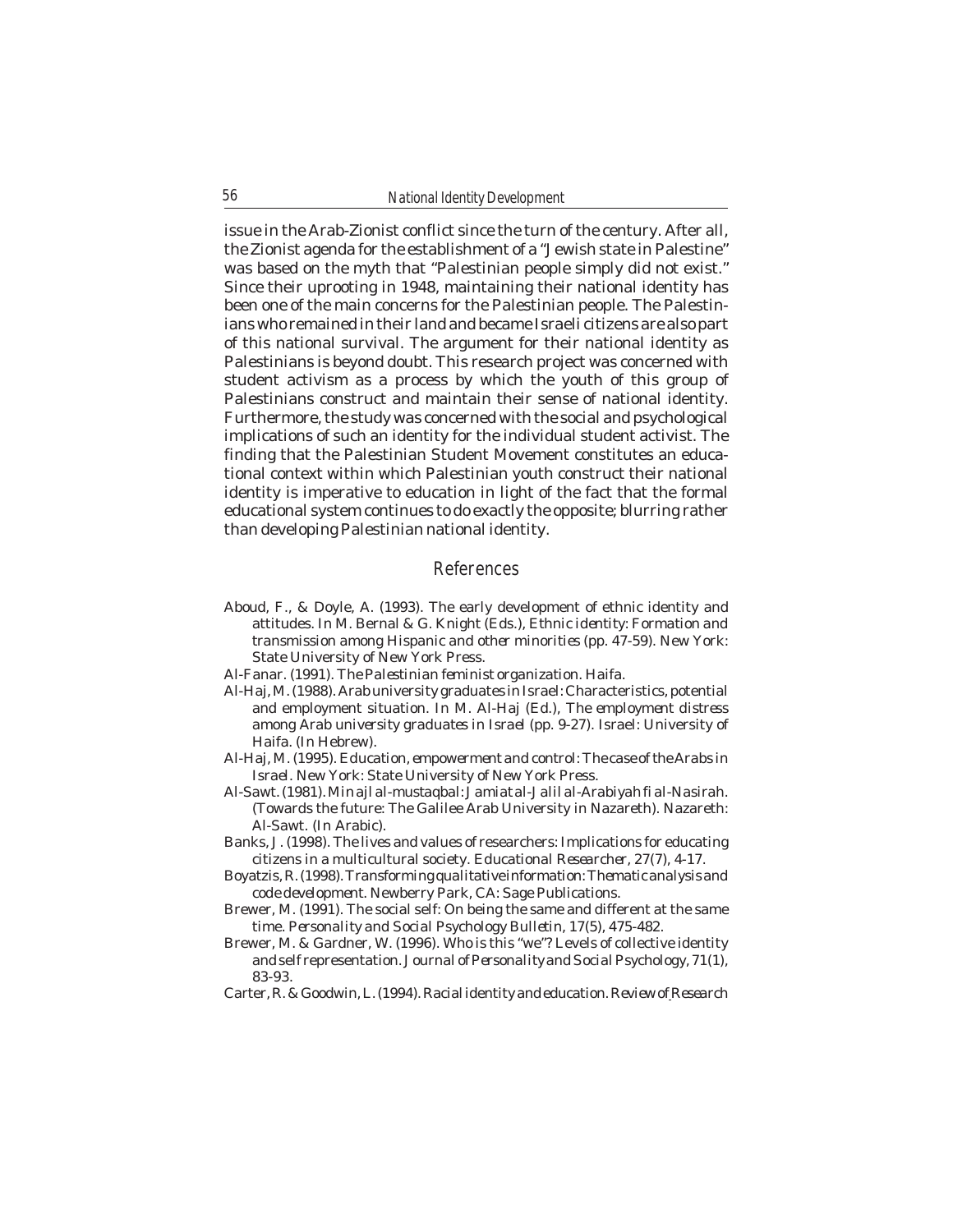*in Education, 20*, 291-336.

- Chickering, W. & Reisser, L. (1993). *Education and identity.* San Francisco: Jossey-Bass.
- Cross, W. E. (1991). *Shades of black: Diversity in African-American identity.* Philadelphia: Temple University Press.
- De La Rey, C. & Raju, P. (1996). Group relative deprivation: Cognitive versus affective components and protest orientation among Indian South Africans. *The Journal of Social Psychology, 136*(5), 579-588.
- Erikson, E. (1968). *Identity: Youth and crisis*. New York: W. W. Norton & Company.
- Falbel, R., Klepfisz, I. & Nevel, D. (1990). *Jewish women's call for peace: A handbook for Jewish women on the Israeli-Palestinian conflict.* Ithaca, NY: Fireband Books.
- Fendrich, J. & Tarleau, A. (1973). Marching to a different drummer: Occupational and political correlates of former student activists. *Social Forces, 52*, 245-252.
- Giroux, H. (1983). Theories of reproduction and resistance in the new sociology of education: A critical analysis. *Harvard Educational Review, 53*(3), 257-293.
- Glaser, B. & Strauss, A. (1967). *The discovery of grounded theory: Strategies for qualitative research.* New York: Aldine De Gruyter.
- Glense, C. & Beshkin, A. (1992). *Becoming qualitative researchers: An introduction*. New York: Longman.
- Graham-Brown, S. (1984). *Education, repression and liberation: Palestinians.* London, UK: World University Service.
- Guimond, S. & Dube-Simard, L. (1983). Relative deprivation theory and the Quebec nationalist movement: The cognition-emotion distinction and personal-group deprivation issues. *Journal of Personality and Social Psychology, 44*(3), 526-535.
- Gurney, J. & Tierney, K. (1982, winter). Relative deprivation and social movements: A critical look at twenty years of theory and research. *The Sociological Quarterly, 23*, 33-47.
- Gurr, T. (1970). *Why men rebel.* Princeton, NJ: Princeton University Press.
- Hofman, J. (1977). Identity and intergroup perception in Israel. *International Journal of Intercultural Relations, 1,* 79-102.
- Hofman, J. & Rouhana, N. (1976). Young Arabs in Israel: Some aspects of conflicted social identity. *Journal of Social Psychology, 99,* 75-86.
- Hofman, J. & Beit-Hallahmi, B. (1979). The Palestinian identity and Israel's Arabs. In G. Ben-Dor (Ed.). *The Palestinians and the Middle East conflict* (pp. 215-224) London, UK: Turtledove Publishing.
- Human Rights Watch. (2001). *Second class: Discrimination against Palestinian Arab children in Israel's schools*. New York: Human Rights Watch.
- hooks, b.(1984). *Feminist theory from margin to center.* Boston: South End Press.
- Lewin, K. (1945). *Field theory in social science: Selected theoretical papers.* New York: Harper & Brothers.
- Luhtanen, R. & Crocker, J. (1991). Self-esteem and intergroup comparison: Toward a theory of collective self-esteem. In J. Suls & T. Wills (Eds.), *Social comparison: Contemporary theory and research* (pp. 211-234). Mahwah, NJ: Lawrence Erlbaum Associates.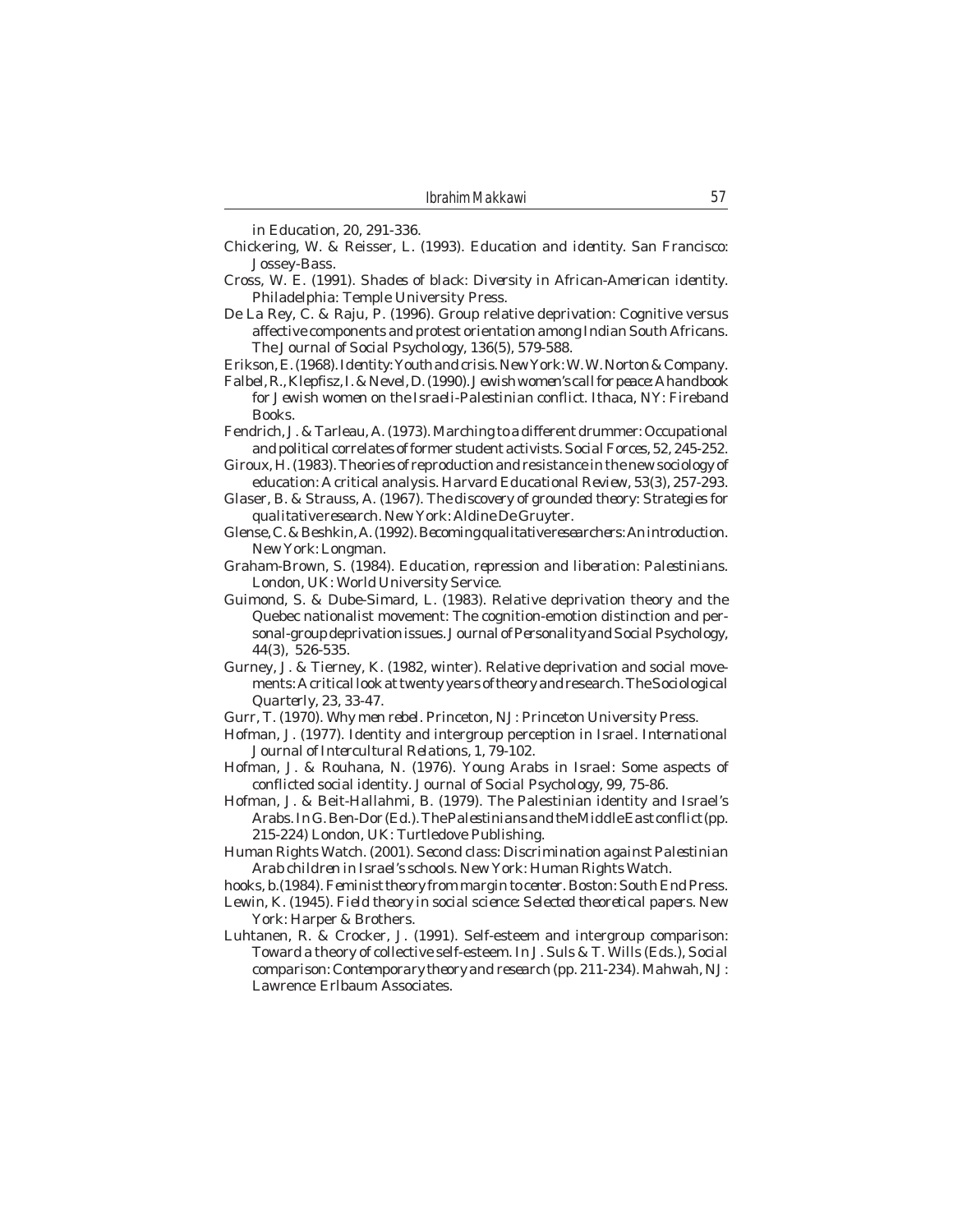- Luhtanen, R. & Crocker, J. (1992). A Collective Self-esteem Scale: Self-evaluation of one's social identity. *Personality and Social Psychology Bulletin, 18*(13), 302-318.
- Machul, A. (1984). Our policy is to encourage cooperation. *New Outlook, 27*(10/11), 61-62.
- Makkawi, I.(1999). *Collective identity development and related social-psychological factors among Palestinian student activists in the Israeli universities.* Unpublished doctoral dissertation, Kent State University, Kent, OH.
- Makkawi, I. (2002). Role conflict and the dilemma of Palestinian teachers in Israel. *Comparative Education, 38*, 1, 39-52.
- Marcia, J. (1966). Development and validation of ego identity status. *Journal of Personality and Social Psychology, 3*, 551-558.
- Marcia, J. (1980). Identity in adolescence. In J. Adelson (Ed.), *Handbook of adolescent psychology* (pp. 159-187). New York: Wiley.
- Marcia, J., Waterman, A., Matteson, D., Archer, S., & Orlofsky, J. (1993). *Ego identity: A handbook for psychological research.* New York: Spring-Verlag.
- Mari, S. (1979). Higher education among the Palestinians with special reference to the West Bank. In G. Ben-Dor (Ed.), *The Palestinians and the Middle East conflict* (pp. 433-448). London,UK: Turtledove Publishing.
- Mari, S. (1985). The future of Palestinian Arab education in Israel. *Journal of Palestine Studies, 14*(2), 53-73.
- Mari, S. (1987). Policy and counter policy: The state of Arab education in Israel. *Relations between ethnic majority and minority: A symposium.* Tel-Aviv, Israel: International Center for Peace in the Middle East.
- Minns, A. & Hijab, N. (1990). *Citizens apart: A portrait of the Palestinians in Israel.* London, UK: I.B. Tauris.
- Morris, B. (1989). *The birth of the Palestinian refugee problem, 1947-1949*. Cambridge, UK: Cambridge University Press.
- Nakhleh, K. (1977). The goals of education for Arabs in Israel. *New Outlook, 20*(3), 29-35.
- Nakhleh, K. (1979). *Palestinian dilemma: Nationalist consciousness and university education in Israel.* Detroit, MI: Association of Arab-American University Graduates.
- Olson, J. & Hafer, C. (1996). Affect, motivation, and cognition in relative deprivation research. In R. Sorrentino & T. Higgins (Eds.), *Handbook of motivation and cognition: V. 3 – The interpersonal context* (pp. 85-117). New York: The Guilford Press.
- Patton, M. (1990). *Qualitative evaluation and research methods.* Newbary Park, CA: Sage Publications.
- Petta, G. & Walker, I. (1992). Relative deprivation and ethnic identity. *British Journal of Social Psychology, 31*, 285-293.
- Phinney, J. (1989). Stages of ethnic identity development in minority group adolescents. *Journal of Early Adolescence, 9*(1-2), 34-49.
- Phinney, J. (1990). Ethnic identity in adolescents and adults: Review of research. *Psychological Bulletin, 108*(3), 499-514.
- Phinney, J. (1992). The Multiple Ethnic Identity Measure: A new scale for use with